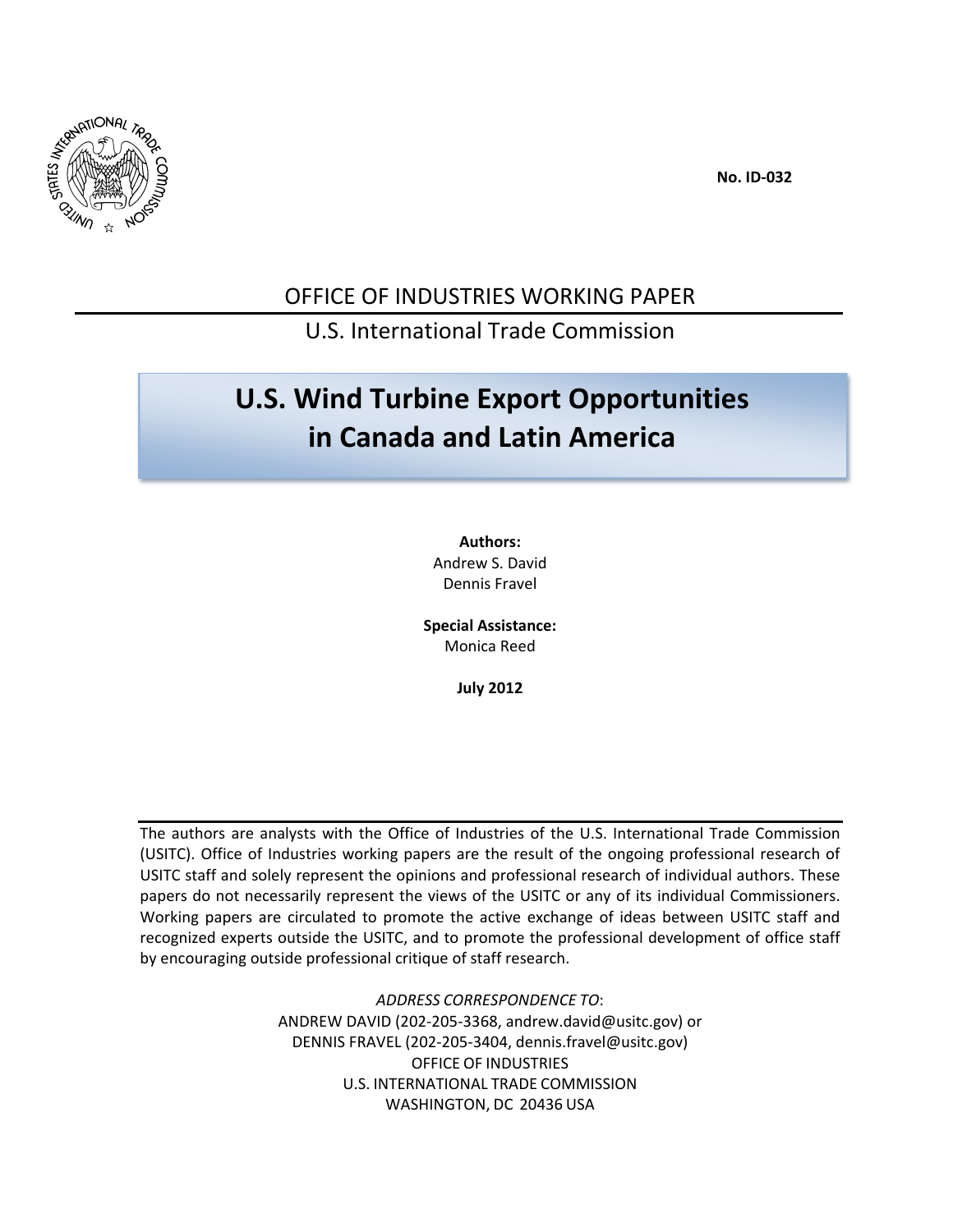### **U.S. Wind Turbine Export Opportunities in Canada and Latin America**<sup>1</sup>

Andrew S. David Dennis Fravel

**July 2012**

#### **Abstract**

 $\overline{a}$ 

This paper reviews past U.S. exports of utility‐scale wind turbine nacelles and blades, and assesses the potential for future U.S. exports of these products to markets in Canada and Latin America. These markets are growing in importance and, though they are smaller than the Chinese and European markets, are significant potential export destinations for U.S. producers. The results of this analysis indicate that U.S. exports increased annually during 2007–11, with Canada and Latin America accounting for the largest share of exports, but that the total volume of U.S. exports remains low in comparison to global exports. Markets in Ontario, Western Canada, and Mexico are growing rapidly and U.S. producers are positioned to increase exports to these places in the next few years. However, U.S. producers are unlikely to benefit from installations in Quebec and U.S. exports to Brazil will be limited by trade barriers. The remaining markets in Latin America offer at least limited export opportunities, but these opportunities vary by country and depend on how the manufacturers producing in the United States decide to allocate production across their global supply chains.

 $1$  This paper represents solely the views of the authors and is not meant to represent the views of the U.S. International Trade Commission or any of its commissioners. The invaluable assistance of Michael Anderson, Monica Reed, Peg Hausman, Karen Laney, and Wanda Tolson is gratefully acknowledged. Please direct all correspondence to Andrew David (202-205-3368, andrew.david@usitc.gov) or Dennis Fravel (202-205-3404, dennis.fravel@usitc.gov), Office of Industries, U.S. International Trade Commission, 500 E Street, SW, Washington, DC 20436, fax: 202‐205‐2018.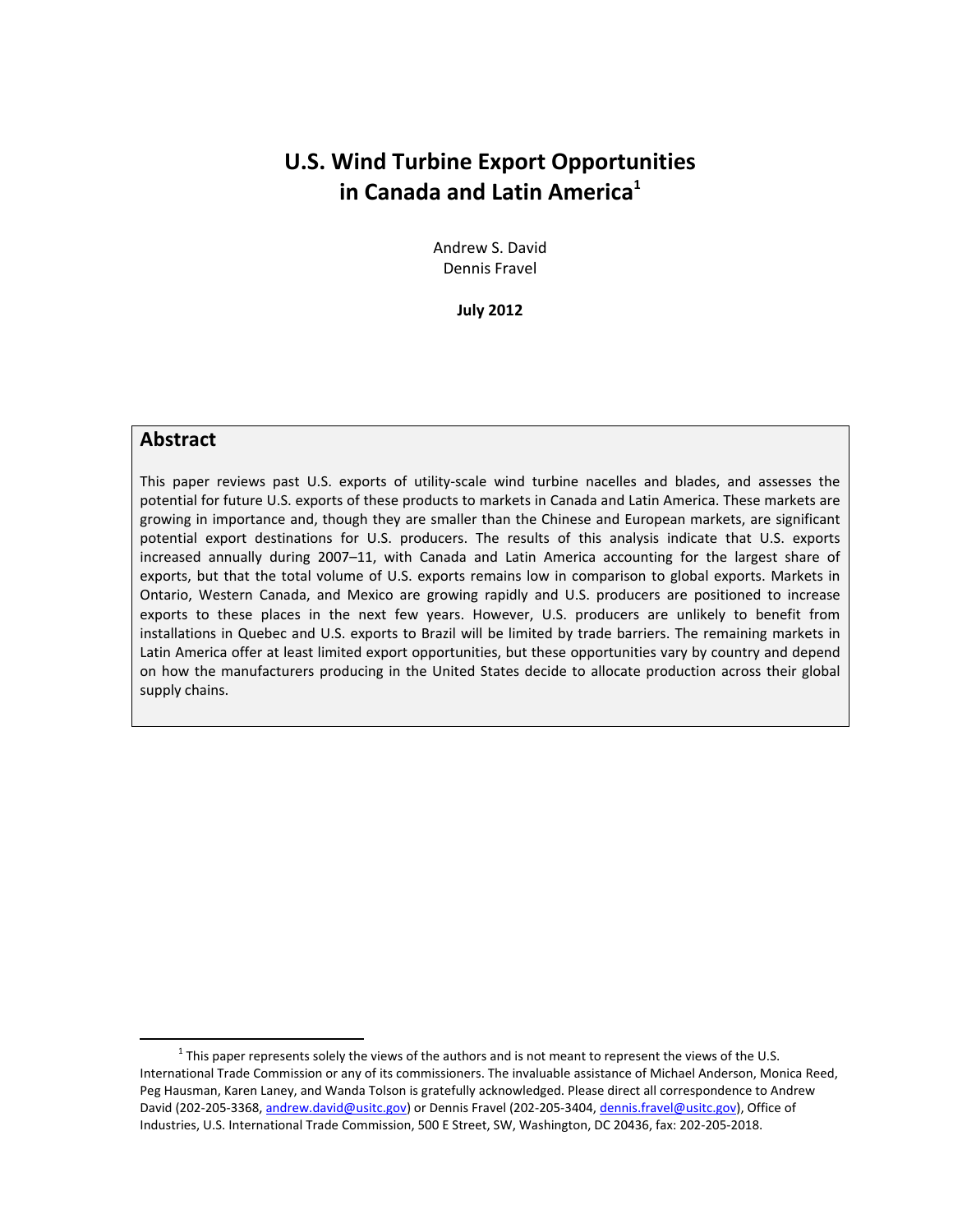# **Contents**

|                                                                             | Page |
|-----------------------------------------------------------------------------|------|
|                                                                             | 1    |
|                                                                             | 1    |
|                                                                             | 3    |
|                                                                             | 5    |
|                                                                             | 6    |
|                                                                             | 8    |
|                                                                             | 11   |
|                                                                             | 11   |
|                                                                             | 11   |
|                                                                             | 15   |
|                                                                             | 17   |
|                                                                             | 21   |
|                                                                             | 21   |
|                                                                             | 21   |
|                                                                             | 23   |
|                                                                             | 24   |
|                                                                             | 27   |
|                                                                             | 27   |
|                                                                             | 27   |
|                                                                             | 28   |
|                                                                             | 30   |
| As Other Latin American Markets Expand, Export Opportunities are Increasing | 32   |
|                                                                             | 32   |
|                                                                             | 32   |
|                                                                             | 33   |
|                                                                             | 36   |
|                                                                             | 42   |
|                                                                             | 43   |

 $\overline{a}$ 

#### **Boxes**

| $\mathbf{1}$   |          |
|----------------|----------|
| $2^{\circ}$    |          |
| $\overline{3}$ | $\Delta$ |
| $\overline{4}$ | 5        |
| 5 <sup>5</sup> | 8        |
| -6             | 19       |
|                |          |

#### **Figures**

| China, the EU, and the United States were the largest markets in 2011, but the Canadian |  |
|-----------------------------------------------------------------------------------------|--|
|                                                                                         |  |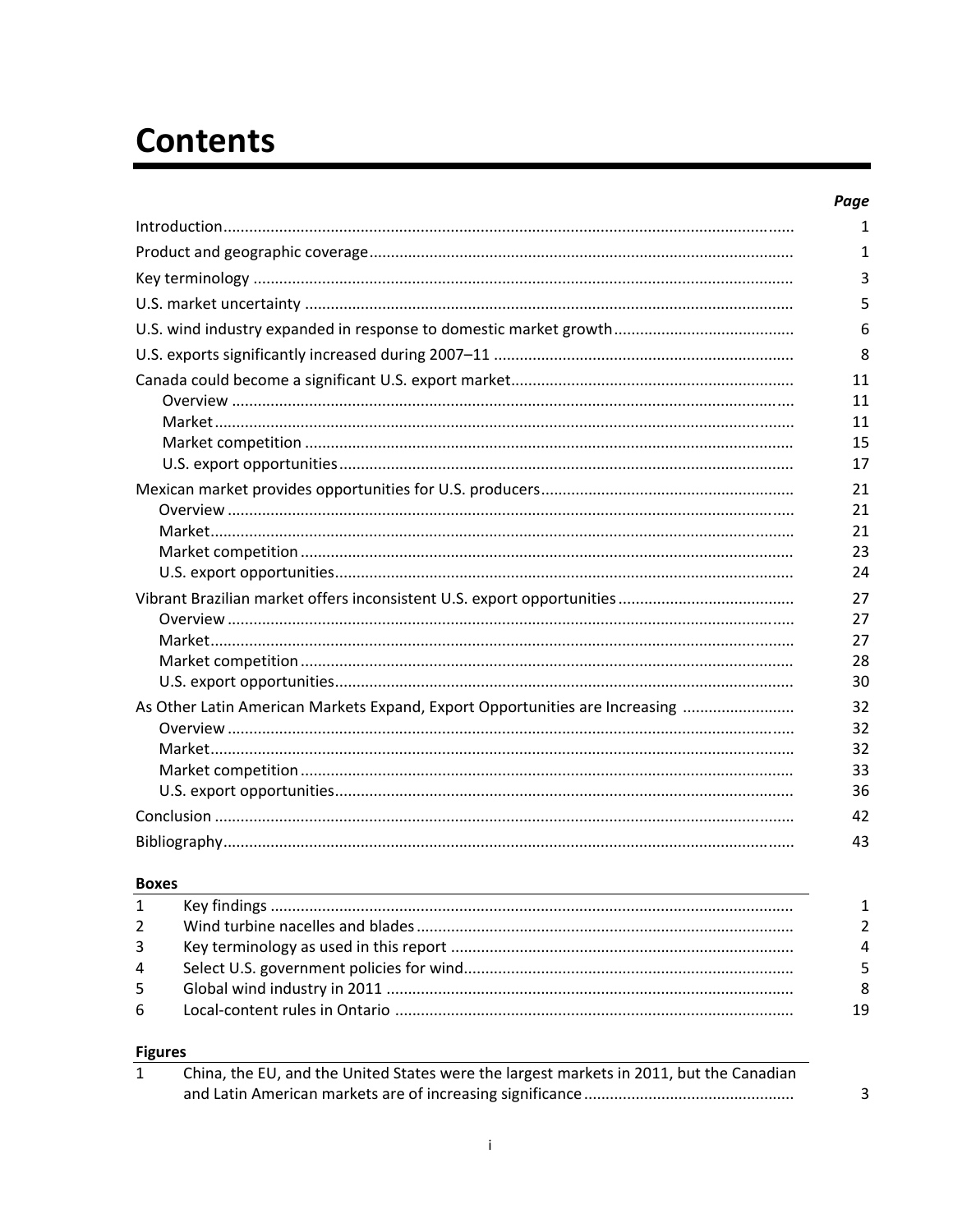# **Contents**

#### *Page*

|                 | Figures-Continued                                                                          |
|-----------------|--------------------------------------------------------------------------------------------|
| $\overline{2}$  | U.S. wind installations are projected to fall in 2013 if the production tax credit is      |
|                 |                                                                                            |
| 3               | U.S. exports of wind-powered generating sets rose annually during 2007-11 and were         |
|                 |                                                                                            |
| 4               |                                                                                            |
| 5               | The Canadian market has been dominated by GE and EU-based producers                        |
| 6               |                                                                                            |
| 7               | The EU and the United States were the leading suppliers to Canada during 2007--11          |
| 8               | For firms with U.S. nacelle plants, the largest project pipelines are in Ontario, Alberta, |
| 9               | EU-based companies are the leading suppliers to the Mexican market, as of                  |
| 10              | The EU was the leading source of Mexican wind-powered generating set imports during        |
| 11              | Brazilian imports of wind-powered generating sets are rapidly increasing                   |
| 12              | Vestas and other EU-based firms were the leading suppliers to Latin American markets       |
|                 |                                                                                            |
| 13              | Vestas and Gamesa have the strongest project pipelines in Latin America (excluding         |
|                 |                                                                                            |
| 14              | The EU was the leading exporter to Latin America (excluding Mexico and Brazil) during      |
| <b>Tables</b>   |                                                                                            |
| $\mathbf{1}$    |                                                                                            |
| $\overline{2}$  |                                                                                            |
| 3               |                                                                                            |
| 4               | Canada's installed wind energy capacity (MW), December 2011, and principal wind            |
| 5               | U.S. nacelle producers active in Canada and their strategies for supplying the Canadian    |
| 6               | U.S. nacelle producers active in Mexico and reported strategy for supplying the            |
| 7               | Principal wind turbine and component manufacturing operations in Brazil, and               |
|                 |                                                                                            |
| 8               |                                                                                            |
| 9               | Latin American annual installed wind energy capacity, MW, 2007-11 (excluding Brazil        |
| 10              | Latin American nacelle producers, excluding Brazil and Mexico, March 2012                  |
| 10 <sup>1</sup> | U.S. nacelle producers active in Latin American markets (excluding Brazil and Mexico)      |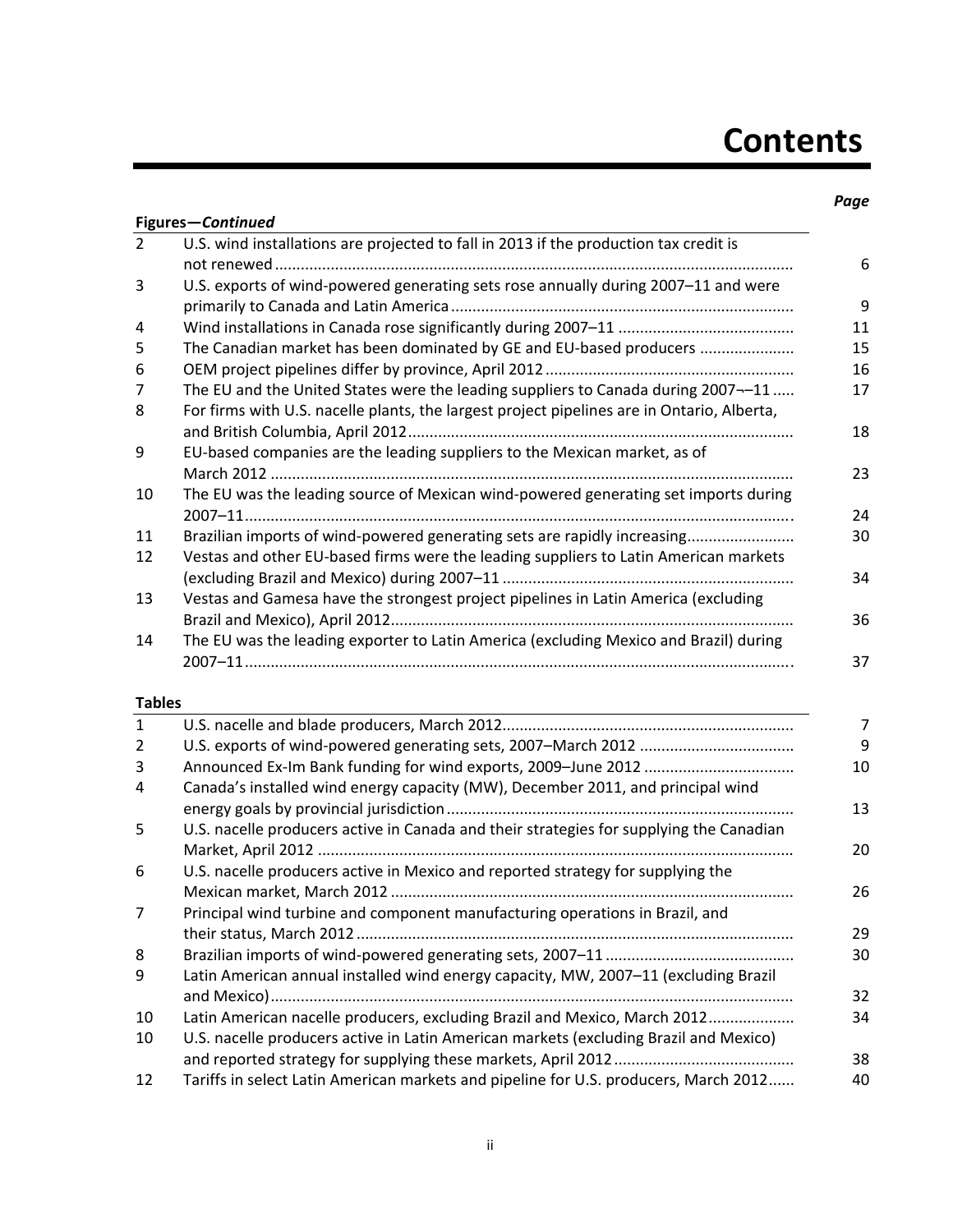### **Introduction**

As global renewable energy markets have expanded, leaders in many countries have started looking at the renewable energy manufacturing sector as a potential export industry. In the United States, a substantial wind turbine manufacturing industry has developed in response to the growth of the domestic market, raising the question of whether this industry has significant export potential. This paper reviews past U.S. exports of utility-scale<sup>2</sup> wind turbine nacelles and blades and assesses the potential for future U.S. exports of these products to markets in Canada and Latin America. These markets are rapidly growing and, though they remain smaller than the large European and Chinese markets, present some of the most substantial export opportunities for U.S. producers. The results of this analysis indicate that U.S. exports of wind-powered generating sets<sup>3</sup> increased each year during 2007–11, but the total volume of U.S. exports remains low in comparison to global exports (box 1). U.S. producers are positioned to increase exports to Ontario, Western Canada, Mexico, and some markets in Central and South America, but are unlikely to benefit from installations in Quebec and trade barriers will limit U.S. exports to Brazil.

#### **BOX 1** Key findings

- U.S. exports of wind‐powered generating sets increased each year during 2007–11, with Canada and Latin America accounting for the largest share of exports. The total volume of U.S. exports remains low in comparison to global exports of these goods.
- Markets in Ontario, Western Canada, and Mexico are growing rapidly, and U.S. producers are positioned to increase exports to these markets in the next few years.
- U.S. producers are unlikely to benefit from installations in Quebec, while U.S. exports to Brazil will be limited by trade barriers and the growth in local production.
- U.S. producers are currently supplying the Central American market, and U.S. exports to the region could grow if the pace of wind installations accelerates.
- The remaining markets in Latin America offer at least limited export opportunities. These export opportunities vary by country, and whether they are realized will depend on how the firms producing in the United States decide to allocate production across their global supply chains.

## **Product and Geographic Coverage**

This paper examines U.S. exports of two key components of a utility-scale wind turbine: the nacelle and blades (box 2).<sup>4</sup> Nacelles house the main components of the wind turbine (e.g., the gearbox and the generator). They are typically manufactured in-house by original equipment manufacturers (OEMs), $<sup>5</sup>$ </sup> while blades may be either produced by the OEM or made to the OEM's specifications by an outside supplier. Project developers (the firms that develop the wind project) purchase the entire wind turbine from the OEM.<sup>6</sup> Therefore, exports of blades are affected by which OEMs are doing well in foreign markets and where those OEMs choose to source blades for wind turbines.

 $2$  For the purposes of this paper, utility-scale wind turbines are those rated at 100 kilowatts (kW) or more. While 100 kW turbines are on the line between small and large wind turbines, they are included here as there are significant U.S. exports of 100 kW wind turbines. The paper will also focus on on‐shore wind turbines, as there is not currently any U.S. manufacturing of off-shore wind turbines.<br><sup>3</sup> Wind-powered generating sets include nacelles and any items imported with the nacelle, such as the blades or hub. If

these components are imported or exported separately from the nacelle, they are included in different HS subheadings. Wind‐ powered generating sets are included in 8502.31 in the international Harmonized Commodity Description and Coding System (HS).<br><sup>4</sup> This paper only examines exports of equipment and does not discuss service exports.<br><sup>5</sup> Wind turbine OEMs typically design the wind turbine or license a wind turbine design, produce the nacelle, and sell the

wind turbine under their own name (e.g., Gamesa, General Electric Co. (GE), Siemens, and Vestas). <sup>6</sup> Some OEMs also engage in project development.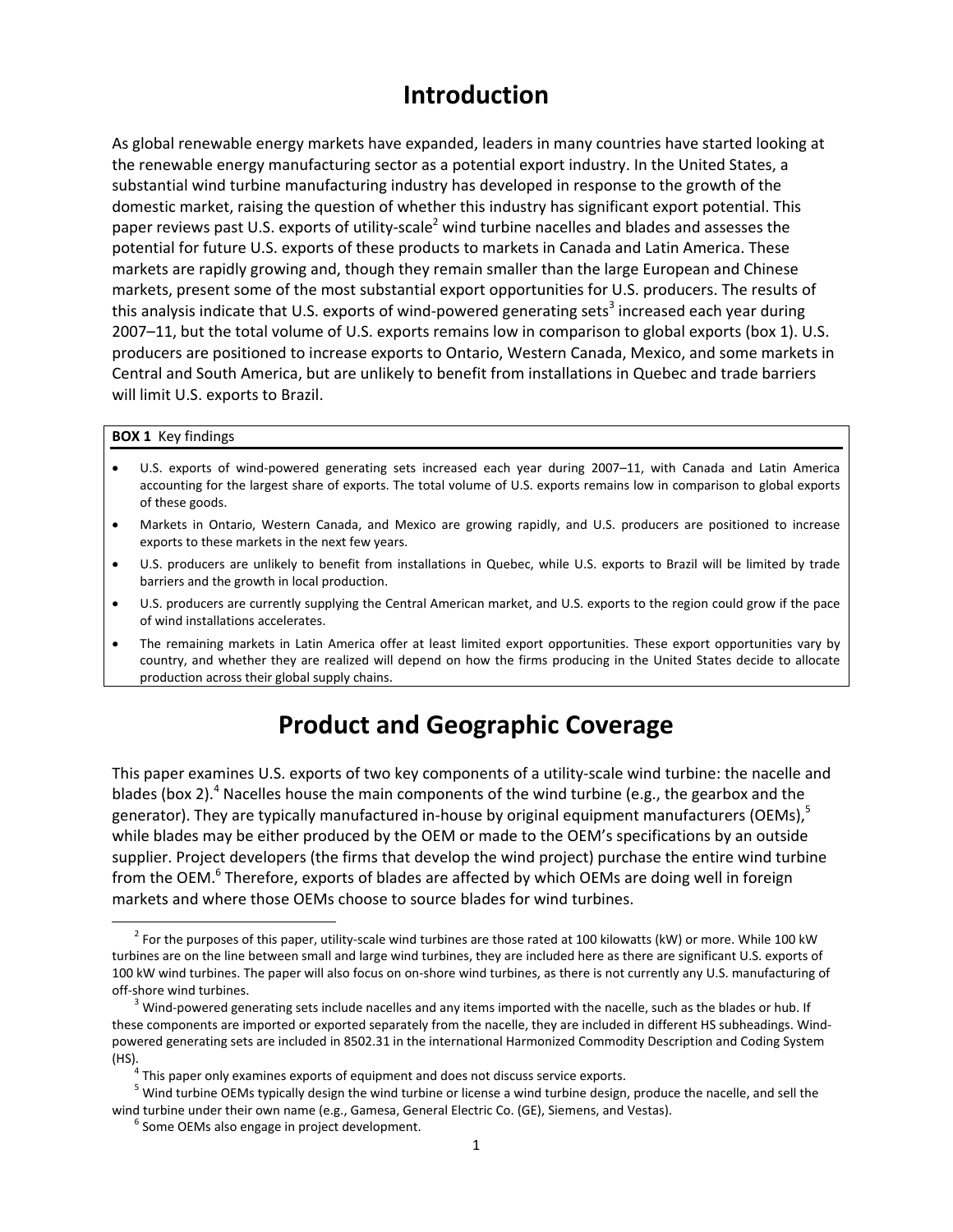#### **BOX 2** Wind turbine nacelles and blades

 $\overline{a}$ 

**Nacelles:** The nacelle houses the main components of the wind turbine, such as the gearbox, generator, and shafts. According to Navigant's BTM Consult, the most commonly supplied nacelles globally in 2011 were for 1.5 to 2.5 megawatt (MW) wind turbines. Wind turbines have grown larger over time: worldwide, the average size of installed turbines rose from 1.5 MW in 2007 to 1.7 MW in 2011.

**Blades:** Most wind turbines have three blades. The blades are bolted to a hub attached to the front of the nacelle. Blades for 1.5 to 2.5 MW turbines typically range from 35 to 50 meters (115 to 164 feet). Photo courtesy of DOE/NREL, credit Dennis



Schroeder.

*Sources:* David, *Wind Turbines*, June 2009, 2; Navigant's BTM Consult, *World Market Update 2011*, March 2012, 35, 52; LM Wind Web site, http://www.lmwindpower.com/Blades/Products/Blade%20summary.aspx (accessed April 13, 2012); Vestas Web site, http://www.vestas.com/en/media/brochures.aspx (accessed April 13, 2012); GE Web site, http://www.geenergy.com/products\_and\_services/products/wind\_turbines/ (accessed April 13, 2012 ).

This paper focuses on Canada and Latin America since these markets have accounted for the largest share of U.S. exports to this point, and the growth in these markets and their proximity to U.S. producers suggest they offer further export potential. Annual installations in Canada and Latin America are projected to rise from 2,169 megawatts (MW) in 2011 to almost 5,000 MW in 2015, an increase of more than 120 percent as compared with a projected rate of increase in global installations of about 40 percent (figure 1).<sup>7</sup> While 2015 installations in Canada and Latin America will still only account for 8.3 percent of global installations—up from 5.3 percent in 2011—the growth of these markets is a significant export opportunity for U.S. producers.<sup>8</sup> The large markets in China and the EU, meanwhile, offer very limited export opportunities for U.S. producers, because they are principally supplied by local producers and because many of the firms producing in the United States also have plants in one or both of these markets.<sup>9</sup> This paper does not assess the potential for U.S. exports to emerging markets in Asia, Africa, or other locations.

 $<sup>7</sup>$  The drivers of demand in Canada and Latin America will be discussed in the individual country sections. Though the</sup> demand drivers vary by country, they may include government policies (at the national or subnational level), excellent wind resources, improvements in the grid infrastructure, better availability of financing, declining wind turbine prices, rising electricity demand, the complementarity of wind and hydroelectric power, a need to reduce dependence on imported fossil fuels, and a desire to install technologies with a minimal environmental impact. Navigant's BTM Consult, *World Market Update 2011*, March 2012, 70; GWEC, *Global Wind Report: Annual Market Update 2011*, March 2012, 11; McKenna, "Broader Global Role," May 1, 2012. <sup>8</sup> Navigant's BTM Consult, *World Market Update <sup>2011</sup>*, March 2012, 70; GWEC, *Global Wind Report: Annual Market Update*

<sup>2011,</sup> March 2012, 11; McKenna, "Broader Global Role," May 1, 2012.<br><sup>9</sup> Though China and the EU were the two largest markets in 2011, they are primarily supplied through local production, with

EU imports of wind‐powered generating sets from all sources totaling only \$67 million and Chinese imports totaling only \$12 million in 2011. U.S. exports to the EU were less than \$1 million in 2011 and there were no U.S. exports to China that year. The largest U.S.‐based wind turbine producer, GE, has production plants in both China and Europe and many of the leading producers in the United States are EU‐based firms that also have production both in their home region and China. GWEC, *Global Wind Statistics 2011*, February 7, 2012; GTIS, Global Trade Atlas database (accessed April 18, 2012); USITC DataWeb/USDOC (accessed April 13, 2012); David, *Wind Turbines*, June 2009, 20; Siemens, "Hutchinson Nacelle Assembly Facility," 2011, 7; Vestas Web site, http://www.vestas.com/en/about-vestas/company-structure.aspx (accessed December 22, 2011).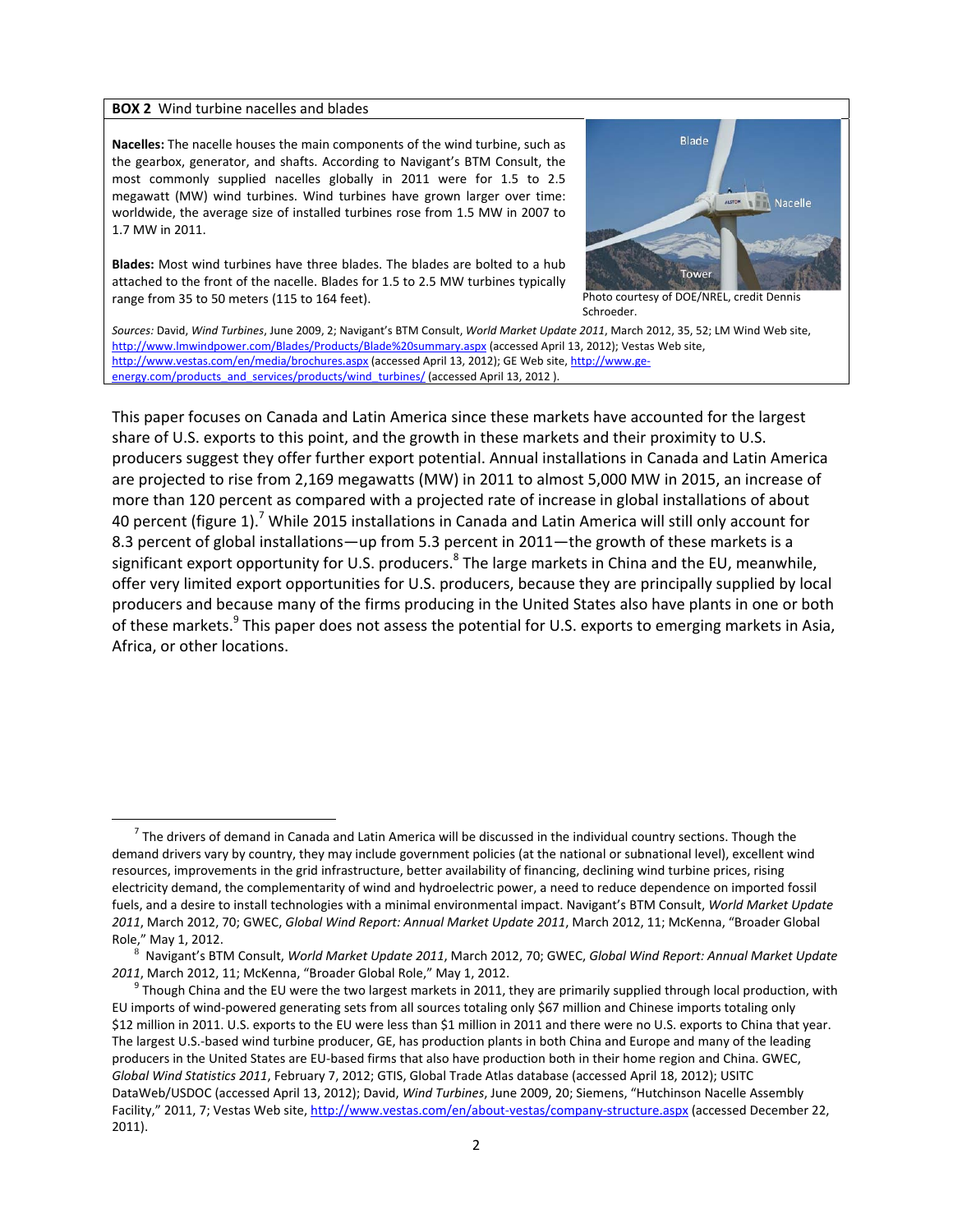**FIGURE 1** China, the EU, and the United States were the largest markets in 2011, but the Canadian and Latin American markets are of increasing significance



*Source:* GWEC, *Global Wind Report: Annual Market Update 2011*, March 2012, 11.

# **Key Terminology**

The production of wind turbine nacelles in the United States, as will be discussed below, is dominated by large global firms. Many of the OEMs that produce nacelles in the United States also have production in Europe, and some produce in Asia as well. In this paper, production in the United States by a firm, regardless of where the firm is headquartered, is considered U.S. production. For example, production in Colorado by Vestas, which is headquartered in Denmark, is considered U.S. production, and the Vestas units producing in the United States are considered U.S. producers.

Much of the data that are available on the wind industry, however, are firm level data. For example, data are available on all Vestas installations in Canada during 2007–11 and on total wind turbine shipments by Siemens in 2011. In order to fully understand trends and export potential for overseas markets, this paper will look at firm‐level data before examining the export prospects for U.S. industry. As will be discussed, many firms have a choice of whether to supply a foreign market from their U.S. plant or from one of their plants in another country, so a wind turbine contract between a firm with U.S. production and a project developer in Canada or Latin America does not always lead to a U.S. export.

This paper will discuss the size of the "project pipeline," sometimes also referred to as just the "pipeline," for firms with U.S. production. For the purposes of this paper, a firm's project pipeline is orders and planned installations<sup>10</sup> of the company's wind turbines and is measured in MW. This information is based on a number of sources such as company press releases, media reports, and project documents and Web sites.

In this paper, the size of a country's wind market is defined based on MW installed. Annual installations are the MW installed in a single year, while cumulative installations are the sum of all annual

 $10$  In some cases, project developers may have indicated that they plan to use turbines from a particular company, but it is not clear if the developers have placed firm orders for these turbines.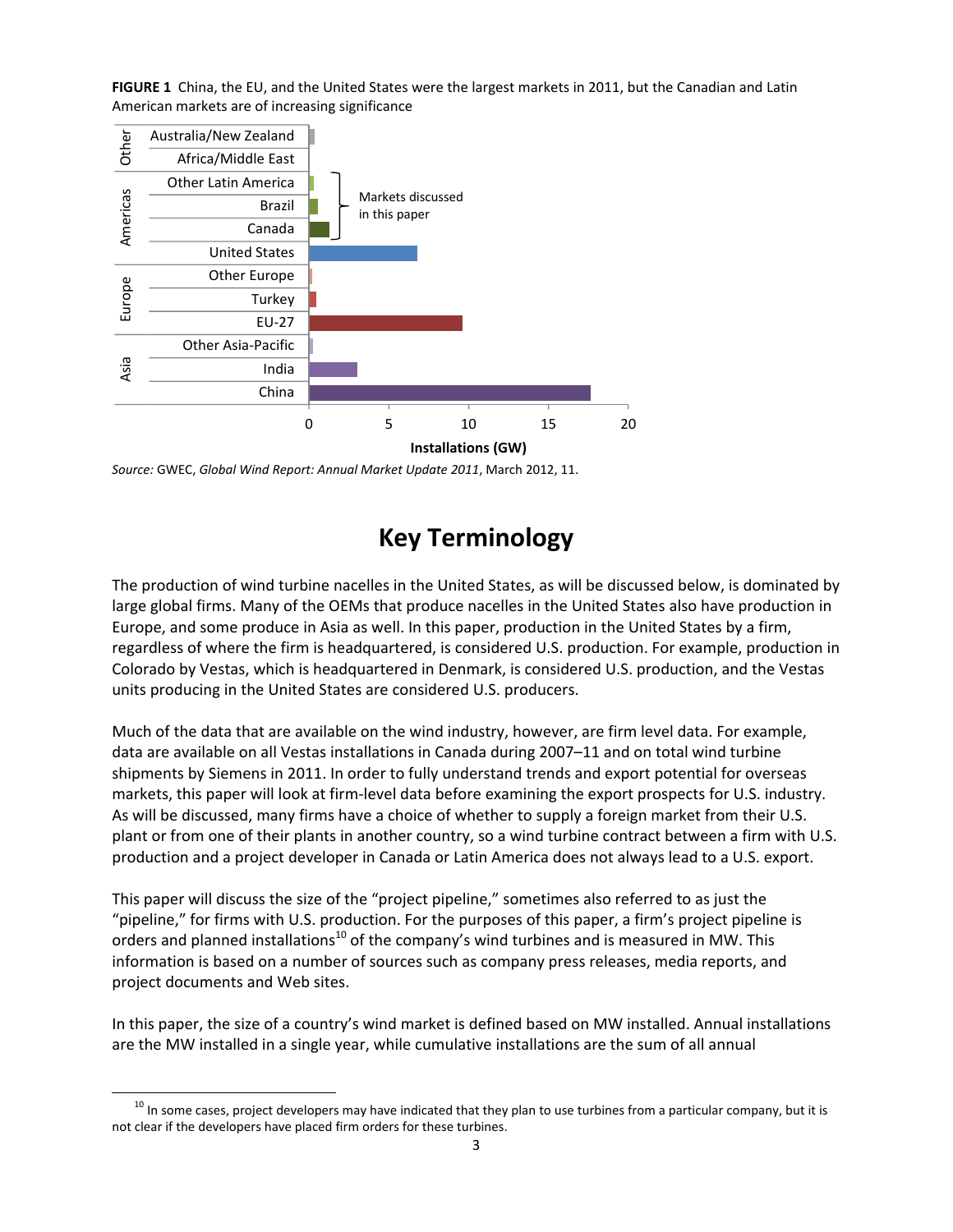installations. Wind turbine installations are not always correlated with wind turbine shipments, since wind turbines are often shipped in one year but not installed until the next year.

Several terms are used in this paper in reference to wind turbines (box 3). In this paper, the term wind turbine refers to the entire structure, including the complete nacelle, hub, blades, and tower. When the terms nacelle and blade are used, they refer to the specific components referenced and not to the whole turbine. Finally, the trade term wind-powered generating sets will be used to refer to imports and exports. This term has a specific meaning for trade data, which is the complete nacelle and any items imported with the nacelle. If blades and hubs, for example, are imported in the same shipment as nacelles, they are considered part of the wind-powered generating set. If they are imported separately from the nacelle, they are not included in the trade data for wind‐powered generating sets.

#### **BOX 3** Key terminology as used in this report

- **Feed-in tariff (FIT):** A policy mechanism that requires the purchase of electricity from a renewable energy system at a specified price for a certain period of time. The FIT rates are often lowered over time as the cost of renewable energy systems decline.
- **Power purchase agreement (PPA):** A long‐term agreement between a utility and an independent power producer to purchase electricity.
- **Project pipeline:** A firm's project pipeline is orders and planned installations of the company's wind turbines. It is measured in MW.
- **Renewable portfolio standard (RPS):** A mandate that a certain percentage of renewable energy come from renewable sources by a particular date.
- **Tender:** In some markets, utilities select wind projects through a tender process. A utility indicates that they will contract for a certain amount of electric generating capacity, project developers submit bids, and the utility selects the winning bid based on low price and/or other considerations.
- **U.S. producer:** A company producing in the United States, regardless of where the parent firm is headquartered.
- **U.S.‐based firm:** A company headquartered in the United States.
- **Utility‐scale:** In this paper, utility‐scale wind turbines are those rated at 100 kilowatts (kW) or more.
- **Wind‐powered generating set:** Refers to the complete nacelle and any items imported with the nacelle. Used for trade data. Wind‐powered generating sets are included in 8502.31 in the international Harmonized Commodity Description and Coding System (HS).
- **Wind turbine:** The complete turbine, including the nacelle, hub, blades, and tower.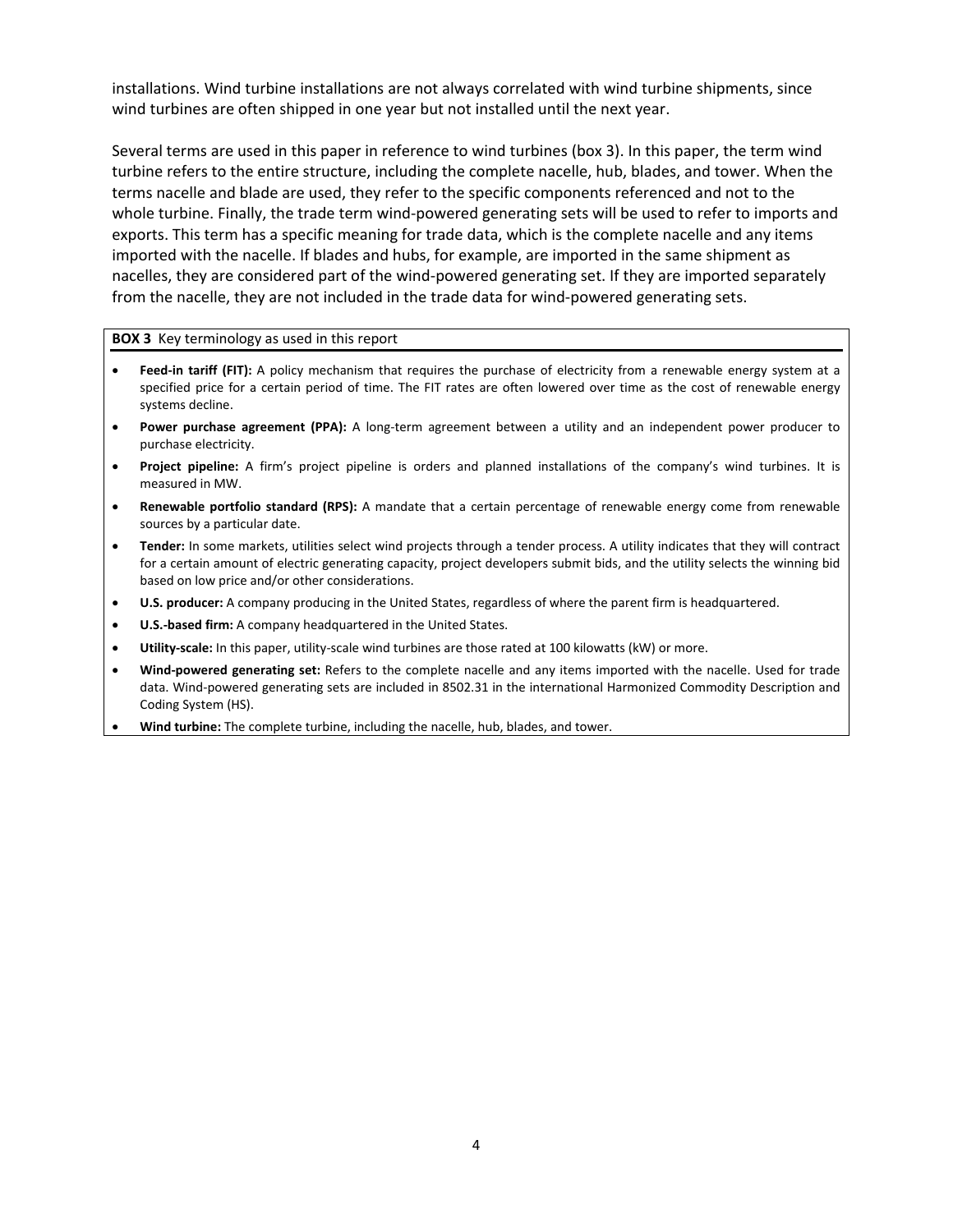### **U.S. Market Uncertainty**

This paper's assessment of the export opportunities for the U.S. wind industry is based on the current production capacity in the United States. The U.S. industry, however, is facing a potentially large drop in domestic demand due to the pending expiration of several federal tax credits/incentives for wind, including the production tax credit (PTC), bonus depreciation, and investment tax credit (ITC) and grant in lieu of the ITC (box 4). State renewable portfolio standards (RPSs) remain a driver of wind installations, but without federal government policies are not projected to sustain installations at the current levels. The U.S. wind turbine market averaged more than 7 gigawatts (GW) in installations during 2007–11 and is projected to be between 8 and 12 GW in 2012 as companies rush to complete projects before incentives expire. However, installations are forecast to fall to between 0.5 GW and just over 2 GW in 2013 and to be less than 3 GW in 2014 if the PTC is not renewed (figure 2).<sup>11</sup> U.S. nacelle capacity is more than 10 GW, so a market of this size may not be large enough to sustain some of the U.S. manufacturing plants. $^{12}$ 

#### **BOX 4** Select U.S. government policies for wind

- **Bonus depreciation:** Wind projects were eligible for 50 percent bonus depreciation in their first year during 2008– September 2010, 100 percent bonus depreciation during September 2010–2011, and 50 percent in 2012.
- **Investment tax credit (ITC)/ITC grant:** Wind projects were also made eligible for the 30 percent ITC in 2009 or could elect to receive a cash grant in place of the ITC. In order to be eligible for the ITC, wind projects must be completed by the end of 2012. To be eligible for the cash grant, projects must have started construction by the end of 2011 and must be completed by the end of 2012.
- **Production tax credit (PTC):** A tax credit based on the amount of electricity generated by a wind project over its first ten years. The tax credit is adjusted for inflation and in 2010 was 2.2 cents per kilowatt-hour (kWh). Currently, projects must be completed by the end of 2012 to receive the tax credit.

*Source:* USDOE, Loan Programs Office Web site, https://lpo.energy.gov/?page\_id=41; Wiser and Bolinger, *2010 Wind Technologies Market Report*, June 2011, 61–62; Platzer, *U.S. Wind Turbine Manufacturing*, September 23, 2011, 25–30.

*Note:* Wind project developers must choose between the PTC, ITC, and ITC grant. Wind projects also became eligible for loan guarantees under the American Recovery and Reinvestment Act of 2009. Four wind projects received full or partial guarantees.

Uncertainty over the PTC may lead to more exports in the short term since companies are looking at export markets to help offset the decline in U.S. demand, but an extended period without the PTC could lead to fewer long-term exports.<sup>13</sup> The export opportunities discussed here are unlikely to offset all of the U.S. sales decline and a lack of demand could lead to a contraction in U.S. production capacity. This

<sup>&</sup>lt;sup>11</sup> This discussion focuses on the PTC since it has been in place for the longest period of time and has traditionally been a key driver of installations. If the PTC is renewed, installation levels in 2013 will likely depend on the timing of its renewal. In 2014, installations with the PTC are projected to be between 6 and 8 GW. One estimate concluded that the state RPSs will drive 4–6 GW in installations during 2011–20, but a substantial portion of these could come in the second half of the decade if the PTC expires. Kaplan, "United States Wind Market," November 2, 2011, 6–7; Navigant's BTM Consult, *World Market Update 2011*, March 2012, 70; Zindler, written statement to the Senate Committee on Finance, March 27, 2012, 2; Voorhis, "Energy Industry Fears," April 5, 2012; AWEA, *U.S. Wind Industry Fourth Quarter 2011 Market Report*, January 2012, 1; AWEA, *U.S. Wind Industry Year‐End 2010 Market Report*, January 2011, 1; AWEA, *Annual Wind Industry Report: Year Ending 2008*, 2009, 4; Wiser and Bolinger, 2010 Wind Technologies Market Report, June 2011, 61–62<br><sup>12</sup> See table 1 below for more on U.S. nacelle production capacity. In some cases, production capacity is announced capacity

and companies probably have not reached announced production levels. It is unclear whether U.S. demand at current levels is sufficient to sustain all of the nacelle manufacturers currently active in the U.S. market, but at current demand levels a dramatic contraction in production capacity is less likely. For discussion of the impact of the PTC expiration on U.S. industry, see, for example, Navigant Consulting, *Impact of the Production Tax Credit*, December 12, 2011; Zindler, written statement to the Senate Committee on Finance, March 27, 2012.<br><sup>13</sup> Kessler, "Siemens Sees Americas Turbine Sales," June 6, 2012; *Windpower Monthly*, "Create Opportunities When the

Market Dips," May 2012, 25; Romano, "GE Boss," June 1, 2012, 24–25; Norfleet, "IWEA Head Withdraws 'Layoff' Quote," March 2, 2012; industry representative, interview by USITC staff, June 6, 2012.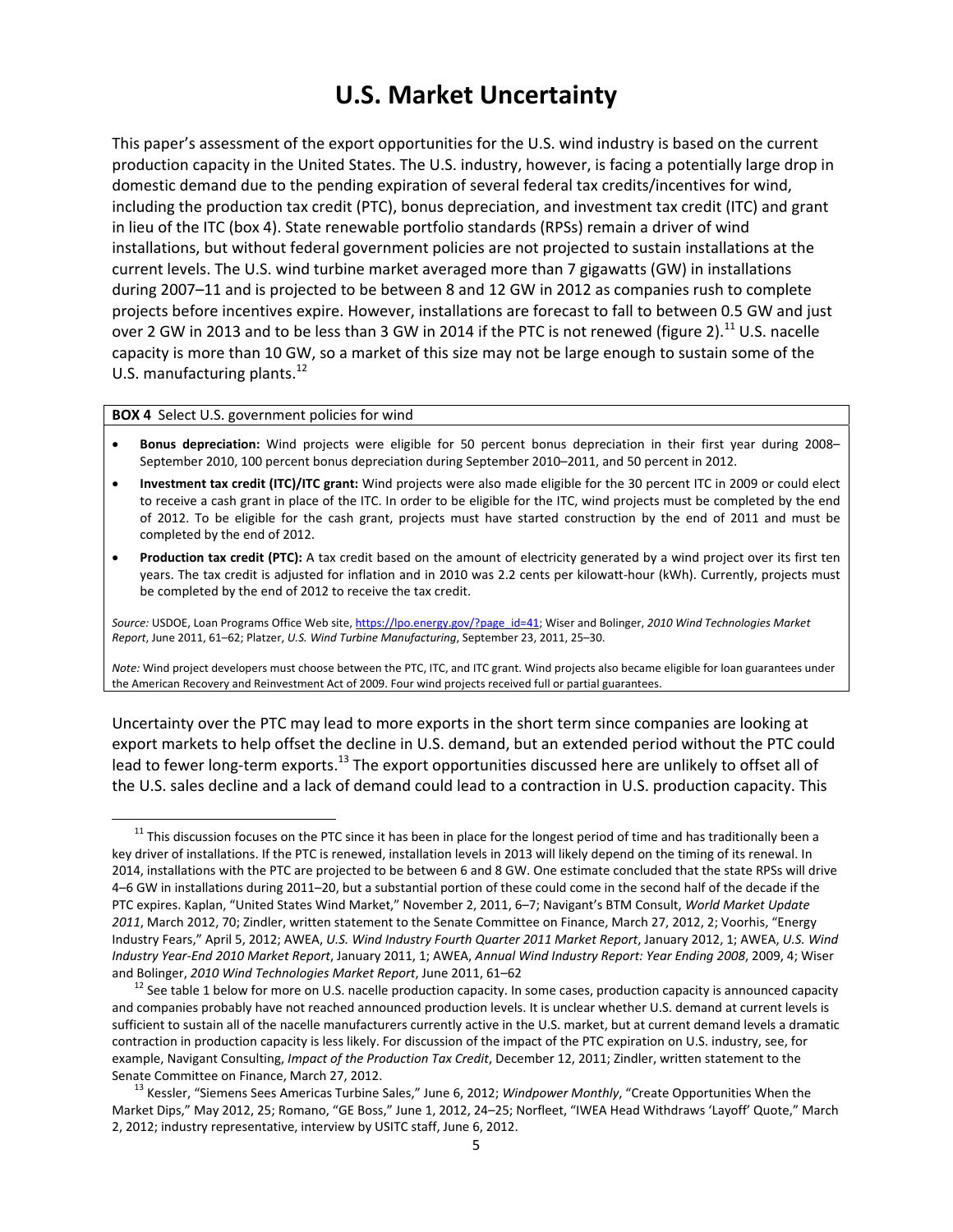paper does not analyze the impact of U.S. market scenarios on production capacity, but it is possible that expiration of the PTC could lead to a smaller industry that exports fewer products.



**FIGURE 2** U.S. wind installations are projected to fall in 2013 if the production tax credit is not renewed

*Sources:* Navigant Consulting, *Impact of the Production Tax Credit*, December 12, 2011, 13; Zindler, written statement to the Senate Committee on Finance, March 27, 2012, 2; Kaplan, "United States Wind Market," November 2, 2011, 6; Voorhis, "Energy Industry Fears," April 5, 2012; AWEA, *U.S. Wind Industry Fourth Quarter 2011 Market Report*, January 2012, 1; AWEA, *U.S. Wind Industry Year‐End 2010 Market Report*, January 2011, 1; AWEA, *Annual Wind Industry Report: Year Ending 2008*, 2009, 4; AWEA, *Year‐End 2009 Market Report*, January 2010, 2.

*Note:* p: projected installations.

# **U.S. Wind Industry Expanded in Response to Domestic Market Growth**

There has been substantial investment in U.S. nacelle production by foreign OEMs, particularly those based in the EU, in response to growing U.S. demand (table 1).<sup>14</sup> In addition, several U.S.-based companies also produce domestically. In 2011 all three firms with at least 1,000 MW in installations in the United States, and six of the top nine firms in the U.S. market (considering REpower and Suzlon separately), assembled nacelles in the United States.<sup>15</sup> In addition, a number of companies with smaller markets shares are producing nacelles in the United States. This growth in production was enough to make the United States the third largest nacelle producer in 2011, but U.S. production was still significantly lower than that in China and Europe (box 5).

Three OEMs (Gamesa, Siemens, and Vestas) have established blade production in the United States. In addition, several independent suppliers of blades to OEMs produce in the United States. TPI Composites and Molded Fiberglass supply GE from their U.S. plants. LM Wind Power likely supplies multiple OEMs from its U.S. plants. It is the largest global independent blade supplier and had a 27 percent market share in North America in 2010.<sup>16</sup>

<sup>&</sup>lt;sup>14</sup> Companies also sought to reduce transportation costs, minimize the risks of currency fluctuations, ease logistical

challenges, and avoid import duties. David, *Wind Turbines*, June 2009, 6. 15 and 15 REpower is based in Germany and is a subsidiary of India-based Suzlon. Repower was previously an independent firm and will be discussed separately from its parent company here as this will allow a more nuanced discussion of market trends.<br><sup>16</sup> Information is not available on whether Molded Fiberglass and TPI Composites supply OEMs other t

Power, "Announcement of Financial," April 26, 2011; High‐Performance Composites, "GE Energy Announces," January 1, 2008.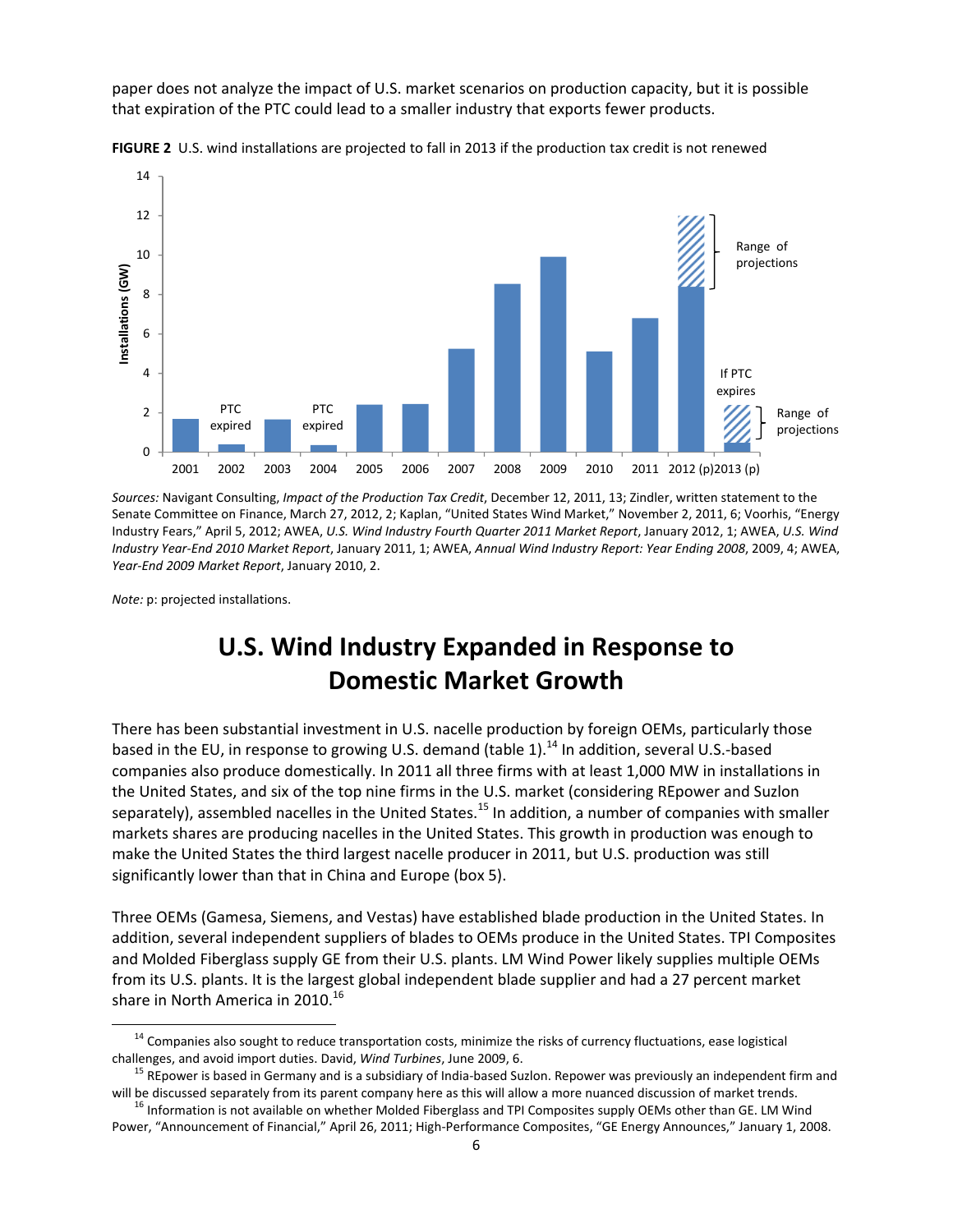| <b>TABLE 1</b> U.S. nacelle and blade producers, March 2012<br>Company            | <b>Headquarters</b>  | 2011 U.S.<br><b>MW</b> | U.S. production                                              | Production<br>capacity |           | Exported in past?                                                            |
|-----------------------------------------------------------------------------------|----------------------|------------------------|--------------------------------------------------------------|------------------------|-----------|------------------------------------------------------------------------------|
|                                                                                   |                      | installed              |                                                              | MW                     | Units     |                                                                              |
| <b>OEM</b>                                                                        |                      |                        |                                                              |                        |           |                                                                              |
| Acciona Windpower                                                                 | Spain                |                        | 0 Nacelles: Iowa                                             | 675                    | 450 Yes   |                                                                              |
| Aeronautica                                                                       | <b>United States</b> |                        | 0.8 Nacelles: New Hampshire                                  | N/A                    |           | N/A N/A, but plan to<br>export from U.S.<br>plant                            |
| Alstom                                                                            | France               |                        | 39.6 Nacelles: Texas                                         | 800                    |           | N/A No, but plan to<br>serve the North<br>American market<br>from U.S. plant |
| Daewoo Shipbuilding &<br>Marine Engineering Company<br>(DSME)/DeWind <sup>a</sup> | Korea                |                        | 0 Nacelles: Texas                                            | 600                    | 300 Yes   |                                                                              |
| Gamesa                                                                            | Spain                |                        | 152 Nacelles: Pennsylvania                                   | 1,200                  | $N/A$ Yes |                                                                              |
|                                                                                   |                      |                        | Blades: Pennsylvania                                         | N/A                    | N/A       |                                                                              |
| General Electric Co. (GE)                                                         | <b>United States</b> |                        | 2,006.1 Nacelles: California, Florida,<br>and South Carolina | 5,024                  | 3,140 Yes |                                                                              |
| Nordex                                                                            | Germany              |                        | 287.5 Nacelles: Arkansas                                     | 750                    |           | 300 N/A, but plan to<br>serve Canada and<br>Latin America<br>from U.S. plant |
| Northern Power Systems                                                            | <b>United States</b> |                        | 2.3 Nacelles: Michigan,<br>Vermont                           | N/A                    | N/A Yes   |                                                                              |
|                                                                                   |                      |                        | <b>Blades: California</b>                                    | N/A                    | N/A       |                                                                              |
| <b>Siemens</b>                                                                    | Germany              |                        | 1,233.1 Nacelles: Kansas                                     | 1,500                  |           | 650 N/A, but plan to                                                         |
|                                                                                   |                      |                        | Blades: Iowa                                                 | 1,610                  |           | 2,100 export from U.S.<br>plants                                             |
| United Technologies Corp.<br>(UTC)/Clipper Windpower <sup>b</sup>                 | <b>United States</b> |                        | 257.5 Nacelles: Iowa                                         | >1,000                 | >400 Yes  |                                                                              |
| Vestas Wind Systems                                                               | Denmark              |                        | 1,969.4 Nacelles: Colorado                                   | N/A                    | 1,500 Yes |                                                                              |
| Independent blade suppliers                                                       |                      |                        | Blades: Colorado (2 plants)                                  | 3,000                  | 3,800     |                                                                              |
| <b>Energetx Composites</b>                                                        | <b>United States</b> |                        | N/A Blades: Michigan                                         | N/A                    |           | $N/A$ No blade exports,<br>did export blade<br>molds                         |
| <b>LM Wind Power</b>                                                              | Denmark              |                        | N/A Blades: Arkansas, North<br>Dakota                        | N/A                    | $N/A$ Yes |                                                                              |
| <b>Molded Fiberglass</b>                                                          | <b>United States</b> |                        | N/A Blades: South Dakota,<br>Texas                           | N/A                    | $N/A$ Yes |                                                                              |
| <b>TPI Composites</b>                                                             | <b>United States</b> |                        | N/A Blades: Iowa                                             | N/A                    |           | $N/A$ $N/A$                                                                  |

**TABLE 1** U.S. nacelle and blade producers, March 2012

*Sources:* Compiled from press releases, media reports, company documents and Web sites, interviews with industry representatives, and AWEA publications. GE production capacity is from the Bloomberg New Energy Finance database.

*Notes:* N/A: not available. Does not include planned plants. For Siemens, the figure for blade production capacity is based on its expected annual number of blades produced as of September 2011, and the figure for MW is based on the assumption that all blades are used for its 2.3 MW wind turbine. GE's production capacity is based on the average‐size GE wind turbine installed in the United States in 2011, which was 1.6 MW. Nacelles for Northern Power Systems' 2.5 MW turbines are manufactured by Merrill Technologies Group in Michigan, and the nacelles for the DeWind wind turbine are produced by TECO Westinghouse in Texas. In some cases production capacity is announced capacity, and companies may not have reached the announced production levels. The DeWind production rate is TECO Westinghouse's production rate for one shift per year. Construction of a planned Mitsubishi nacelle plant was suspended in 2012. Northern Power Systems acquired Knight & Carver's blade group. Nordic Windpower announced plans in 2010 to move its manufacturing plant from Pocatello, Idaho to Kansas City, Missouri. Information is not available on Nordic's current status, so Nordic is not included in this list. Several other firms, including Blade Dynamics and Global Blade Technology, have set up blade plants, but information is not available on whether they have started commercial production.

<sup>a</sup>Subsequently referred to as "DeWind."<br><sup>b</sup>Subsequently referred to as "Clinner" o

<sup>b</sup>Subsequently referred to as "Clipper" or "Clipper Windpower."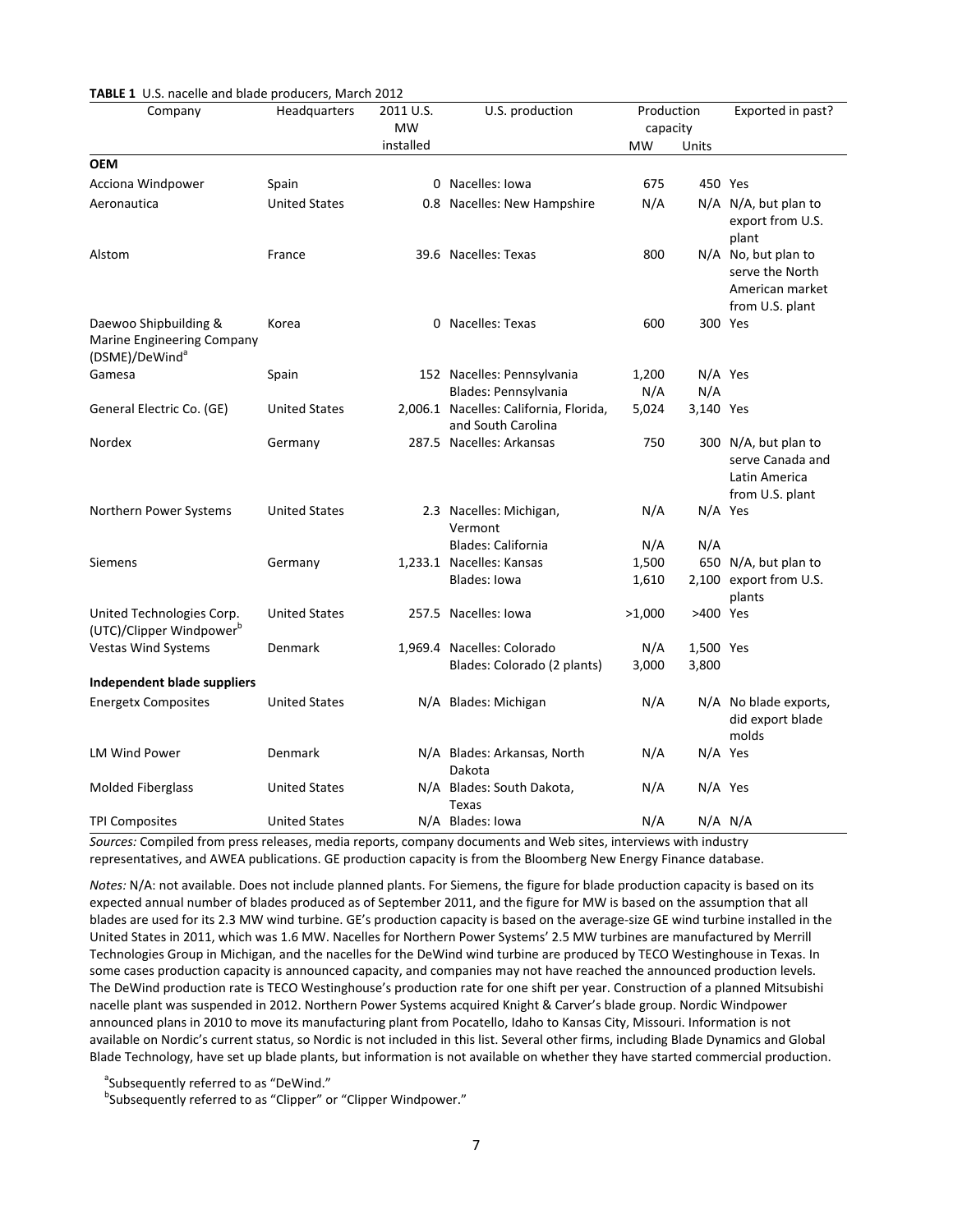#### **BOX 5** Global wind industry in 2011

Most of the leading wind turbine suppliers in 2011 were based in the EU and China. EU‐based firms have significant production in their home market from which they supply both domestic and foreign markets. These firms have also localized production in key markets such as Brazil, China, and the United States. China‐based firms produce only in China and have primarily supplied the domestic market, though many are actively seeking to expand their foreign sales. U.S.‐based GE and India‐based Suzlon are also among the leading global producers.

China was the leading producer of nacelles in 2011, followed by the EU, the United States, and India. The EU, however, was the dominant global exporter of windpowered generating sets in 2011 due to its large domestic industry and sales by EU firms in many overseas markets. China was second, followed by the United States. India and Japan have also been significant exporters in past years, though their exports were low in 2011 because of a drop in shipments to the United States.

**The EU was the dominant global exporter of wind‐**



#### **EU‐ and China‐based firms were the leaders in 2011 global installations**

# **U.S. Exports Significantly Increased During 2007–11**

U.S. exports of wind-powered generating sets<sup>17</sup> rose substantially during 2007–11, with Canada and Latin America accounting for the largest share of exports (figure 3 and table 2).<sup>18</sup> The increase in U.S. exports is driven principally by three factors: the increase in the number of firms producing in the United States and the related growth in U.S. production capacity; growing markets in Canada and Latin America; and the competitiveness of U.S. firms in nearby markets. A majority of U.S. nacelle producers have exported in the past and those that have not exported have indicated that they intend to supply foreign market from their U.S. plants (table 1). Despite the increase in U.S. exports, they accounted for only 8 percent of global exports of wind-powered generating sets in 2011.<sup>19</sup>

 $17$  The 10-digit provision in the export classification system (Schedule B) that includes blades also includes non-wind products, so blade export data will only be discussed in the specific country sections below and only if the data provide some

useful insights into U.S. trade.<br><sup>18</sup> The leading markets have fluctuated annually, with exports for a small number of projects generally dictating which markets accounted for the most exports. Though the EU is not discussed extensively in this paper, Northern Power Systems has had success in exporting its 100 kW turbine to Italy, where there are incentives for the installation of wind power projects of less than 200 kW. USITC DataWeb/USDOC (accessed February 14, 2012); Ex-IM Bank, "Vermont Manufacturer," May 26, 2011.<br><sup>19</sup> GTIS, Global Trade Atlas database (accessed March 29, 2012).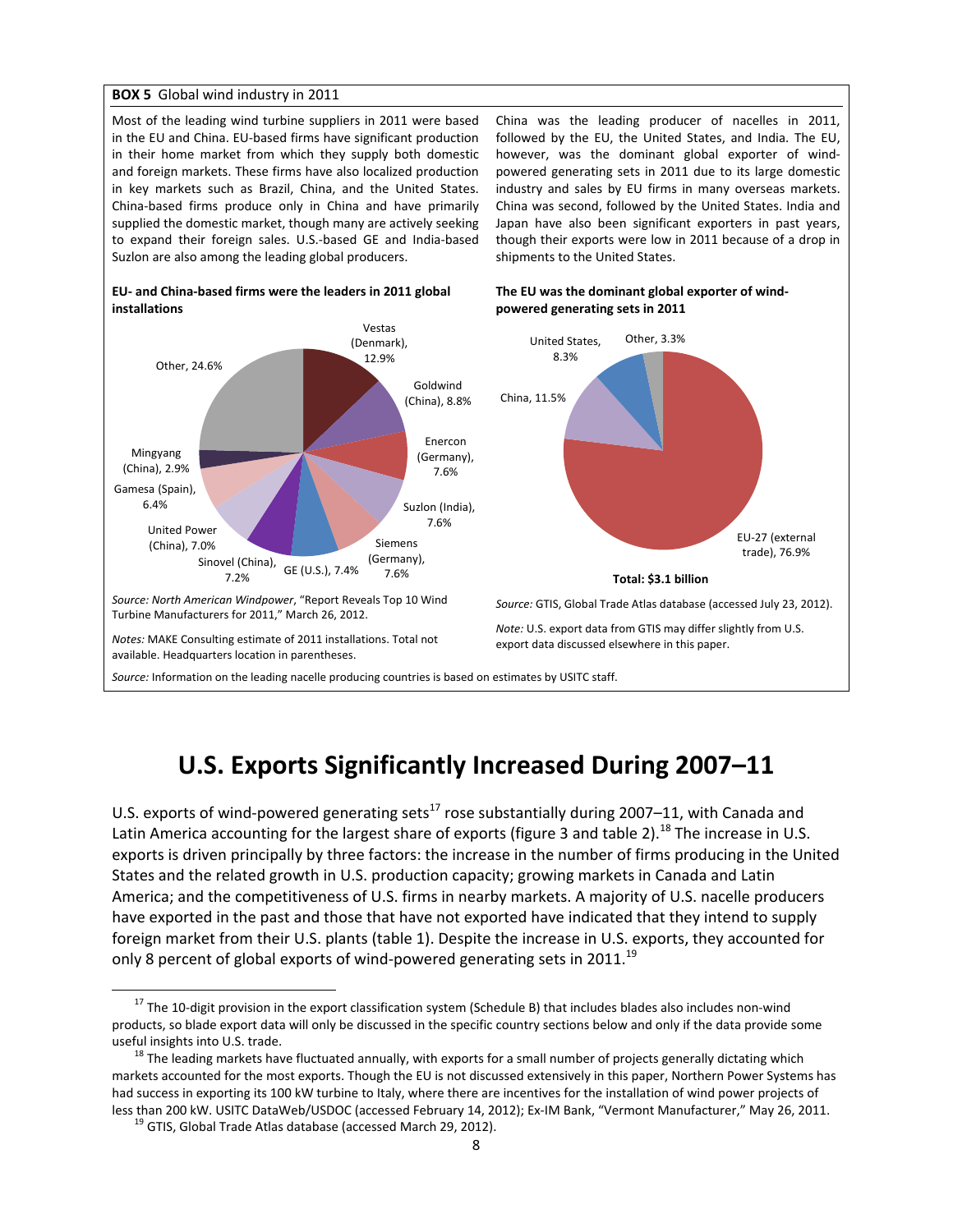

**FIGURE 3** U.S. exports of wind‐powered generating sets rose annually during 2007–11 and were primarily to Canada and Latin America

*Source:* USITC DataWeb/USDOC (accessed April 27, 2012).

|  |  |  | TABLE 2 U.S. exports of wind-powered generating sets, 2007-March 2012, million \$ |  |  |  |
|--|--|--|-----------------------------------------------------------------------------------|--|--|--|
|--|--|--|-----------------------------------------------------------------------------------|--|--|--|

|                       | 2007 | 2008 | 2009  | 2010  | 2011  | Jan.-Mar. 2012 | Total |
|-----------------------|------|------|-------|-------|-------|----------------|-------|
| <b>Americas</b>       |      |      |       |       |       |                |       |
| Canada                | 0.0  | 0.0  | 77.7  | 107.9 | 11.8  | 0.0            | 197.4 |
| Brazil                | 0.0  | 5.9  | 0.0   | 0.0   | 99.6  | 52.7           | 158.2 |
| Mexico                | 0.0  | 0.0  | 18.1  | 24.4  | 11.8  | 6.7            | 61.0  |
| Chile                 | 0.0  | 0.0  | 18.1  | 0.0   | 0.0   | 22.9           | 41.1  |
| Honduras              | 0.0  | 0.0  | 0.0   | 0.0   | 23.4  | 0.0            | 23.4  |
| Argentina             | 0.0  | 0.0  | 1.2   | 0.0   | 0.0   | 0.0            | 1.2   |
| Saint Kitts and Nevis | 0.7  | 0.0  | 0.0   | 0.0   | 0.0   | 0.0            | 0.7   |
| <b>Bahamas</b>        | 0.0  | 0.0  | 0.0   | 0.0   | 0.6   | 0.0            | 0.6   |
| Other                 |      |      |       |       |       |                |       |
| China                 | 12.8 | 16.2 | 0.0   | 0.0   | 0.6   | 0.0            | 29.6  |
| Italy                 | 0.0  | 0.0  | 1.2   | 7.6   | 0.8   | 0.0            | 9.6   |
| Korea                 | 0.0  | 0.0  | 0.0   | 2.1   | 0.8   | 0.0            | 3.0   |
| Spain                 | 0.0  | 0.0  | 0.7   | 0.0   | 0.0   | 0.0            | 0.7   |
| Japan                 | 0.6  | 0.0  | 0.0   | 0.0   | 0.0   | 0.0            | 0.6   |
| United Kingdom        | 0.0  | 0.0  | 0.0   | 0.0   | 0.0   | 0.6            | 0.6   |
| Total                 | 14.2 | 22.1 | 117.0 | 142.1 | 149.4 | 83.0           | 527.7 |

*Sources:* USITC DataWeb/USDOC (accessed April 27, 2012).

*Notes:* Exports to Honduras in 2011 were incorrectly categorized as foreign exports (re‐exports or goods that are imported into the U.S. and then exported in essentially the same condition), so they are included here with domestic exports. U.S. exports totaled \$0.8 million during Jan.–Mar. 2011.

One of the main reasons that U.S. producers are competitive in nearby markets is that transportation costs are lower than for producers located farther away.<sup>20</sup> U.S. data illustrate the expense of exporting from Europe to the Americas. In 2011, for instance, insurance, freight and other charges for wind‐ powered generating sets exported from Denmark to the Houston‐Galveston customs district averaged \$39,000 per wind‐powered generating set (2.6 percent of the average import value); to the Minneapolis customs district, costs were \$39,000 (3.0 percent); and to the Columbia‐Snake customs district, \$63,000 (5.7 percent). $^{21}$ 

<sup>&</sup>lt;sup>20</sup> Northern Colorado Business Report, "Vestas Colo. Shipping to Latin America Markets," December 16, 2011.<br><sup>21</sup> Percentage is of the customs value. USITC DataWeb/USDOC (accessed April 27, 2012).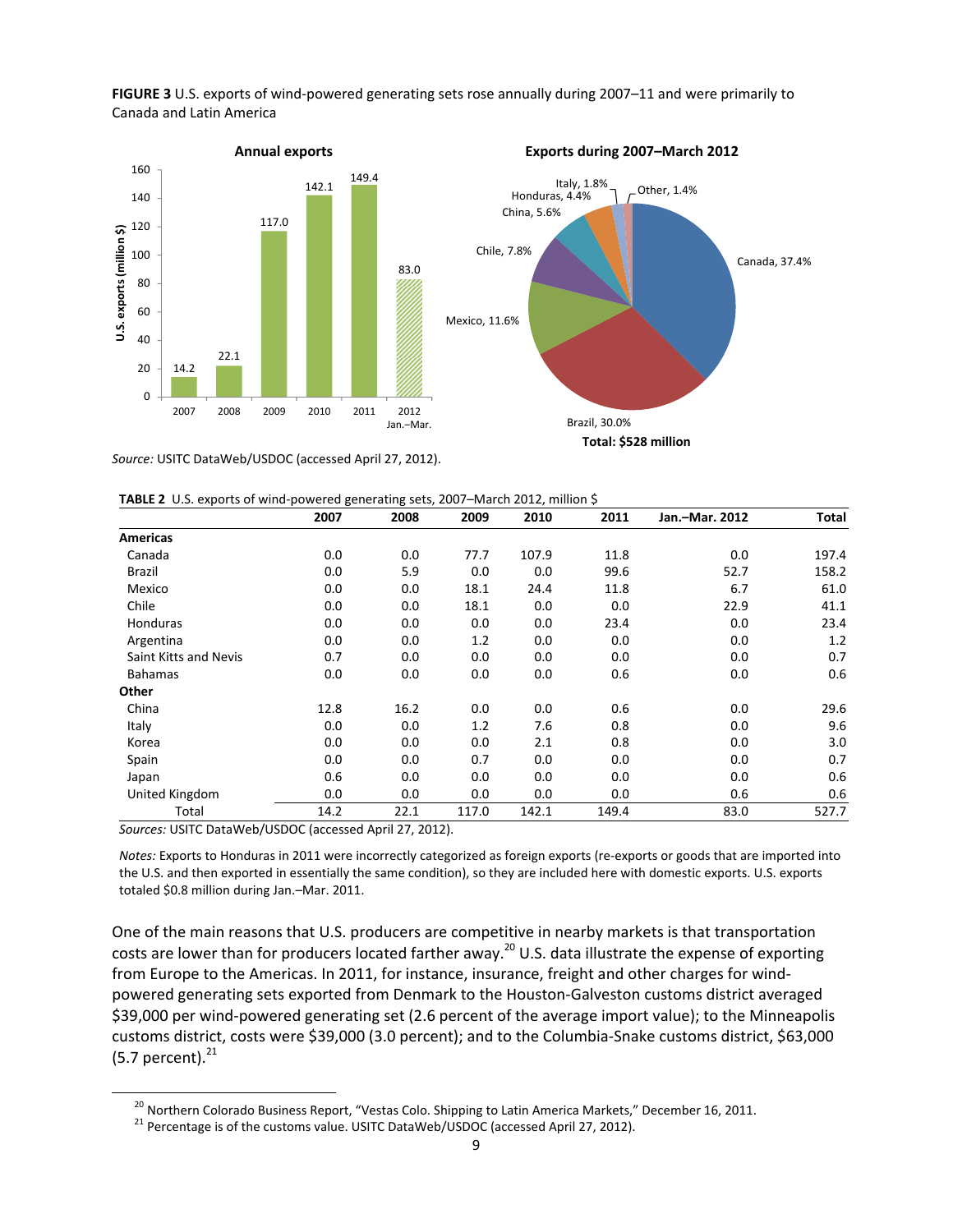Industry representatives indicate that the ability to access competitive financing from the Export‐Import Bank of the United States (Ex‐Im Bank or Ex‐Im) can benefit U.S. firms that export, especially in Latin America where financing projects can be challenging. Ex-Im Bank has a target, set by Congress,  $^{22}$  to provide 10 percent of its export financing to renewable energy or energy efficient products. It has established an Environmental Exports Program under which it offers enhanced financing (e.g., extended repayment terms) and other incentives (e.g., the ability to lock in interest rates when the loan is approved) for renewable energy. In addition, for renewable energy Ex‐Im Bank can provide financing for projects in Canada. At least four firms have accessed Ex‐Im financing for projects in Latin America, and other firms are reportedly considering doing the same (table 3). However, the Ex-Im Bank requires that firms use U.S.‐flagged shipping and meet domestic content requirements, which may make it more difficult for some firms to use this financing.<sup>23</sup>

| Company                                         | Announced         | Project         | Number of | Turbine rating | Total | Ex-Im financing |
|-------------------------------------------------|-------------------|-----------------|-----------|----------------|-------|-----------------|
|                                                 |                   | location        | turbines  | (MW)           | (MW)  | (million \$)    |
| Gamesa (nacelles) and<br>LM Wind Power (blades) | August 20, 2010   | <b>Honduras</b> | 51        |                | 102   | 159             |
| LM Wind Power (blades)                          | May 31, 2012      | <b>Brazil</b>   | N/A       | N/A            | N/A   | 32              |
| Northern Power Systems                          | May 26, 2011      | Italy           | 55        | 0.1            | 5.5   | 22              |
| UTC/Clipper Windpower                           | November 24, 2009 | Mexico          | 27        | 2.5            | 67.5  | 81              |

**TABLE 3** Announced Ex‐Im Bank funding for wind exports, 2009–June 2012

*Sources:* Ex‐Im Bank, "American Windpower Firm Grows," November 24, 2009; Ex‐Im Bank, "Export‐Import Bank Provides \$159 Million," August 20, 2010; Ex‐Im Bank, "Vermont Manufacturer," May 26, 2011; Ex‐IM Bank, Summary of Minutes, May 31, 2012.

*Note:* N/A: Not applicable.

Local‐content requirements are likely the most significant barrier to U.S. exports of nacelles and blades. Several of the largest markets, including Ontario, Quebec, and Brazil, have implemented requirements to source locally, though the impact of these requirements will likely vary depending on the design of the rules.<sup>24</sup> A few countries in the Americas, including Brazil, maintain high tariffs on wind-powered generating sets that may affect U.S. exports, but tariffs in the region generally remain low. U.S. producers may also have a competitive advantage in countries where U.S. products enter duty free due to free trade agreements.<sup>25</sup>

<sup>&</sup>lt;sup>22</sup> Consolidated Appropriations Act, 2012, Pub L. No. 112-74, § 5, 125 Stat. 1191 (December 23, 2011).<br><sup>23</sup> GAO, *Export-Import Bank*, July 2010, 4, 39–40; industry representative, interview by USITC staff, April 24, 201

written statement to the House Committee on Energy and Commerce, October 7, 2009, 10.<br><sup>24</sup> Local content requirements and the specific impact of the requirements will be discussed in more detail in the individual country s

 $25$  Tariffs will be discussed in more detail in the individual country sections.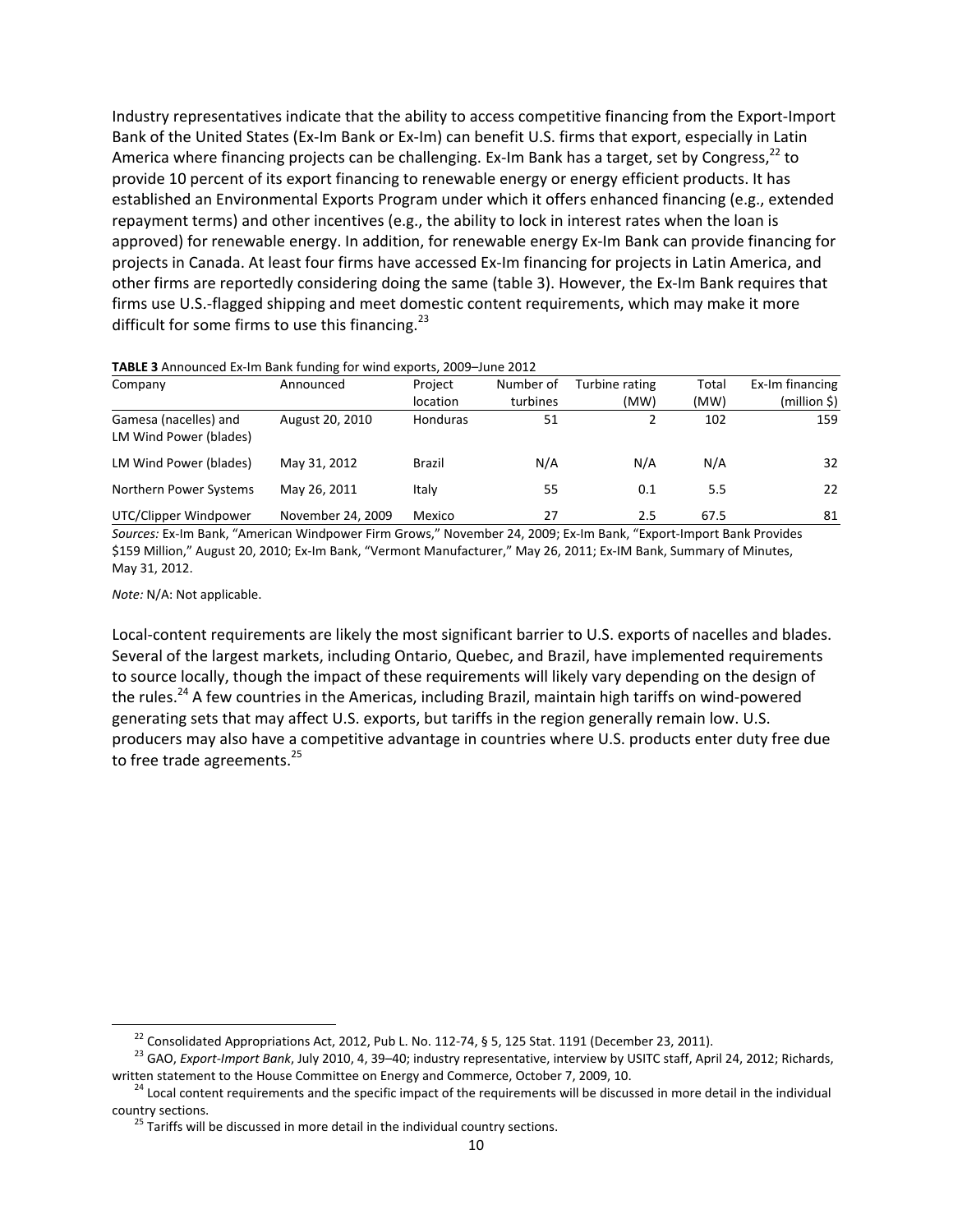### **Canada Could Become a Significant U.S. Export Market**

### **Overview**

Policies at the provincial level in Canada are driving a rapid expansion of the Canadian wind turbine market and creating export opportunities for U.S. producers of nacelles and, to a lesser extent, blades. Firms with U.S. nacelle production, like Acciona, GE, Siemens, and Vestas, have large project pipelines in Canada. Many of these firms have supplied Canadian projects from the United States in the past and intend to supply future projects from the United States. There is also the potential for additional blade exports to Canada, with at least one firm increasingly supplying the Canadian market from its U.S. plant. U.S. exports to Canada may be limited, however, by local content requirements in Ontario and Quebec.

## **Market**

Canada is the largest wind market in the Americas after the United States, with 1.3 GW in installations in 2011 (figure 4).<sup>26</sup> The market is expected to grow further in the next few years, with annual installations projected to reach 2 GW in 2013 and 2.5 GW in 2014.<sup>27</sup> Three provinces—Ontario, Quebec, and Alberta—accounted for 72 percent of cumulative Canadian wind installations through the end of 2011, with Ontario alone accounting for 37 percent.<sup>28</sup> These provinces also account for the largest share of new project development activity in Canada, though installations are also rising in other provinces.<sup>29</sup> In British Columbia, wind developers are hopeful that wind‐generated electricity will be in demand as a result of the provincial government's need for new electricity generation to supply provincial efforts in developing liquid natural gas plants, shale gas resources, and mining activities.<sup>30</sup> The province's power company, BC Hydro, however, has awarded contracts for only 0.5 GW of new wind capacity.<sup>31</sup>



**FIGURE 4** Wind installations in Canada rose significantly during 2007–11

*Source:* CANWEA, *Powering Canada's Future*, December 2011.

**Total: 5.2 GW** 

Alberta, 16.9%

New Brunswick, 5.6%

Nova Scotia, 5.4%

British Columbia, 4.7%

Manitoba, 4.6%

Saskatchewan, 3.8%

Prince Edward Island, 3.1%

Other, 1.1%

Ontario, 37.4%

Quebec, 17.4%

<sup>&</sup>lt;sup>26</sup> CANWEA, *Powering Canada's Future*, December 2011.<br>
<sup>27</sup> Navigant's BTM Consult, *World Market Update 2011*, March 2012, 70.<br>
<sup>28</sup> CANWEA, *Powering Canada's Future*, December 2011.<br>
<sup>29</sup> See discussion of project pi

http://www.bchydro.com/energy\_in\_bc/acquiring\_power/closed\_offerings/clean\_power\_call/outcome.html (accessed April 10, 2012); Simpson, "Wind Power Sector Eager to Deliver," February 3, 2012.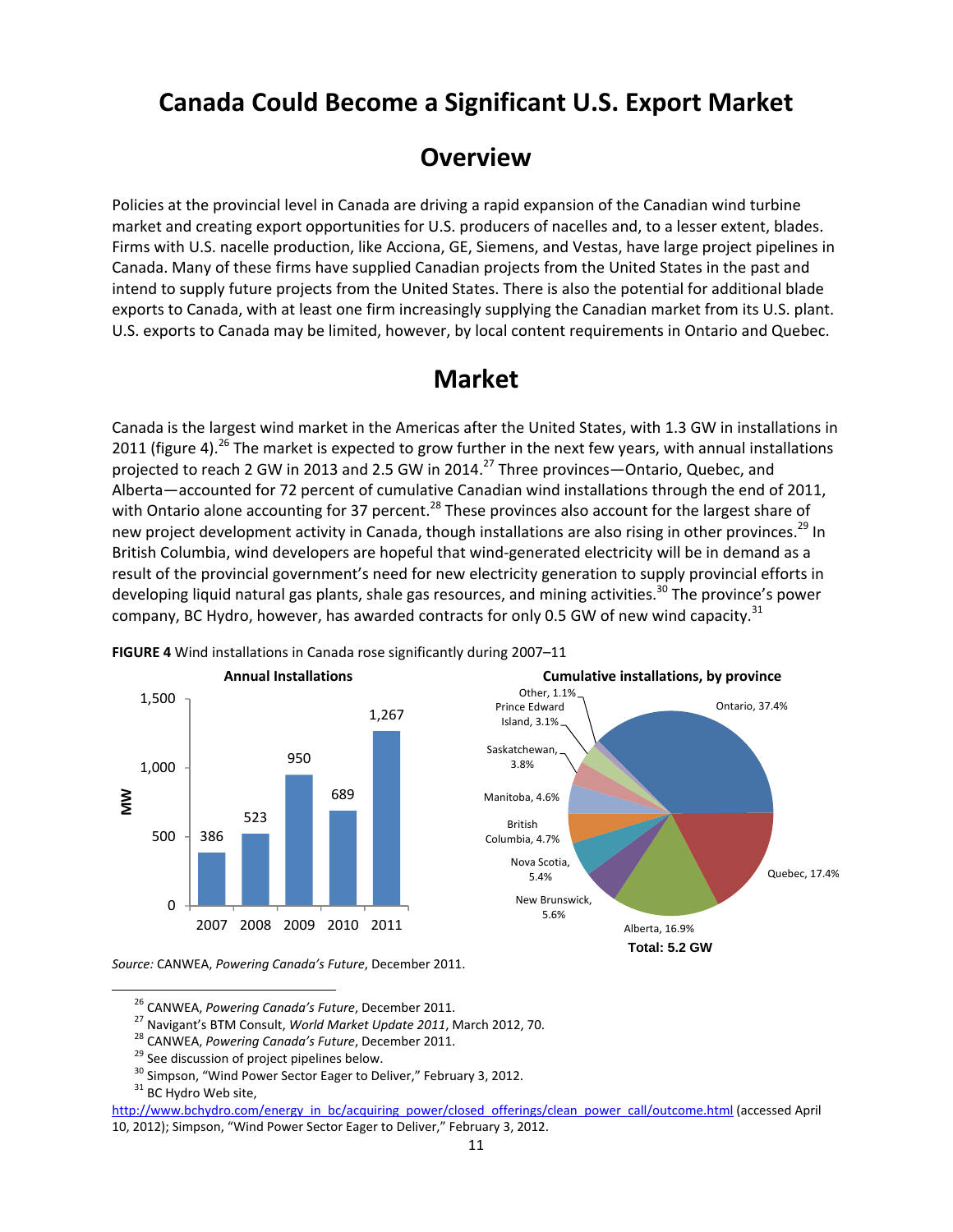Canada's national energy policy is market oriented, and thus wind installations in Canada are driven by renewable energy goals and policies at the provincial level (table 4).<sup>32</sup> To accomplish their goals of increasing power from renewables, the provinces, with the exceptions of Alberta and Manitoba, have established RPSs, offered or tendered contracts for electricity generated by wind power or other renewables through provincial-owned electric companies, and introduced feed-in tariffs (FITs).<sup>33</sup> RPSs are often used in combination with other policies, such as tendering and FITs. Ontario has the most comprehensive FIT in North America for renewable energy.<sup>34</sup> In September 2009, Ontario launched its FIT, which is included in the province's Green Energy and Green Economy Act of 2009. Among the goals of the FIT is to help Ontario phase out coal‐fired electricity generation by 2014 and create jobs in renewable energy industries. By the end of September 2011, more than 3 GW of wind projects were being developed under the Ontario Power Authority's FIT program.<sup>35</sup>

The provinces of Quebec and Ontario have included domestic‐content requirements in their wind programs in order to encourage economic development; however, wind turbine producers contend that such requirements act as barrier to entry and raise costs.<sup>36</sup> The Province of Quebec, through the province's utility company, Hydro‐Québec, required 40 percent to 60 percent regional content for wind projects in its first wind tender in 2003. In the 2005 second wind tender and the 2009 third wind tender, Hydro‐Québec required that a minimum of 30 percent of the content of the wind turbines must be produced in manufacturing plants in the regional county municipality of Matane and the administrative region of Gaspésie‐Îles‐de‐la‐Madeleine in Quebec and a minimum of 60 percent of the costs of the wind farms must come from Quebec.<sup>37</sup>

 <sup>32</sup> Natural Resources Canada, "Overview of Canada's Energy Policy," n.d., http://www.nrcan.gc.ca/energy/policy/1352

<sup>(</sup>accessed May 1, 2012).<br><sup>33</sup> Alberta is the only province without a provincial-owned utility.<br><sup>34</sup> Ontario Power Authority, *Ontario's Feed-in Tariff Program—Backgrounder*, April 8, 2010.<br><sup>35</sup> Ontario Power Authority Web s (accessed April 13, 2012). <sup>36</sup> Farrell, *Maximizing Jobs from Clean Energy*, January 2011, 12; Romano, "GE and Vestas Slam Canadian Provinces,"

October 20, 2011. <sup>37</sup> Hydro‐Québec, *Wind Power Ensuring Québec's Electricity Supply*, 3rd Quarter 2008, 5; Hydro‐Québec, "Call for Tenders

A/O 2009‐02," April 30, 2010, 7; Hydro‐Québec Web site, http://www.hydroquebec.com (accessed April 6, 2012).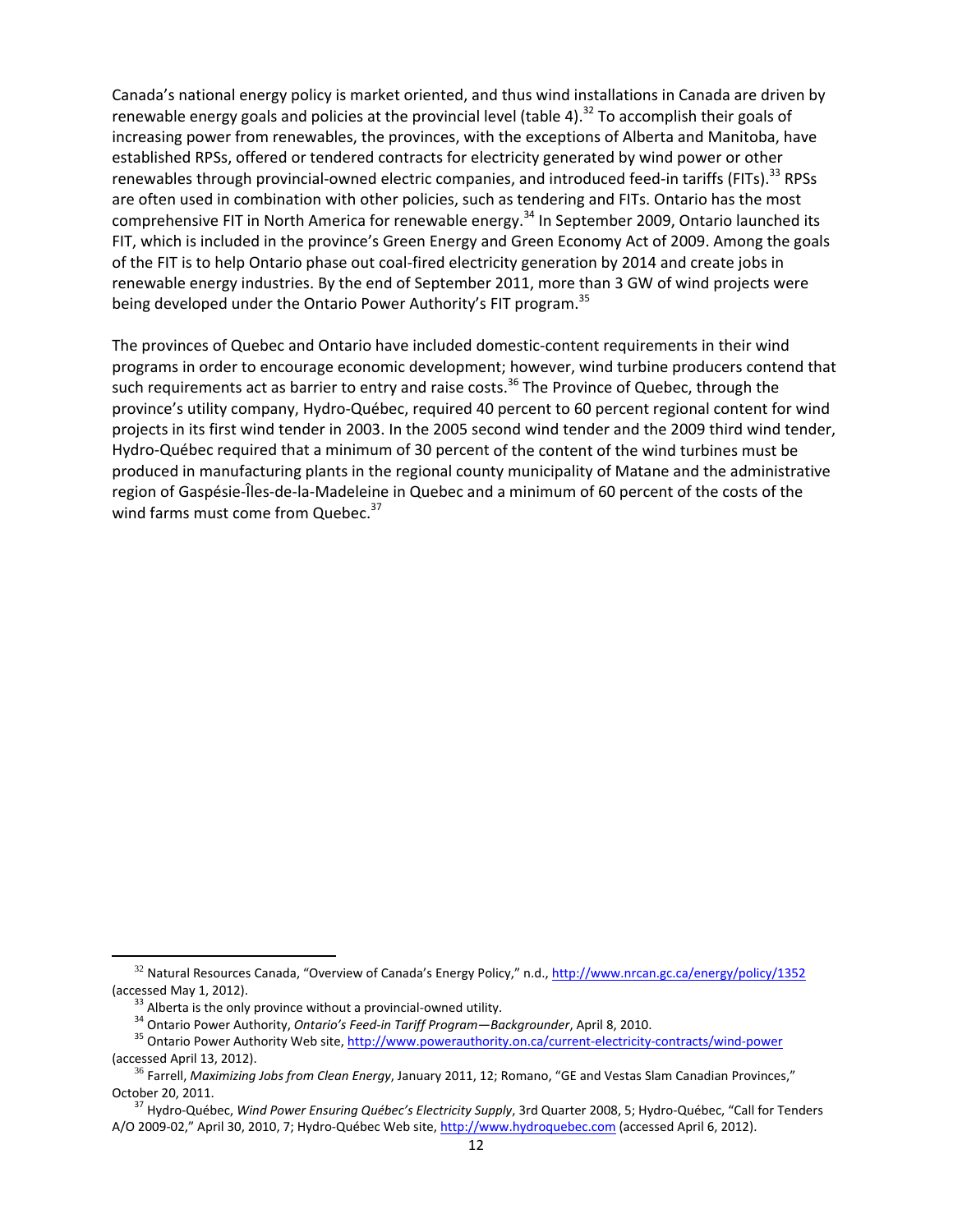|              | TABLE 4 Canada's installed wind energy capacity (MW), December 2011, and principal wind energy goals by provincial |  |  |
|--------------|--------------------------------------------------------------------------------------------------------------------|--|--|
| iurisdiction |                                                                                                                    |  |  |

|                               | Cumulative    |                                                                                                                                                                                                                                                                                                                                                                        |                                                                                                                                                                                                                                                                                                                                              |
|-------------------------------|---------------|------------------------------------------------------------------------------------------------------------------------------------------------------------------------------------------------------------------------------------------------------------------------------------------------------------------------------------------------------------------------|----------------------------------------------------------------------------------------------------------------------------------------------------------------------------------------------------------------------------------------------------------------------------------------------------------------------------------------------|
| Province                      | capacity (MW) | Provincial wind energy goals                                                                                                                                                                                                                                                                                                                                           | Major policy used                                                                                                                                                                                                                                                                                                                            |
| Alberta                       |               | 891 No provincial target for wind.                                                                                                                                                                                                                                                                                                                                     | Planned transmission improvements.                                                                                                                                                                                                                                                                                                           |
| British Columbia              |               | sufficiency by 2016 with 93 percent MW.<br>from renewable energy sources. In<br>February 2012, set a goal to develop<br>electricity sources to power natural gas<br>and mining projects. These sources may<br>include wind power.                                                                                                                                      | 248 No provincial target for wind. During Tendering by BC Hydro for large projects;<br>2007-2012, set a goal of electricity self- Standing Offer Program for projects up to 10<br>Feed-in tariff proposed in 2010, but not yet<br>adopted.                                                                                                   |
| Manitoba                      |               | 242 1,000 MW by 2016.                                                                                                                                                                                                                                                                                                                                                  | Tendering by Manitoba Hydro.                                                                                                                                                                                                                                                                                                                 |
| New Brunswick                 |               | 294 In 2006, set an RPS of 10 percent of Tendering by NB Power.<br>provincial utility electricity (kW) sold<br>from renewables<br>2016, with<br>by<br>approximately 400 MW from wind. In<br>October 2011, RPS raised to 40 percent<br>of NB Power total sales by 2020, but<br>this includes imported wind power, and<br>improved wind power infrastructure<br>planned. | Feed-in tariff for community-based wind<br>projects with a capacity less than 15MW<br>established in February 2010.                                                                                                                                                                                                                          |
| Newfoundland<br>and Labrador  |               | that the grid can accept) on the island Hydro, a subsidiary of Nalcor Energy.<br>of Newfoundland.                                                                                                                                                                                                                                                                      | 55 80 MW (maximum electricity from wind Tendering by Newfoundland and Labrador                                                                                                                                                                                                                                                               |
| Nova Scotia                   |               | to<br>renewable energy by 2020.                                                                                                                                                                                                                                                                                                                                        | 286 25 percent renewable energy by 2015 RPS in Renewable Electricity Regulations of<br>(from 1,300 gigawatt-hour (GWh)/year 2010; feed-in tariff system for community-<br>3,000 GWh/year); 40 percent based wind projects; tendering for half of all<br>large- and medium-size renewable energy<br>projects for independent power producers. |
| Ontario                       |               | 1,970 10,700 MW of renewable energy by Feed-in tariff.<br>2018.                                                                                                                                                                                                                                                                                                        |                                                                                                                                                                                                                                                                                                                                              |
| Prince Edward<br>Island (PEI) |               | for 15 percent of total generation by in PEI Energy Accord.<br>2010. PEI Energy Accord, effective<br>March 2011, sets a goal of 33 percent of<br>electricity consumption from wind<br>generation by 2016.                                                                                                                                                              | 164 RPS in Renewable Energy Act of 2005 RPS in Renewable Energy Act of 2005 and RPS                                                                                                                                                                                                                                                          |
| Quebec                        |               | 918 4,000 MW by 2015; additional 100 MW Tendering by Hydro-Québec.<br>of wind power for every 1,000 MW of<br>new hydro power.                                                                                                                                                                                                                                          |                                                                                                                                                                                                                                                                                                                                              |
| Saskatchewan                  |               | 198 Add 175 MW during 2010-15                                                                                                                                                                                                                                                                                                                                          | Tendering by SaskPower.                                                                                                                                                                                                                                                                                                                      |
| Yukon                         |               | 1 Increase Yukon renewable energy use RPS for Yukon Energy Corp. in 2012.<br>by 20 percent during 2008-2020 from<br>297 GWh/year to 356 GWh/year. By<br>2012, create RPS for Yukon Energy<br>Corp. for 90 percent clean or renewable<br>energy.                                                                                                                        |                                                                                                                                                                                                                                                                                                                                              |

*Sources:* CANWEA, *Powering Canada's Future*, March 2012; various provincial Web sites.

*Note:* GWh: gigawatt‐hour.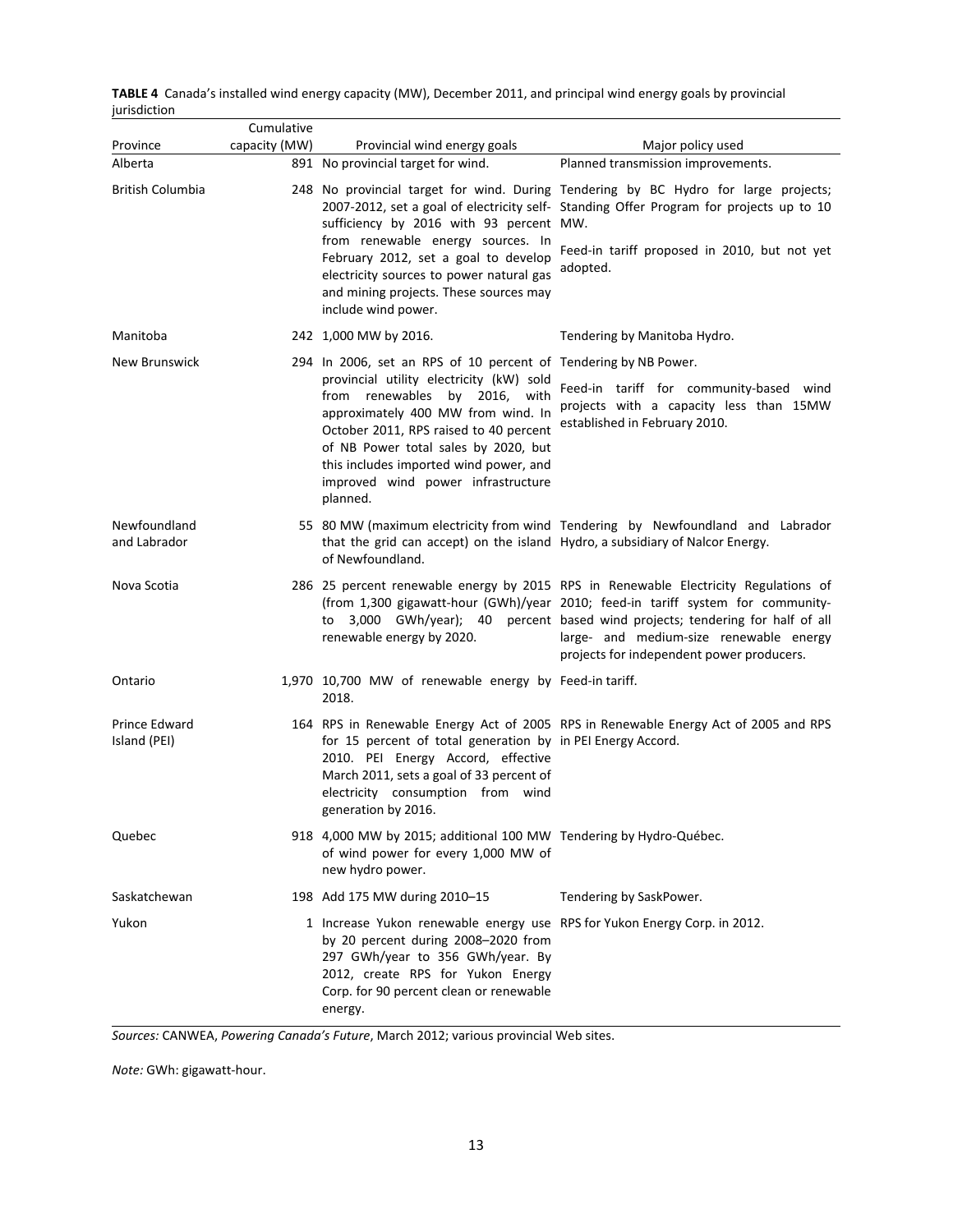Under Ontario's FIT program, wind projects over 10 kilowatts (kW) that started commercial operation during 2009–11 must have a minimum provincial domestic content level of 25 percent. The content requirement rose to 50 percent for projects starting in 2012 and later.<sup>38</sup> Minimum domestic content percentages are set out for 18 manufacturing inputs or activities areas carried out in Ontario. The largest domestic content percentages are for the wind turbine blades, gearbox or generator (depending on whether the turbine is direct drive), steel for towers, grid connection transformers, and construction costs and on-site labor.<sup>39</sup> In September 2010, Japan requested consultations with Canada under the World Trade Organization (WTO) dispute settlement process regarding domestic content requirements in Canada. The Japanese complaint alleges that Ontario's FIT discriminated against imported renewable energy products relative to those made in Ontario.<sup>40</sup> In August 2011, the EU requested consultations within the WTO on the same issue. Both Japan and the EU requested the formation of dispute panels.<sup>41</sup>

Currently, Canada does not have a national, funded renewable energy incentive program. The major Canadian national program was the ecoENERGY program, enacted in 2007 and terminated in 2010.<sup>42</sup> The program paid renewable energy providers 1 cent (before tax) per kilowatt-hour (kWh) for the first 10 years of commercial renewable power production. Projects had to be completed between April 1, 2007, and March 31, 2011, so payments made by the program under these contracts will continue through March 31, 2021. Two federal tax provisions also aid the development of wind in Canada. The first is a tax program that accelerates the capital cost allowance (CCA) on clean energy generation equipment and can be applied to assets acquired from February 23, 2005 to December 31, 2019.<sup>43</sup> The second is the Canadian Renewable and Conservation Expense (CRCE), introduced in March 1996.<sup>44</sup> The CRCE was established to place the tax treatment of renewable energy on a parity with the treatment given to the petroleum, natural gas, and mining industries. $45$ 

<sup>38</sup> Ontario Power Authority, *Feed‐In Tariff Program, Program Overview,* Version 1.1, September 30, 2009, 5; Ontario Power

<sup>&</sup>lt;sup>39</sup> Ontario Power Authority, *FIT Contract Exhibits* (accessed May 4, 2010).<br><sup>40</sup> WTO, "Dispute Settlement: Dispute DS412," September 13, 2010.<br><sup>41</sup> The panel reports are expected to be issued in November 2012. WTO, "Dis 2011.

<sup>&</sup>lt;sup>42</sup> Government of Canada Web site, http://www.ecoaction.gc.ca/ecoenergy-ecoenergie/power-electricite/index-eng.cfm (accessed April 12, 2012); CANWEA, "Federal Budget Fails to Extend Support," March 4, 2010.<br><sup>43</sup> Department of Justice Canada, *Income Tox Requlations, CRC*, c. 945 (2012), part XI, "Capital Cost Allowance," http://laws-

lois.justice.gc.ca/eng/regulations/C.R.C., c. 945/page-44.html#h-104 (accessed April 13, 2012); Monteith, Gupta, and Timmins,<br>"The Wind North Of The 49<sup>th</sup> Parallel," March 2011, 15–17.

<sup>&</sup>lt;sup>44</sup> Shannon, "Canadian Renewable & Conservation Expense ('CRCE')," January 2006; Canada Revenue Web site, http://www.cra-arc.gc.ca/tx/bsnss/tpcs/fts-paa/nrgy-eng.html (accessed April 13, 2012).<br><sup>45</sup> Upfront developmental costs, such as engineering and design work and feasibility studies could be deducted as an

expense immediately or carried forward indefinitely. Under a "flow‐through" shares financing system, eligible expenses may be transferred or sold to shareholders (i.e., investors). The investors would then have the full benefit of the income tax expenses (which they can use to reduce their tax liability), while the company selling the shares receives money to finance its activities.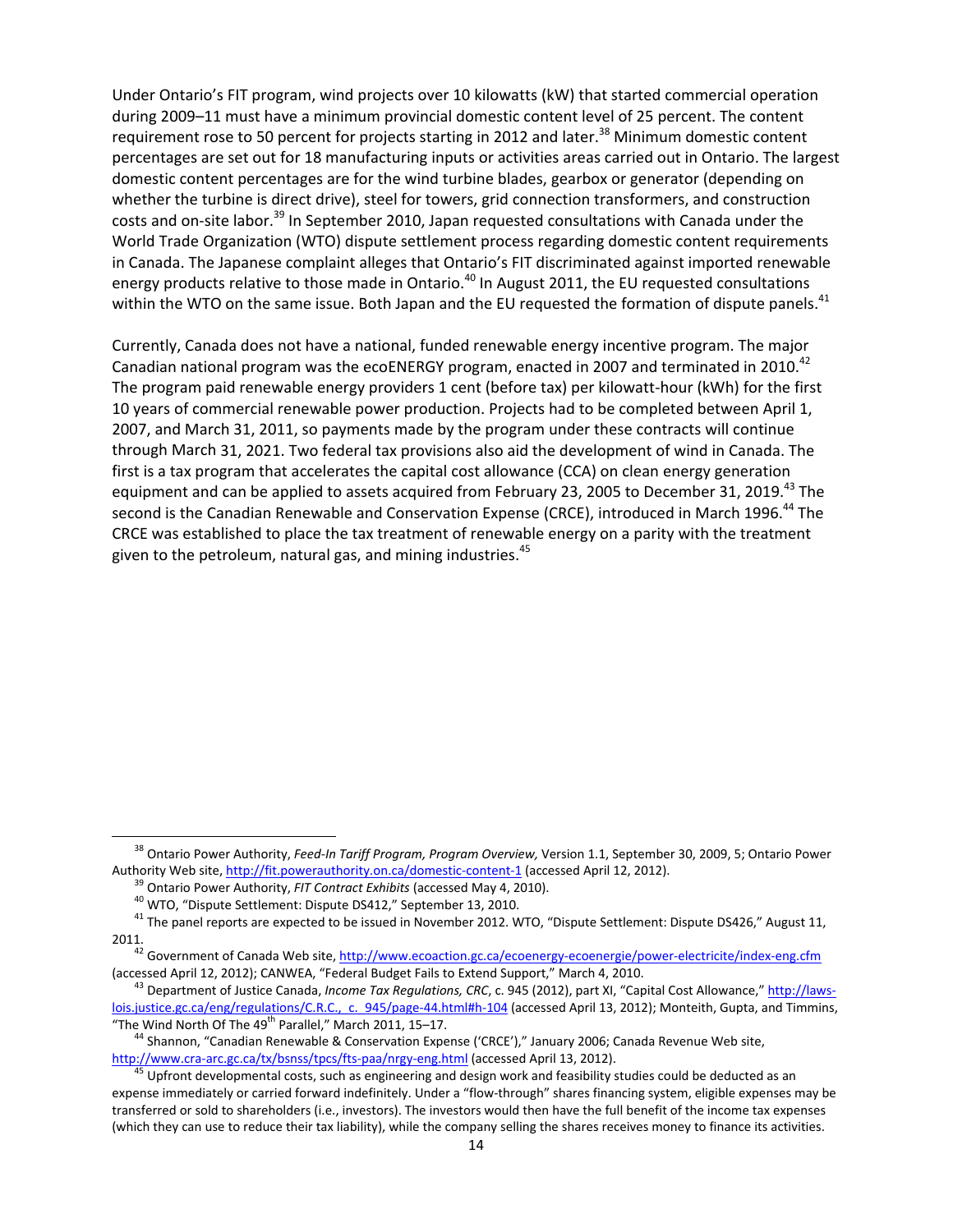# **Market Competition**

GE, Enercon, Siemens, and Vestas were the leading suppliers to the Canadian market in 2007–11, accounting for a combined 98 percent of wind turbine installations (figure 5). Acciona has developed a number of wind projects in Canada using turbines produced by other companies, but completed its first wind project using its own turbines in 2011. Other companies with installations in Canada during this period include Leitwind, Northern Power Systems, REpower, and Vensys.<sup>46</sup>



**FIGURE 5** The Canadian market has been dominated by GE and EU‐based producers

Source: CANWEA Web site, http://www.canwea.ca/farms/wind-farms\_e.php (accessed April 2, 2011).

While four OEMs dominated the market during 2007–11, competition is increasing. Examining wind projects under construction or in development in four provinces—Alberta, British Columbia, Ontario, and Quebec—indicates that as of March 2012 seven firms each had project pipelines of at least 100 MW in the four provinces combined (figure 6).

<sup>&</sup>lt;sup>46</sup> CANWEA Web site, http://www.canwea.ca/farms/wind-farms\_e.php (accessed September 7, 2011 and April 2, 2012).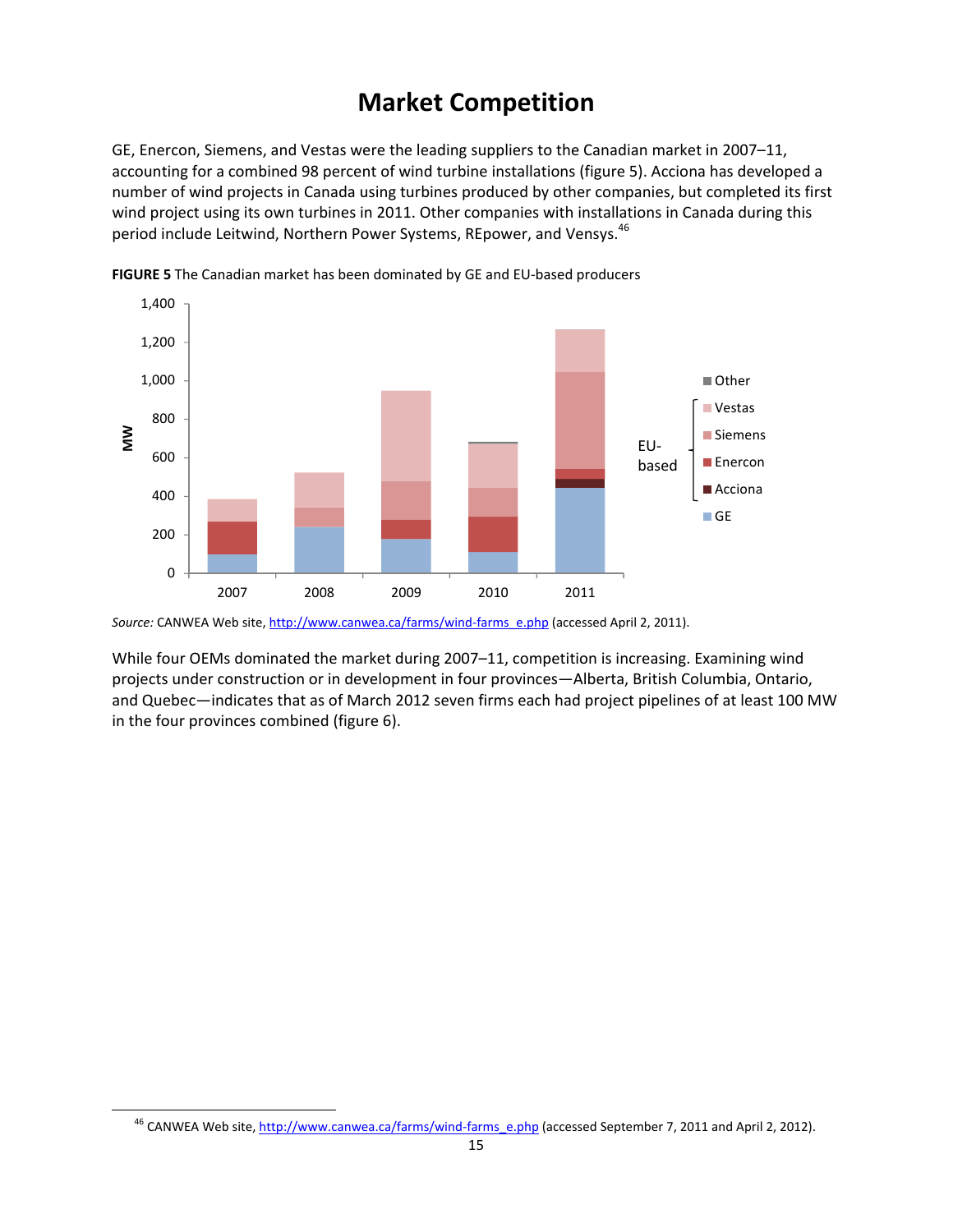#### **FIGURE 6** OEM project pipelines differ by province, April 2012



EU-based firms are in shades of red, U.S.-based firms in blue, and Asia-based firms in purple.

*Sources:* The list of projects is from the Ontario Power Authority's list of FIT contracts offered, Alberta Electric System Operator's active project list, and BC Hydro and Hydro‐Québec information on awarded contracts under wind tenders. For Quebec, information on equipment suppliers is from the Hydro‐Québec Web site; for all others it is based on media reports, press releases, company Web sites, and project documents.

*Notes:* The charts above only include projects for which USITC staff could identify the OEM that the project developer has contracted with or intends to use to supply the project. Therefore, the actual pipeline for at least some firms could be even larger. In addition, some project documents may list a particular OEM as the supplier, but the project developer may not have a contract with this firm and may ultimately choose to use a different supplier. Therefore, the project pipeline of firms shown here could change slightly.

Competition among OEMs, however, varies significantly by province, depending on the characteristics of the market and factors such as local‐content requirements. In Quebec, competition is fairly limited. Quebec's second wind tender or request for bids (in 2005, for 2,000 MW, selections announced in 2008) resulted in bids including turbines from five manufacturers. Its third wind tender (in 2009, for 500 MW, selections announced in 2010) resulted in bids from project developers that included four manufacturers. At least one firm chose not participate in the Quebec tenders because the market was not large enough to warrant meeting local-content requirements.<sup>47</sup> Under the Ontario FIT, which also includes a local‐content requirement, the leading suppliers are GE, Siemens, and Vestas, while leading Quebec suppliers Enercon and REpower have the fourth‐ and fifth‐largest project pipelines. Alberta, meanwhile, has a completely deregulated utility market and projects in development there are being supplied by eight OEMs, of which Vestas and Acciona have the largest pipelines. British Columbia's call for proposals, meanwhile, resulted in the selection of projects that are likely to use wind turbines from either Vestas or GE. Chinese wind turbine manufacturers have not made major inroads in the Canadian market yet, despite active efforts by firms such as Goldwind and Sinovel to increase their sales.<sup>48</sup> Similarly, with the exception of sales by REpower, the Germany‐based subsidiary of Suzlon, Indian producers have had few sales in Canada.<sup>49</sup>

<sup>&</sup>lt;sup>47</sup> Romano, "Local Rules Decisive," December 10, 2010.<br><sup>48</sup> The only project using Chinese wind turbines that was identified was a 60 MW wind project in Alberta that is planning to use Sinovel wind turbines. *North American Windpower*, "Goldwind USA Hires Rao‐Aourpally," June 7, 2011; Sinovel, "Sinovel

Led Chinese Companies," May 25, 2011; Municipal District of Pincher Creek No. 9, Public Meeting Notice, 2012.<br><sup>49</sup> The only project using Indian wind turbines that was identified was a 31.5 MW wind project in Amherst that Suzlon wind turbines. Suzlon announced in 2011 that it was shifting production of some REpower nacelles to India; if these nacelles are used for projects in Canada rather than those produced in Europe, there could be additional Canadian imports from India. Suzlon, "First Suzlon S97 Turbines Arrive," September 28, 2011; Pearson, "Suzlon Shifts Nacelle Production," May 20, 2011.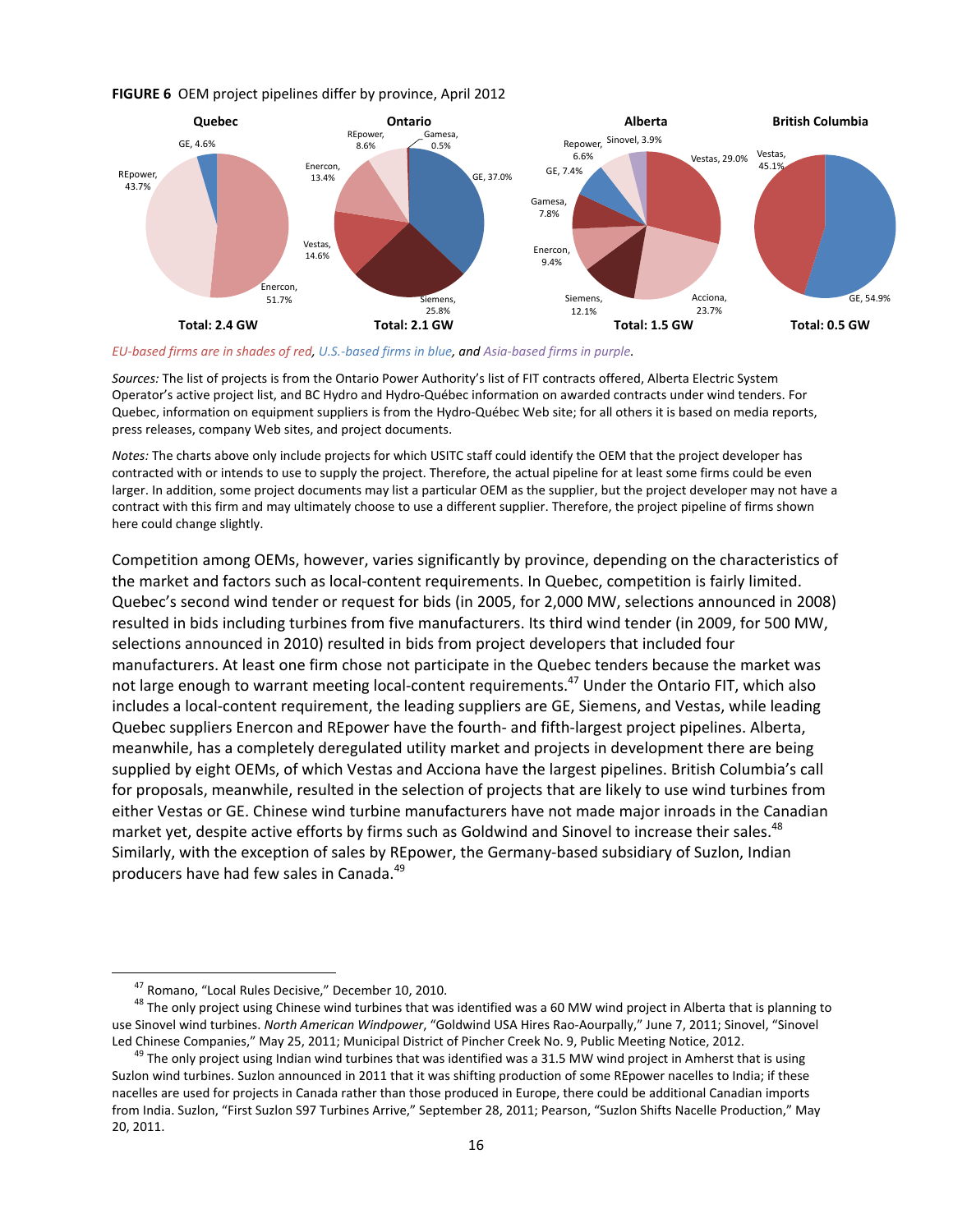# **U.S. Export Opportunities**

The United States exported about \$200 million in wind‐powered generating sets to Canada during 2007– 11. In total, 164 nacelles were exported, all during the last three years of this time period. The U.S. producers that exported to Canada include Acciona, GE, and Northern Power Systems.<sup>50</sup> Canada's imports from the United States, however, were significantly lower than those from the EU. Canadian imports of wind-powered generating sets from the EU totaled \$2.1 billion during 2007–11 and accounted for 83 percent of imports by value (figure 7). The largest source of imports was Denmark, which accounted for \$1.6 billion, followed by Germany at \$540.4 million.<sup>51</sup>



**FIGURE 7** The EU and the United States were the leading suppliers to Canada during 2007–11

*Source:* GTIS, Global Trade Atlas database (accessed April 2, 2012).

*Note:* Based on Canadian import data, which may differ from U.S. export data discussed above.

The large share accounted for by EU exports reflects the location of the leading suppliers' manufacturing plants. Three of the top four suppliers to the Canadian market—Enercon, Siemens, and Vestas—are EU‐ based firms that did not have U.S. nacelle production for most of this time period. Siemens and Vestas did not open their U.S. nacelle plants until the second half of 2010 and Enercon does not have U.S. nacelle production.<sup>52</sup> GE was the second largest supplier to Canada during this time period, but established nacelle production in Quebec due to local content requirements.<sup>53</sup> Based on an analysis of trade data, it appears that GE supplied nacelles for projects in Quebec from this plant, but supplied most nacelles for projects outside of Quebec from its U.S. plants.<sup>54</sup>

The U.S. industry is positioned to supply more nacelles to Canada in the future due to the establishment of U.S. plants by Siemens and Vestas, more firms with U.S. production entering the market, the fact that most of GE's future pipeline is outside of Quebec, and the growth of the Canadian market. The project pipeline for firms with U.S. production totals about 3.6 GW. This includes three firms with project

<sup>&</sup>lt;sup>50</sup> Industry representative, e-mail to USITC staff, October 1, 2010; USITC DataWeb/USDOC (accessed April 10, 2012); CANWEA Web site, http://www.canwea.ca/farms/wind-farms\_e.php (accessed September 7, 2011 and April 2, 2012); Northern

Power Systems, "Northern Power Systems Launches," September 9, 2009.<br><sup>51</sup> GTIS, Global Trade Atlas database (accessed April 2, 2012).<br><sup>52</sup> David, *Shifts in U.S. Wind Turbine*, June 2011.<br><sup>53</sup> Hydro-Québec, *Wind Power Ens*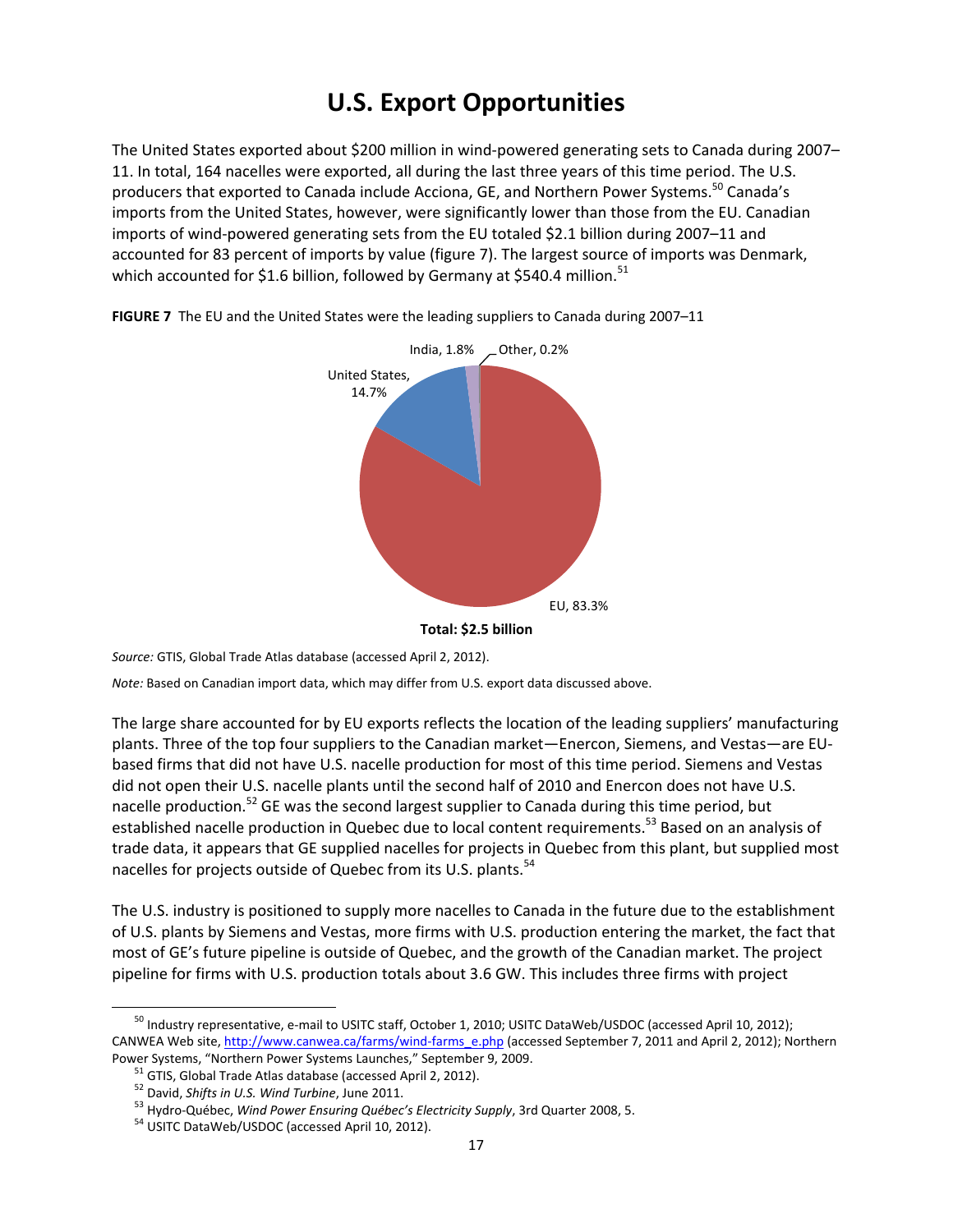pipelines of more than 700 MW—GE, Siemens, and Vestas—and two firms with pipelines of more than 100 MW—Acciona and Gamesa. Most export opportunities for U.S. produces are in Ontario, Alberta, and British Columbia (figure 8). Though Ontario has a local content requirement, this can be met without producing nacelles in Ontario, as long as blades or at least some nacelle components are sourced locally (box 6). Quebec has a large market, but there are no current export opportunities to this market for U.S. nacelle producers since GE supplies that market from its plant in Canada and the winning suppliers in the last two wind tenders—Enercon and REpower—do not have U.S. nacelle plants.





*Source:* The list of projects is from the Ontario Power Authority's list of FIT contracts offered, Alberta Electric System Operator's active project list, and BC Hydro and Hydro‐Québec information on projects awarded contracts under wind tenders. For all other provinces, it includes projects under construction or in development identified by USITC staff. For Hydro‐Québec information on equipment suppliers comes from the utility's Web site; for all other provinces it is based on media reports, press releases, company Web sites, and project documents.

*Notes:* This figure represents projects under construction or in development that are planning to use turbines from OEMs that have nacelle plants in the United States. It only includes projects for which USITC staff could identify the OEM that the project developer has contracted with or intends to use to supply the project. Therefore, the actual pipeline for firms could be even larger. In addition, some project documents may list a particular OEM as the supplier, but the project developer may not have a contract with this firm and may ultimately choose to use a different supplier. Therefore, the project pipeline of firms shown here could change slightly.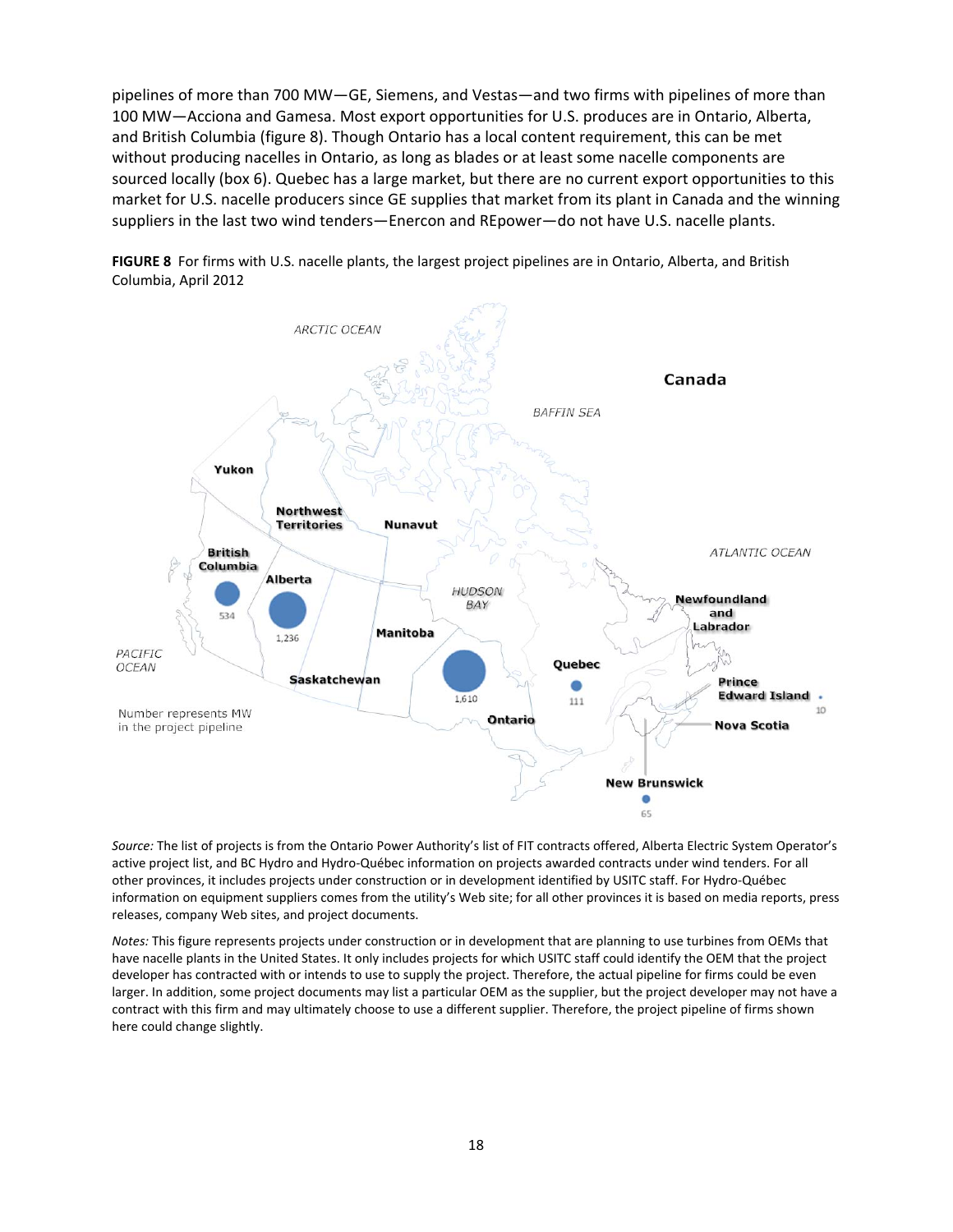#### **BOX 6** Local‐content rules in Ontario

In Ontario, the local-content rules establish "qualifying percentages" for specific components and services that are part of the wind project. Local content must be 50 percent as calculated using these pre‐established percentages. As a result, there are a number of different ways that suppliers can reach the mandatory 50 percent local‐content percentage. Sourcing everything but the blades, the nacelle, and nacelle components from Ontario results in a local content share of more than 40 percent. The manufacturer can surpass the required local‐content threshold by sourcing either the blades or one or more of the nacelle subcomponents in Ontario. Therefore, it is not necessary to assemble nacelles or produce blades locally to meet local content requirements. Vestas, for example, appears to be reaching the required domestic content level for wind farms in Ontario by sourcing nacelle components and controllers from Ontario rather than by producing locally. This does not mean that local content requirements have no impact on trade and competition in the market. However, it does indicate that nacelles and/or blades can be sourced from foreign locations.

*Sources:* Romano, "GE and Vestas Slam Canadian Provinces," October 20, 2011; *North American Windpower*, "Vestas Nacelles Signs Deal," January 6, 2012; Ontario Power Authority, "Feed-in Tariff Contract," July 15, 2011, 84–89; Ontario Power Authority, "Feed-in Tariff Program: FIT Rules," July 15, 2011, 16–17; Automodular Corp., "Annual Information Form," March 9, 2012, 7–8, 13–14; Wong and Zlahtic, "Insight into the Current Status," October 5, 2010, 8–9.

The firms with project pipelines in Canada are likely to source at least a portion of the nacelles for the Canadian market from the United States (table 5). GE and Acciona both exported nacelles from the United States to Canada during 2007–11 and could again export nacelles for some of the projects in their pipeline.<sup>55</sup> GE has tended to supply a larger share of demand outside of Quebec from the United States, and will likely continue to supply some Canadian projects from the United States. DeWind and Gamesa both indicated that they will export turbines for 10 MW projects.<sup>56</sup> Vestas intends to serve the Canadian market from its nacelle plant in Colorado and nacelles for at least three upcoming projects totaling 345 MW will be produced in Colorado.<sup>57</sup> Siemens also plans to meet a substantial portion of Canadian demand from its U.S. nacelle plant in Hutchinson, Kansas. According to one Siemens representative, "Once Hutchinson is up and running, we expect to supply the majority of all projects we do in the U.S. and Canada from that facility."<sup>58</sup>

<sup>&</sup>lt;sup>55</sup> Industry representative, e-mail to USITC staff, October 1, 2010; USITC DataWeb/USDOC (accessed April 10, 2012); CANWEA Web site, http://www.canwea.ca/farms/wind-farms\_e.php (accessed September 7, 2011, and April 2, 2012); Norfleet, "IWEA Head Withdraws 'Layoff' Quote," March 2, 2012. <sup>56</sup> Quilter, "Gamesa Wins First Canadian Order," February 20, 2012; AWEA, "Gamesa Turbines from Pa. Plant," February 23,

<sup>2012;</sup> North American Windpower, "DeWind to Supply Turbines to Research Site," May 26, 2011.<br><sup>57</sup> Vestas, "Vestas Receives 104 MW Order," April 20, 2011; industry representative, interview by USITC staff, September 7,

<sup>2010;</sup> Vestas, "Vestas Bolsters Colorado Economy," July 13, 2010; Vestas, "Vestas Receives 99 MW Order," December 21, 2010; Capital Power Web site, http://www.capitalpower.com/community/consultationengagement/Pages/qualitywindproject.aspx and http://www.capitalpower.com/community/consultationengagement/Documents/Quality-Wind/2012-spring-quality-windinfo-sheet.pdf (accessed July 11, 2012).<br><sup>58</sup> Stephens and Green, "Hutch Can Soar," December 4, 2010.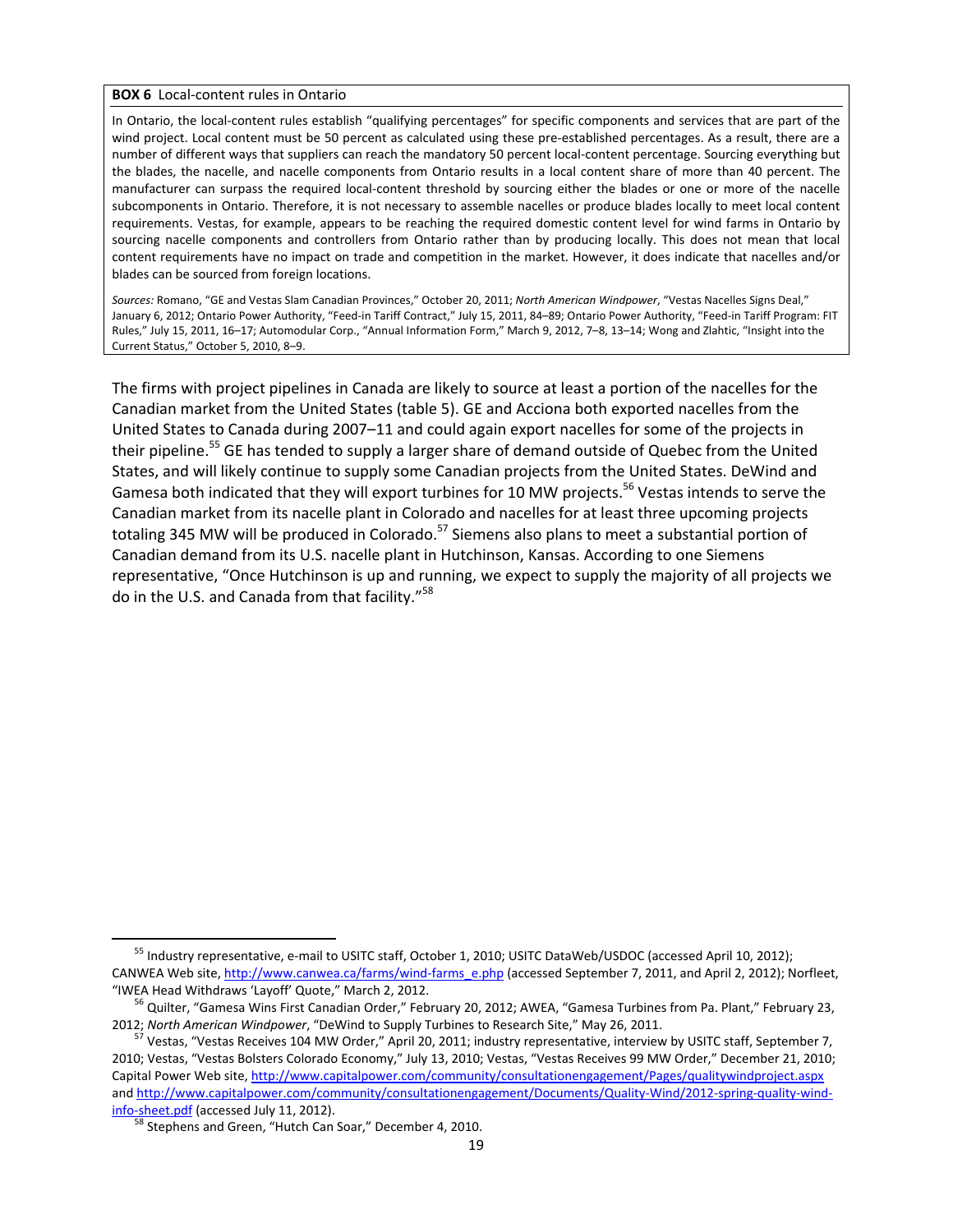| <b>Installations</b> |                                      |        |       | Non-U.S. nacelle plants Extent to which supply the Canadian market from the                                                                                                                                                                                                                     |  |
|----------------------|--------------------------------------|--------|-------|-------------------------------------------------------------------------------------------------------------------------------------------------------------------------------------------------------------------------------------------------------------------------------------------------|--|
| 2007-11<br>(MW)      | <b>Estimated</b><br>pipeline<br>(MW) | Canada | Other | <b>United States</b>                                                                                                                                                                                                                                                                            |  |
| 45                   | 431                                  | No     | Yes   | Supplied nacelles for previous installation in Canada from<br>U.S. plant; plans to export nacelles for other projects from<br>the United States.                                                                                                                                                |  |
| 0                    | 10                                   | No     | No    | Plans to export nacelles for this project from its plant in the<br>United States.                                                                                                                                                                                                               |  |
| $\mathbf 0$          | 130                                  | No     | Yes   | Plans to export nacelles for 10 MW project in Ontario from<br>the United States.                                                                                                                                                                                                                |  |
| 1,078                | 1,284                                | Yes    | Yes   | Will likely meet demand in Quebec via local nacelle<br>production. Since 2006, has likely met a portion of demand<br>in Ontario via U.S. production and most demand in Alberta<br>via U.S. production.                                                                                          |  |
| 0.3                  | $\mathbf{0}$                         | No     | No    | Exports from the United States to Canada; all its production<br>is domestic.                                                                                                                                                                                                                    |  |
| 952                  | 720                                  | No     | Yes   | Had limited or no exports before 2012, but plans to supply<br>the majority of its U.S. and Canadian projects from its U.S.<br>plant.                                                                                                                                                            |  |
| 1,216                | 992                                  | No     | Yes   | Had limited or no exports to Canada before 2012, but plans<br>to export products from its U.S. nacelle plant to Canada.<br>Vestas nacelles for at least three orders scheduled for<br>delivery in 2012-a 99 MW order, a 104 MW order, and a<br>142 MW order-will be built in the United States. |  |
|                      |                                      |        |       |                                                                                                                                                                                                                                                                                                 |  |

**TABLE 5** U.S. nacelle producers active in Canada and their strategies for supplying the Canadian market, April 2012

7, 2010; Vestas, "Vestas Bolsters Colorado Economy," July 13, 2010; Vestas, "Vestas Receives 99 MW Order," December 21, 2010; Stephens and Green, "Hutch Can Soar," December 4, 2010; industry representative, e‐mail to USITC staff, October 1, 2010; USITC DataWeb/USDOC (accessed April 10, 2012); CANWEA Web site, http://www.canwea.ca/farms/wind-farms\_e.php (accessed September 7, 2011 and April 2, 2012); Waggoner, "Achieving Supply Chain Success," June 5, 2012; Quilter, "Gamesa Wins First Canadian Order," February 20, 2012; AWEA, "Gamesa Turbines from Pa. Plant," February 23, 2012; *North American Windpower*, "DeWind to Supply Turbines to Research Site," May 26, 2011; Northern Power Systems Web site, http://www.northernpower.com/about/index.php (accessed April 10, 2012); Capital Power Web site, http://www.capitalpower.com/community/consultationengagement/Pages/qualitywindproject.aspx and http://www.capitalpower.com/community/consultationengagement/Documents/Quality-Wind/2012-spring-quality-wind-infosheet.pdf (accessed July 11, 2012); David, *Wind Turbines*, June 2009, 20; Vestas Web site, http://www.vestas.com (accessed April 30, 2012); DeWind Web site, http://www.dewindco.com/eng/ (accessed April 30, 2012). See figures 6 and 8 for project pipeline sources and methodology.

U.S. producers have likely exported wind turbine blades to Canada in the past, though precise data are not available. Canadian imports of "parts of windmills" from the United States, which could include blades, hubs, and nacelle components, were less than \$5 million annually during 2007–08, but averaged \$50 million during 2009–11.<sup>59</sup> U.S. exports in the Schedule B provision that includes blades were also significantly higher during 2009–11 than in the prior two years. $60$ 

There are further export opportunities for blades, but it is not clear whether exports will be widespread. As with nacelles, Vestas invested in U.S. production in Colorado with the intention of also serving the Canadian market from these plants, and it has indicated that it plans to export blades for at least three

<sup>&</sup>lt;sup>59</sup> GTIS, Global Trade Atlas database (accessed April 10, 2012).<br><sup>60</sup> This provision, 8412.90.9080 (parts of generators n.e.s.o.i.), is even less specific to wind than Canada's import data for parts of windmills. However, comparing month and port of export with that for wind-powered generating sets, it appears that at least a portion of the exports were correlated with nacelle exports and that at least some of these products were blades, hubs, and/or other wind components.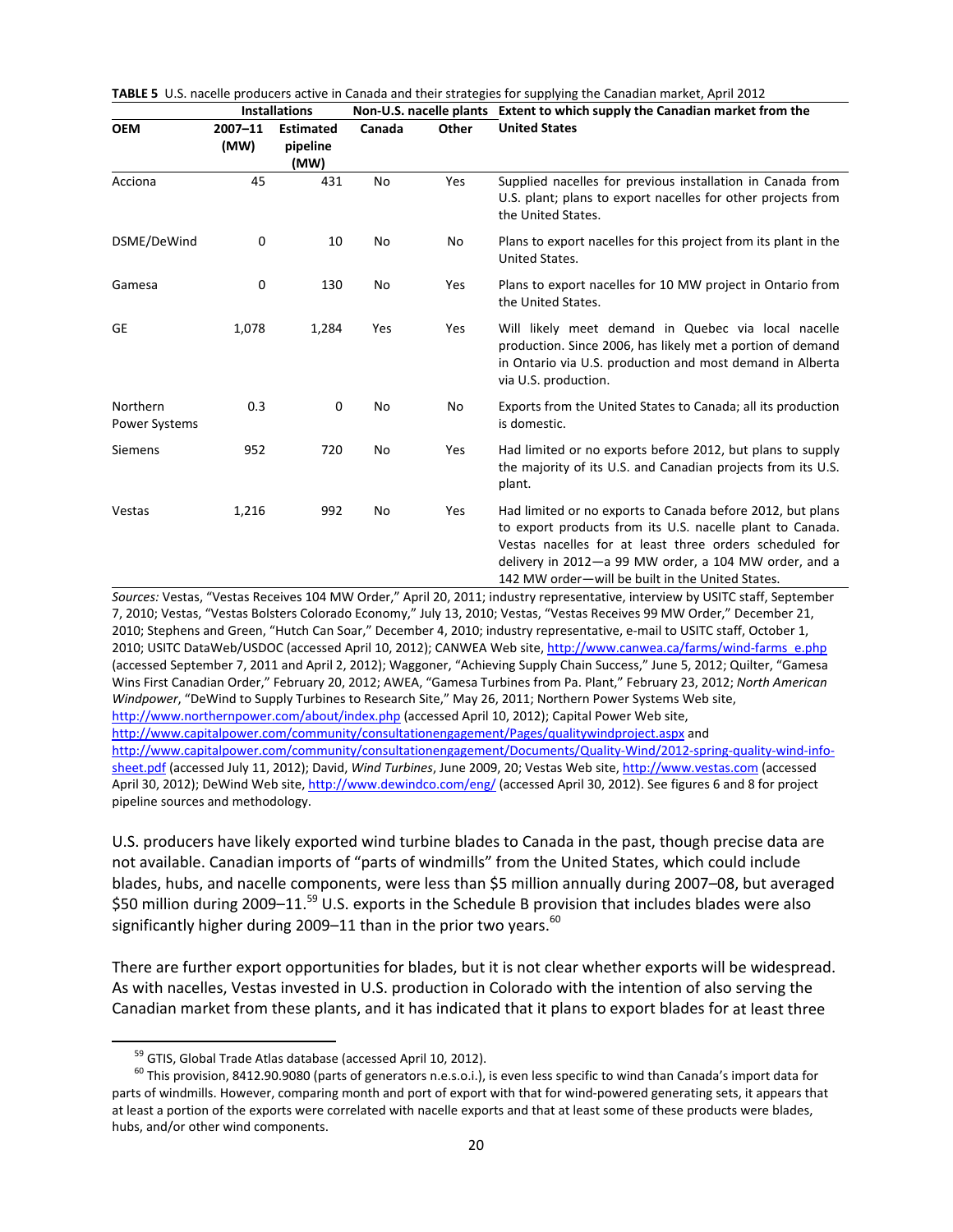projects totaling 345 MW from its U.S. plants.<sup>61</sup> Beyond this, however, little information is available on U.S. export potential. LM Wind Power is a supplier to multiple OEMs that have contracts in the Canadian market, but also has a plant in Canada and is likely to supply many Canadian projects from this plant, including the REpower projects in Quebec, where there is a local-content requirement.<sup>62</sup> Siemens has a blade plant in Iowa, and has indicated that with the potential PTC expiration it may source more blades for the Canadian market from the United States, but is also building a blade plant in Ontario in response to the local content requirements.<sup>63</sup> Information on whether other firms will source from U.S. suppliers or build blades at in‐house U.S. plants for installations in Canada is not available.

# **Mexican Market Provides Opportunities for U.S. Producers**

#### **Overview**

The Mexican market for wind power is smaller than the Canadian market, but it is growing rapidly, and there is no local production of nacelles. This rapid growth and lack of domestic competition suggest potential export opportunities for U.S. nacelle and blade producers. Although the firms that are supplying the Mexican market are mostly EU‐based, these firms also have the option of exporting to Mexico from the United States, as they have U.S. nacelle and, in some cases, blade plants. These EU‐ based firms have generally chosen not to source from the United States in the past, but are likely to increase U.S. sourcing as the Mexican market expands and shifts toward the larger turbines commonly produced in the United States. In addition, some EU‐based firms started U.S. production in 2010 and are more likely to export now that these firms have reached higher production rates.

#### **Market**

The wind turbine market in Mexico rapidly expanded during 2007–11 and is projected to grow further in the next few years. Annual wind turbine installations in Mexico increased from 0 MW in 2007 to 316 MW in 2010. Installations totaled only 50 MW in 2011, but more than 450 MW was completed in the first quarter of 2012.<sup>64</sup> Navigant's BTM Consult projects that annual installations in Mexico will total 600 MW in 2013 and 750 MW in 2015.<sup>65</sup> As of the end of 2012, most wind installations were in Oaxaca, which has some of the best wind resources in the world. A significant number of projects are also planned in Baja California, from which electricity can be exported to California.<sup>66</sup>

<sup>&</sup>lt;sup>61</sup> Vestas, "Vestas Receives 104 MW Order," April 20, 2011; industry representative, interview by USITC staff, September 7, 2010; Vestas, "Vestas Bolsters Colorado Economy," July 13, 2010; Vestas, "Vestas Receives 99 MW Order," December 21, 2010; Capital Power Web site, http://www.capitalpower.com/community/consultationengagement/Pages/qualitywindproject.aspx and http://www.capitalpower.com/community/consultationengagement/Documents/Quality-Wind/2012-spring-quality-wind-

info-sheet.pdf (accessed July 11, 2012).<br><sup>62</sup> REpower, "REpower Turbines," n.d. (accessed May 17, 2012).<br><sup>63</sup> Romano, "Local Rules Decisive," December 10, 2010; Siemens, "Siemens Selects Tillsonburg," December 2, 2010; Kes

<sup>&</sup>lt;sup>64</sup> GWEC, Global Wind Report: Annual Market Update 2010, April 2011, 11, 49; AMDEE, "Wind Energy Projects," n.d. (accessed May 14, 2012); GWEC, *Global Wind Statistics 2011*, February 7, 2012; media reports, press releases, and company Web sites.<br><sup>65</sup> Navigant's BTM Consult, *World Market Update 2011*, 70.

<sup>&</sup>lt;sup>66</sup> AMDEE, "Wind Energy Projects," n.d. (accessed May 14, 2012); Kalinoski, "Mexico's Wind Market," March 2011, 42.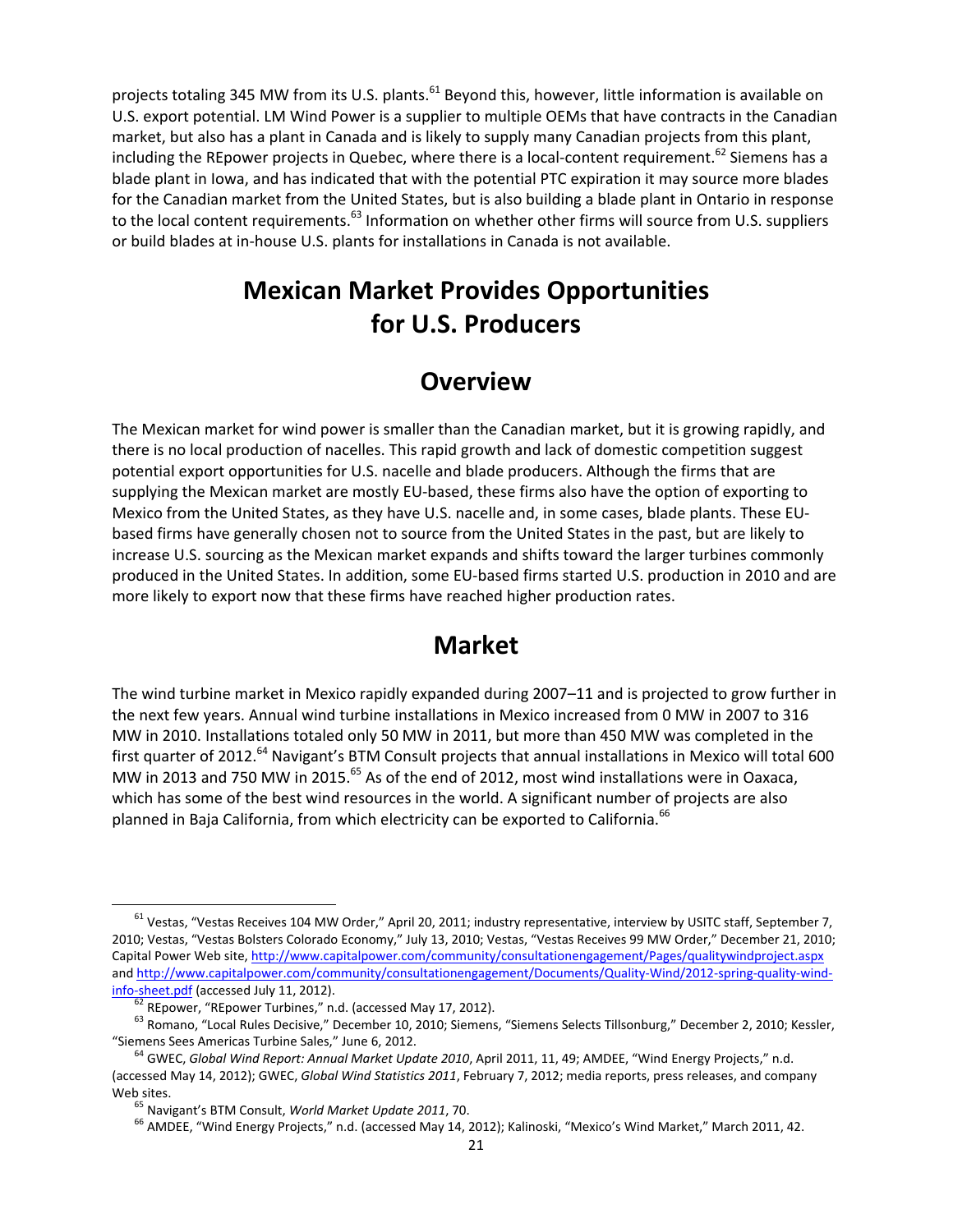The expansion of the wind market in Mexico, which has excellent wind resources, has been driven by added transmission capacity, legislative and regulatory changes, declining wind turbine prices, and improving access to capital.<sup>67</sup> There are several regulatory or legislative changes that have played a role in the expansion of the wind market. In 1992, the Law of Public Service of Electricity was amended to open up power generation to the private sector, which is developing most new wind projects. The private sector generally participates in wind development in one of the following ways: (1) a private project developer bids on and wins a 25‐year power purchase agreement (PPA) with the Federal Electricity Commission (CFE, the state-owned national utility) for the purchase of electricity; (2) selfsupply arrangements, whereby an end‐user becomes a part owner of the wind project and contracts to purchase the electricity generated for a 15‐ to 20‐year period; or (3) a developer puts together a project that will export electricity. Producers of less than 30 MW can also sell their electricity to CFE, but pricing for this is not currently competitive.<sup>68</sup>

Later legislative or regulatory changes that benefited wind development made wind equipment eligible for accelerated depreciation, reduced electricity transmission charges, and created an "energy bank" in which self-supply customers can essentially store credit for any energy generated in excess of their use at a particular point in time.<sup>69</sup> In 2008, the Law for the Use of Renewable Energy and Financing of the Energy Transition (LAERFTE) set a goal of increasing renewables (excluding hydroelectric) from 3.3 percent to 7.6 percent of generation capacity and expanding them from 3.9 percent to 6.6 percent of actual generation. The law also addressed issues such as grid access, interconnection standards, and research and development.<sup>70</sup>

These policies have encouraged more wind energy development in Mexico, but they have not addressed all regulatory issues. Moreover, transmission capacity remains insufficient (despite the additional capacity brought online), and there can be significant permitting and land‐leasing challenges in project development.<sup>71</sup> The United Nations Clean Development Mechanism, which allows facilities to generate clean carbon emissions certificates for global trading, remains an important component of making wind projects in Mexico economically viable.<sup>72</sup>

Financing can also be a challenge for projects in Mexico, particularly for small project developers, and any concerns that arise about the credit-worthiness of electricity purchasers for self-supply projects can make these projects harder to finance.<sup>73</sup> Project development in Mexico is currently being done by several different types of firms: Mexico-based project developers; at least one U.S.-based developer (Cannon Power Group); large international—especially Spain‐based—developers (e.g., Iberdrola, Renovalia, and EDF Energies); and the development arm of some OEMs (e.g., Acciona and Gamesa).<sup>74</sup> Many of the projects, including those developed by large international project developers, involve a

<sup>67</sup> GWEC, *World Market Update <sup>2010</sup>*, 2011, 48; IEA, *Wind: <sup>2010</sup> Annual Report*, 2011, 124; Kalinoski, "Mexico's Wind

<sup>&</sup>lt;sup>68</sup> Rodriguez, "Wind Projects in Mexico and Financing," May 25, 2011; GWEC, *World Market Update 2010*, 48; Center for Clean Air Policy, "Mexico's Renewable Energy Program," October 11, 2011, 3; Bierzwinsky, "Renewables Opportunities in Mexico," June 2011, 16–17. <sup>69</sup> IEA, *Wind: <sup>2010</sup> Annual Report*, 2011, 126; Rodriguez, "Wind Projects in Mexico and Financing," May 25, 2011; Kalinoski,

<sup>&</sup>quot;Mexico's Wind Market," March 2011, 44; Center for Clean Air Policy, "Mexico's Renewable Energy Program," October 11,

<sup>2011, 7–10.&</sup>lt;br><sup>70</sup> GWEC, World Market Update 2010, 2011, 48–49; IEA, Wind: 2010 Annual Report, 2011, 125.<br><sup>71</sup> GWEC, Annual Wind Report 2010, 49; Rodriguez, "Wind Projects in Mexico and Financing," May 25, 2011; Kalinoski,<br>"

<sup>&</sup>lt;sup>72</sup> Kalinoski, "Mexico's Wind Market Comes of Age," March 2011, 44; Center for Clean Air Policy, "Mexico's Renewable<br>Energy Program," October 11, 2011, 13.<br><sup>73</sup> Rodriguez, "Wind Projects in Mexico and Financing," May 25,

 $^{74}$  AMDEE, "Wind Energy Projects," n.d. (accessed May 14, 2012); Kalinoski, "Mexico's Wind Market," March 2011, 44; Quilter, "Mexico Hands Acciona," March 9, 2010; *Windpower Monthly*, "Vestas Breaks New Ground," March 15, 2012.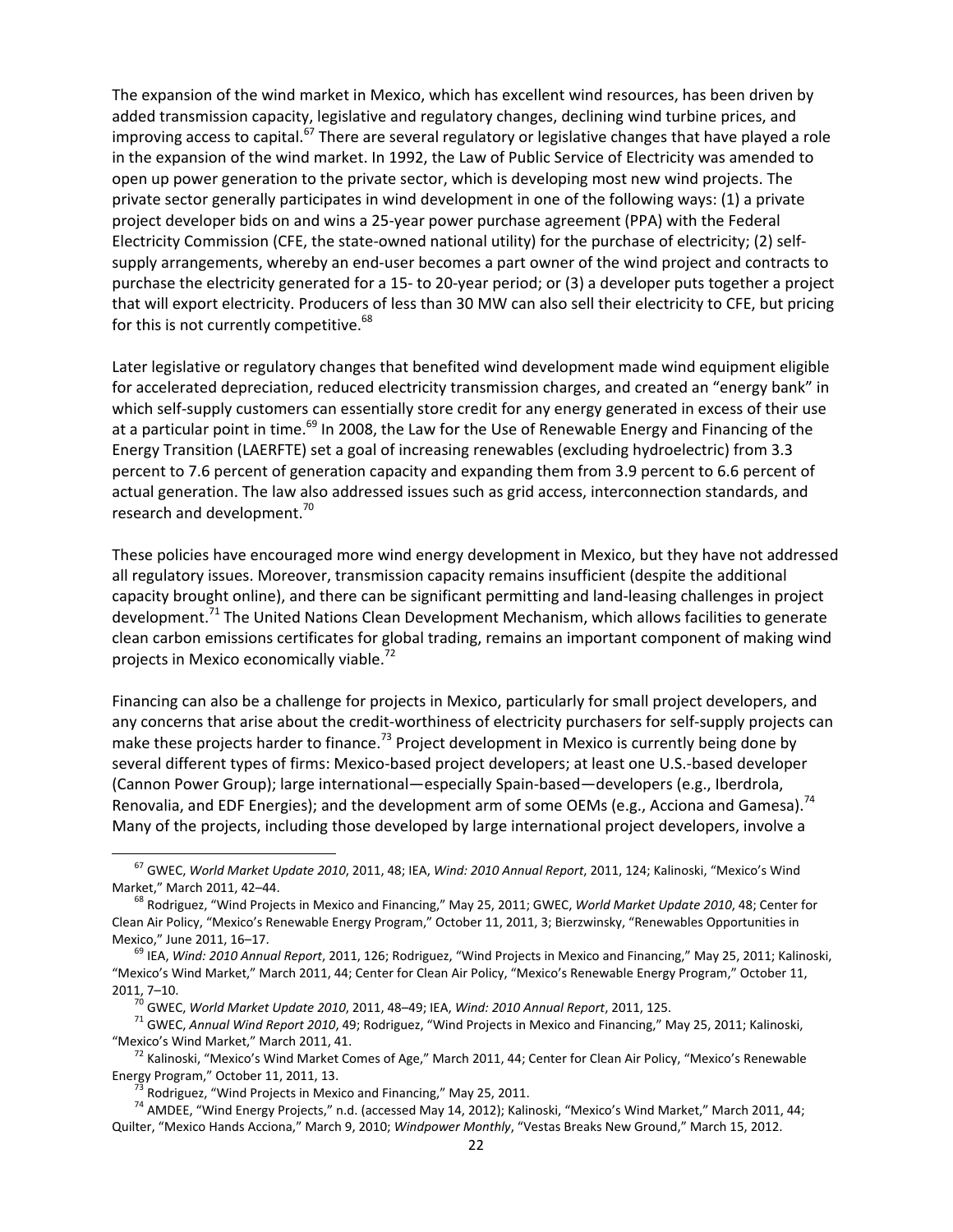multitude of funders. These funders may include international development banks (e.g., the Inter‐ American Development Bank and North American Development Bank) and export credit agencies (e.g., Denmark's export credit agency, Eksport Kredit Fonden [EKF], and the Ex-Im Bank).<sup>75</sup>

# **Market Competition**

Three companies, EU‐based Acciona and Gamesa and U.S‐based Clipper, accounted for all wind turbine installations in Mexico during 2009–11, but there is increasing competition in the wind turbine market (figure 9).<sup>76</sup> Gamesa has the largest project pipeline in Mexico, but GE, Siemens, and Vestas are increasing their presence in the market.<sup>77</sup> In addition, Asian wind turbine manufacturers are actively seeking to enter the Mexican wind turbine market.<sup>78</sup>



**FIGURE 9** EU‐based companies are the leading suppliers to the Mexican market, as of March 2012

 *Source:* AMDEE, "Wind Energy Projects," n.d. (accessed May 14, 2012); *North American Windpower*, "Iberdrola Commissions," January 17, 2012; Windpower Intelligence, "Last Clipper Windpower Turbine," March 9, 2012; North American Windpower, "Vestas Receives Order for Wind Project," July 5, 2011; Windpower Intelligence, "Mexico: Acciona," March 8, 2012.

*Note:* No projects were completed in 2007 and 2008.

All wind turbine demand is currently met from outside of Mexico; there is no domestic production of nacelles, and the only blade producer (Vientek, a joint venture of TPI Composites and Mitsubishi Heavy Industries) makes products for Mitsubishi, which does not have any recent Mexican installations.<sup>79</sup> Mexico's imports of wind-powered generating sets totaled \$341.4 million in 2011, making it the ninthlargest global importer.<sup>80</sup>

<sup>&</sup>lt;sup>75</sup> Rodriguez, "Wind Projects in Mexico and Financing," May 25, 2011; Kalinoski, "Mexico's Wind Market," March 2011, 44; EIB, "EIB finances wind farm in Mexico," May 5, 2010; Ex‐Im Bank, "American Windpower Firm Grows," November 24, 2009; Macquarie Group, "Macquarie Mexican Infrastructure Fund Announces," February 24, 2012; Bierzwinsky, "Renewables

Opportunities in Mexico," June 2011, 18.<br><sup>76</sup> No projects were completed in 2007–08.<br><sup>77</sup> These firms' project pipelines are discussed in more detail below.<br><sup>78</sup> Sciaudone, "Suzlon Puts \$3bn Wind," June 1, 2012, 5; Rodrigu

<sup>&</sup>quot;Wind Energy Projects," n.d. (accessed May 14, 2012). <sup>80</sup> GTIS, Global Trade Atlas database (accessed March 21, 2012).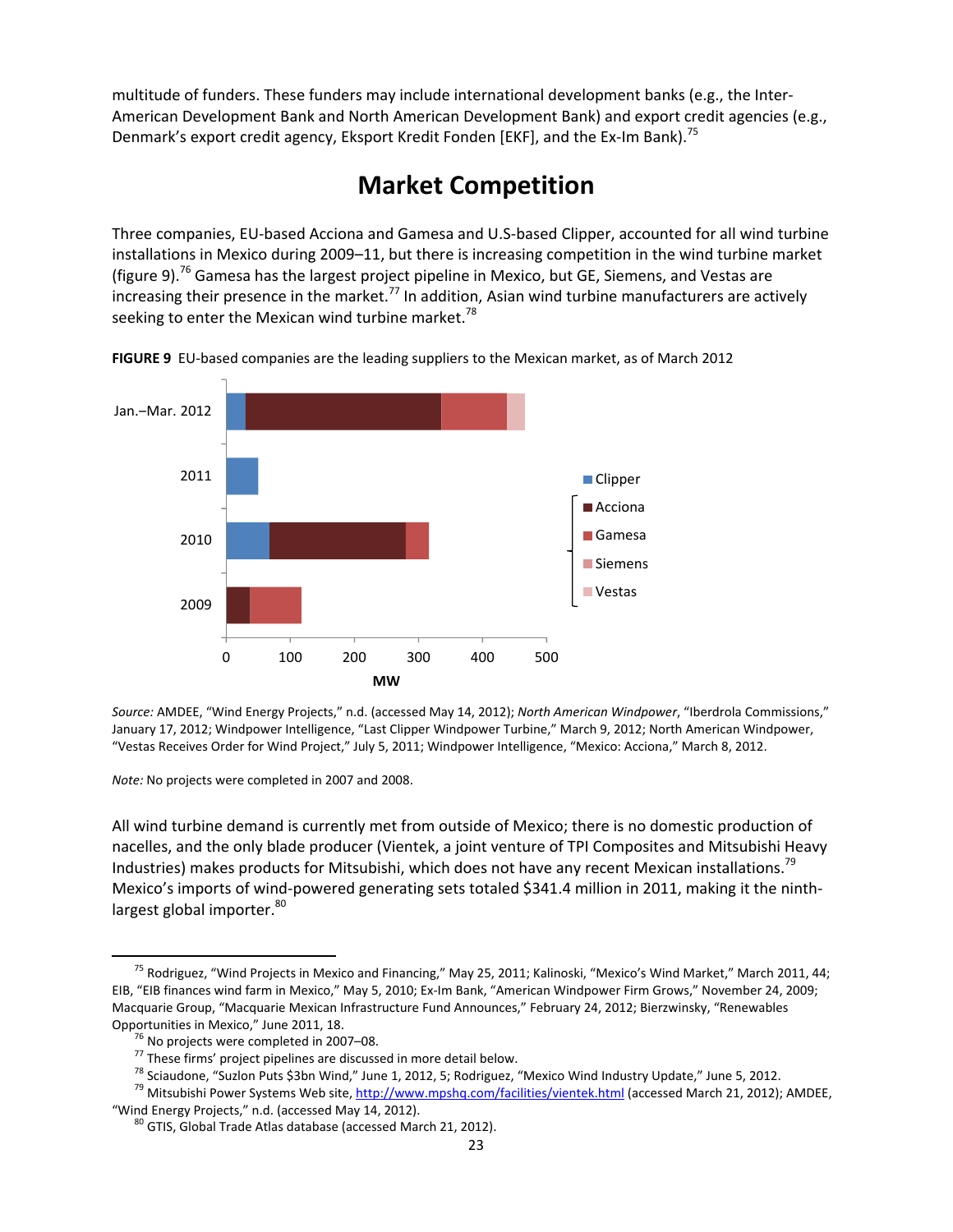# **U.S. Export Opportunities**

The United States exported more than \$50 million worth of wind‐powered generating sets to Mexico during 2007–11 and was the second largest supplier to Mexico. Overall, however, the EU was the dominant exporter to Mexico during 2007–11 (figure 10). U.S.‐based Clipper, which produces nacelles only in the United States, was the leading U.S. supplier to the market in Mexico, likely accounting for 59 of the 76 nacelles (78 percent) exported from the United States to Mexico during 2009–March 2012.<sup>81</sup> The leading EU‐based suppliers to the Mexican market have both U.S. and foreign production locations, but up to this point most have principally supplied the market from their nacelle plants in Europe.<sup>82</sup>



**FIGURE 10** The EU was the leading source of Mexican wind‐powered generating set imports during 2007–11

**Total: \$934.4 million**

*Source:* GTIS, Global Trade Atlas database (March 21, 2012).

*Note:* Based on Mexican import data, which may differ from U.S. export data.

European firms have primarily served the Mexican market from their nacelle plants in Europe for several reasons. First, most imports from Denmark were in 2010, when the Siemens and Vestas plants in the United States were just opening and beginning to ramp up production.<sup>83</sup> Second, much of the demand in Mexico through the end of 2011 was for Gamesa's 850 kW turbines, which are not generally produced in the United States. Of the 246 Gamesa turbines installed during 2009–February 2012, all but 5 were 850 kW turbines.<sup>84</sup> Third, EU and European national export credit agencies have been a significant source of funding for projects in Mexico, but these may require the sourcing of equipment or services from the EU or the particular country where the agency is based. For example, Mexico's recently completed La Venta project, which received funding from the European Investment Bank (EIB), used 121 Gamesa 850 kW

<sup>&</sup>lt;sup>81</sup> USITC DataWeb/USDOC (accessed March 20, 2012); AMDEE, "Wind Energy Projects," n.d. (accessed May 14, 2012).<br><sup>82</sup> GTIS, Global Trade Atlas database (accessed March 21, 2012).<br><sup>83</sup> GTIS, Global Trade Atlas database (ac

*American Windpower*, "Iberdrola Commissions," January 17, 2012; Iberdrola, "Iberdrola Renovables Buys," January 11, 2011; RenewableEnergyWorld.com, "Gamesa Reaches 10‐MW Mexican Wind Supply Deal," July 8, 2009.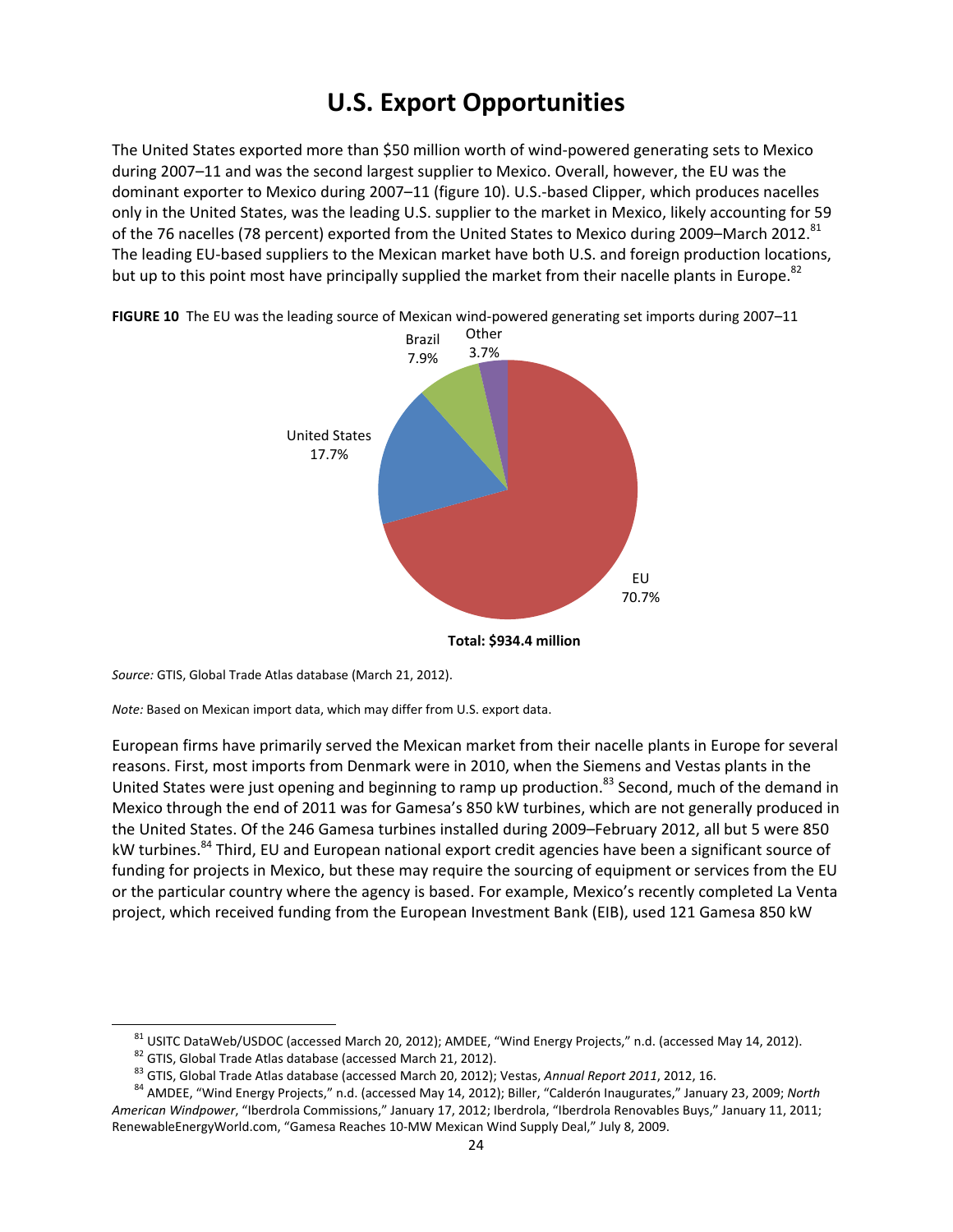wind turbines from Spain.<sup>85</sup> Fourth, the prevalence of Spain-based project developers in the market may have influenced sourcing patterns. Spain‐based project developers have primarily sourced wind turbines from the EU to this point, though whether this is due to a preference for these products or the other factors discussed here is not clear.<sup>86</sup> Finally, firms' decisions about allocating plant capacity across their global production network and relative levels of demand in the United States, Europe, and other markets may influence their sourcing decisions.

There is now more potential for EU‐based firms to export from the United States to Mexico. Much of Gamesa's project pipeline, which is the largest in Mexico at about 948 MW, is for 2 MW wind turbines that can be made in the United States, and the company is planning to supply at least one project from its U.S. plant (table 6).<sup>87</sup> Vestas, which has the second largest pipeline in Mexico, has ramped up production at its plant in the United States and started exporting from the United States to Mexico in 2011.<sup>88</sup> GE also is planning to supply a project in Mexico, and given the proximity of the project to GE's U.S. plants, it is likely that GE will choose to supply this project from the United States. In addition, the project pipelines listed here may understate the potential for U.S. exports as many projects in development have not publicly announced a wind turbine supplier. Moreover, the listed pipelines only take into account the first phase of some projects that developers intend to ultimately be much larger. For example, Gamesa's approximately 948 MW project pipeline only includes the first (72 MW) phase of the Aubanel wind project being developed by Cannon Power Group, but the project could reach 1,000 MW in size. $89$ 

<sup>&</sup>lt;sup>85</sup> The one project in Mexico funded by the Ex-Im Bank uses U.S.-made Clipper wind turbines. EIB, "EIB Finances Wind Farm," May 5, 2010; *North American Windpower*, "Iberdrola Commissions," January 17, 2012; Ex‐Im Bank, "American Windpower Firm Grows," November 24, 2009; *North American Windpower*, "Vestas To Supply Wind Turbines," March 12, 2012; Macquarie Group, "Macquarie Mexican Infrastructure Fund Announces," February 24, 2012.<br><sup>86</sup> For example, the projects in Mexico that have used Clipper wind turbines to this point were developed by Mexico-based

Fuerza Eolica and France‐based EDF Energies, while U.S.‐based Cannon Power Group plans to source turbines for its projects from Gamesa's U.S. plant. Spanish firms have played a role in the development of a number of projects, many of which have sourced a significant share of their nacelles from the EU. AMDEE, "Wind Energy Projects," n.d. (accessed May 14, 2012); Soto, "Del Mar Firm Signs Deal," May 20, 2010. <sup>87</sup> Soto, "Del Mar Firm Signs Deal," May 20, 2010; *North American Windpower*, "Gamesa, Eolia Renovables De Inversiones,"

December 2, 2010; United Nations Framework Convention on Climate Change (UNFCCC) Clean Development Mechanism (CDM) Web site, http://cdm.unfccc.int (accessed April 30, 2012). 88 Vestas, interview by USITC staff, September was Vestas, "Vestas Bolsters Colorado Economy," July 13, 2010; industry representative, interview by USITC staff, Se

<sup>7,</sup> 2010; Soto, "Del Mar Firm Signs Deal," May 20, 2010; GTIS, Global Trade Atlas database (accessed July 19, 2012). Project pipeline from AMDEE, "Wind Energy Projects," n.d. (accessed May 14, 2012), and other projects identified by USITC staff.<br><sup>89</sup> The estimated project pipeline and project construction data here are a conservative estimate th

listed by the Mexican Wind Energy Association with secured access to transmission capacity, together with a small number of additional projects identified by USITC staff. Soto, "Del Mar Firm Signs Deal," May 20, 2010; Kalinoski, "Mexico's Wind Market," March 2011, 42.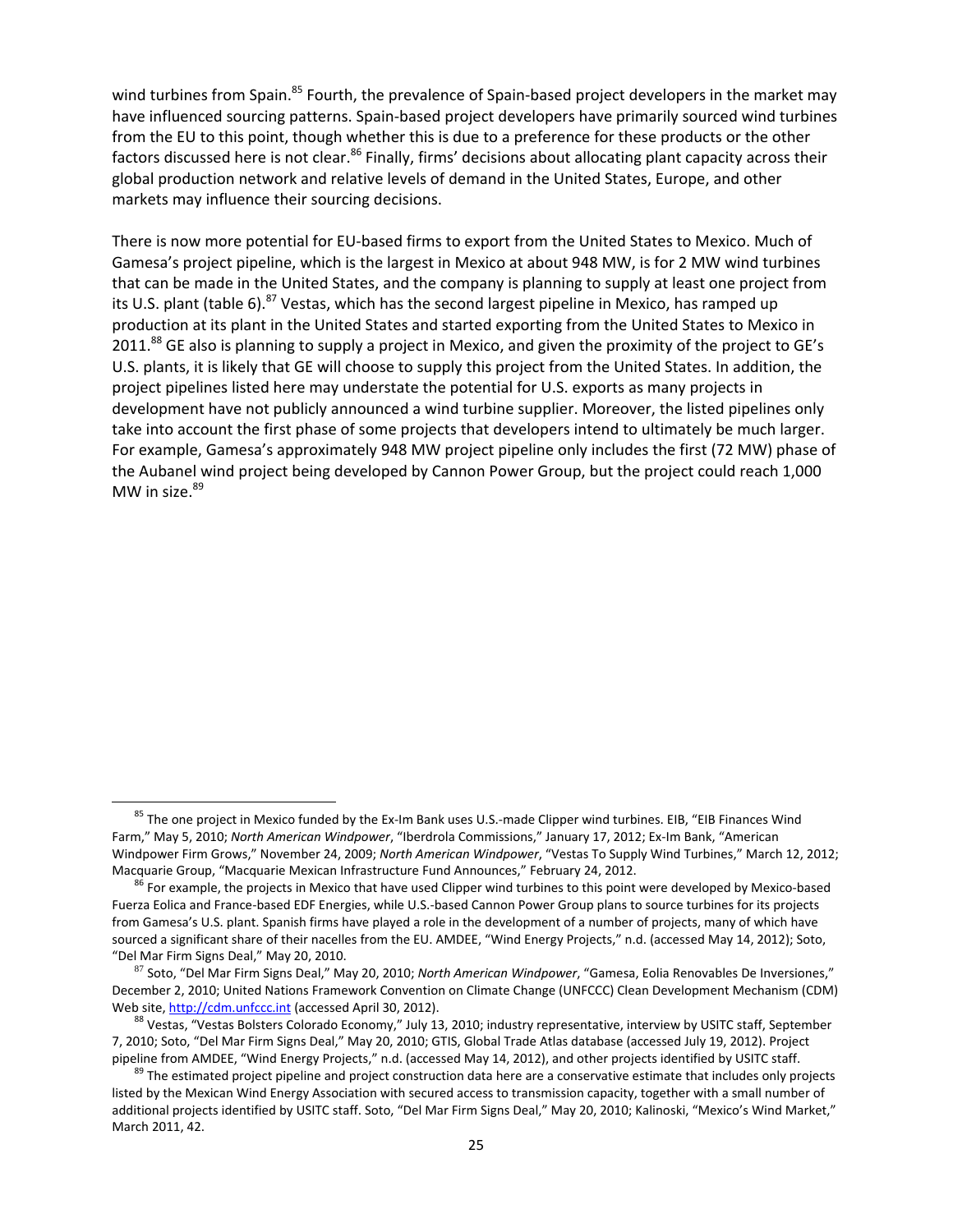|                |                                       | <b>Installations</b>         |                                      | Non-U.S. | <b>Extent to which supply the Mexican market</b>                                                                                                                                                                                                  |  |  |
|----------------|---------------------------------------|------------------------------|--------------------------------------|----------|---------------------------------------------------------------------------------------------------------------------------------------------------------------------------------------------------------------------------------------------------|--|--|
|                | $2007 -$<br><b>March 2012</b><br>(MW) | <b>Under</b><br>Construction | <b>Estimated</b><br>pipeline<br>(MW) |          | nacelle plants from the United States                                                                                                                                                                                                             |  |  |
| Acciona        | 556                                   | 0                            | 0                                    | Yes      | Limited or no exports in the past. Has indicated<br>that it has international customers that may<br>supply from U.S. plant, but no known projects<br>under construction or in development in Mexico.                                              |  |  |
| Clipper        | 148                                   | 0                            | 0                                    | No       | Only produces in United States, so exports from<br>lowa plant for all installations.                                                                                                                                                              |  |  |
| Gamesa         | 218                                   | 164                          | 948                                  | Yes      | Limited exports in the past as most turbines<br>supplied have been 850 kW turbines. Plan to<br>export nacelles for project in Baja California from<br>the United States. Substantial portion of current<br>project pipeline is for 2 MW turbines. |  |  |
| GE             | 0                                     | 0                            | 253                                  | Yes      | Not available.                                                                                                                                                                                                                                    |  |  |
| <b>Siemens</b> | 0                                     | 161                          | 99                                   | Yes      | Not available.                                                                                                                                                                                                                                    |  |  |
| Vestas         | 29                                    | 102                          | 549                                  | Yes      | Likely exported to Mexico in 2011 and 2012. Has<br>indicated that it plans to export products from<br>U.S. nacelle plant to Mexico.                                                                                                               |  |  |

**TABLE 6** U.S. nacelle producers active in Mexico and reported strategy for supplying the Mexican market, March 2012

*Sources:* Norfleet, "IWEA Head Withdraws 'Layoff' Quote," March 2, 2012; Vestas, "Vestas Bolsters Colorado Economy," July 13, 2010; industry representative, e‐mail to USITC staff, October 1, 2010; Soto, "Del Mar Firm Signs Deal," May 20, 2010; USITC DataWeb/USDOC (accessed April 10, 2012); *North American Windpower*, "Iberdrola Commissions," January 17, 2012; *North American Windpower*, "Gamesa, Eolia Renovables De Inversiones," December 2, 2010; United Nations Framework Convention on Climate Change (UNFCCC) Clean Development Mechanism (CDM) Web site, http://cdm.unfccc.int (accessed April 30, 2012); Biller, Calderón Inaugurates," January 23, 2009; *North American Windpower*, "Iberdrola Commissions," January 17, 2012; Iberdrola, "Iberdrola Renovables Buys," January 11, 2011; David, *Wind Turbines*, June 2009, 20; Vestas Web site, http://www.vestas.com (accessed April 30, 2012); GTIS, Global Trade Atlas database (accessed July 19, 2012). Project pipeline from AMDEE, "Wind Energy Projects," n.d. (accessed May 14, 2012), and other projects identified by USITC staff.

*Notes:* There are no nacelle plants in Mexico. The estimated project pipeline and project construction data here reflect a conservative estimate that includes only projects listed by the Mexican Wind Energy Association with secured access to transmission capacity and a small number of additional projects identified by USITC staff.

The growth in the wind turbine market in Mexico will result in some export opportunities for U.S. blade producers.<sup>90</sup> Gamesa plans to export blades from its U.S. plant for the 72 MW Aubanel wind project in Baja California and could potentially export to other Mexican projects from this plant.<sup>91</sup> Vestas has also indicated that it plans to export blades from its U.S. plant to projects in Mexico.<sup>92</sup> Other export prospects are uncertain. Acciona opened a blade plant in Spain in 2010 and sources many of the blades it uses in Mexico from this plant.  $93$  LM Wind Power supplies OEMs active in the Mexican market, but whether any of these firms will choose to source from LM Wind Power's U.S. blade plants is unknown. Siemens has U.S. blade production, but it is not known whether Siemens plans to source from the United States for any projects in Mexico. Finally, GE has multiple U.S. blade suppliers, but no information is available on whether it plans to use these suppliers for projects in Mexico.

<sup>&</sup>lt;sup>90</sup> Little information is available on U.S. blade exports to this this point. U.S. exports to Mexico in the provision that includes blades were \$18.4 million in 2007, \$8.1 million in 2008, \$8.7 million in 2009, \$109.5 million in 2010, and \$27.4 million in 2011. The increase in exports in 2010 could be due to exports of blades or other wind components, but it is not possible to be certain. USITC DataWeb/USDOC (accessed April 12, 2012).<br><sup>91</sup> Soto, "Del Mar Firm Signs Deal," May 20, 2010.<br><sup>92</sup> Vestas, "Vestas Bolsters Colorado Economy," July 13, 2010.<br><sup>93</sup> Acciona, "Acciona Opens," June 30, 2010; McGovern, "Me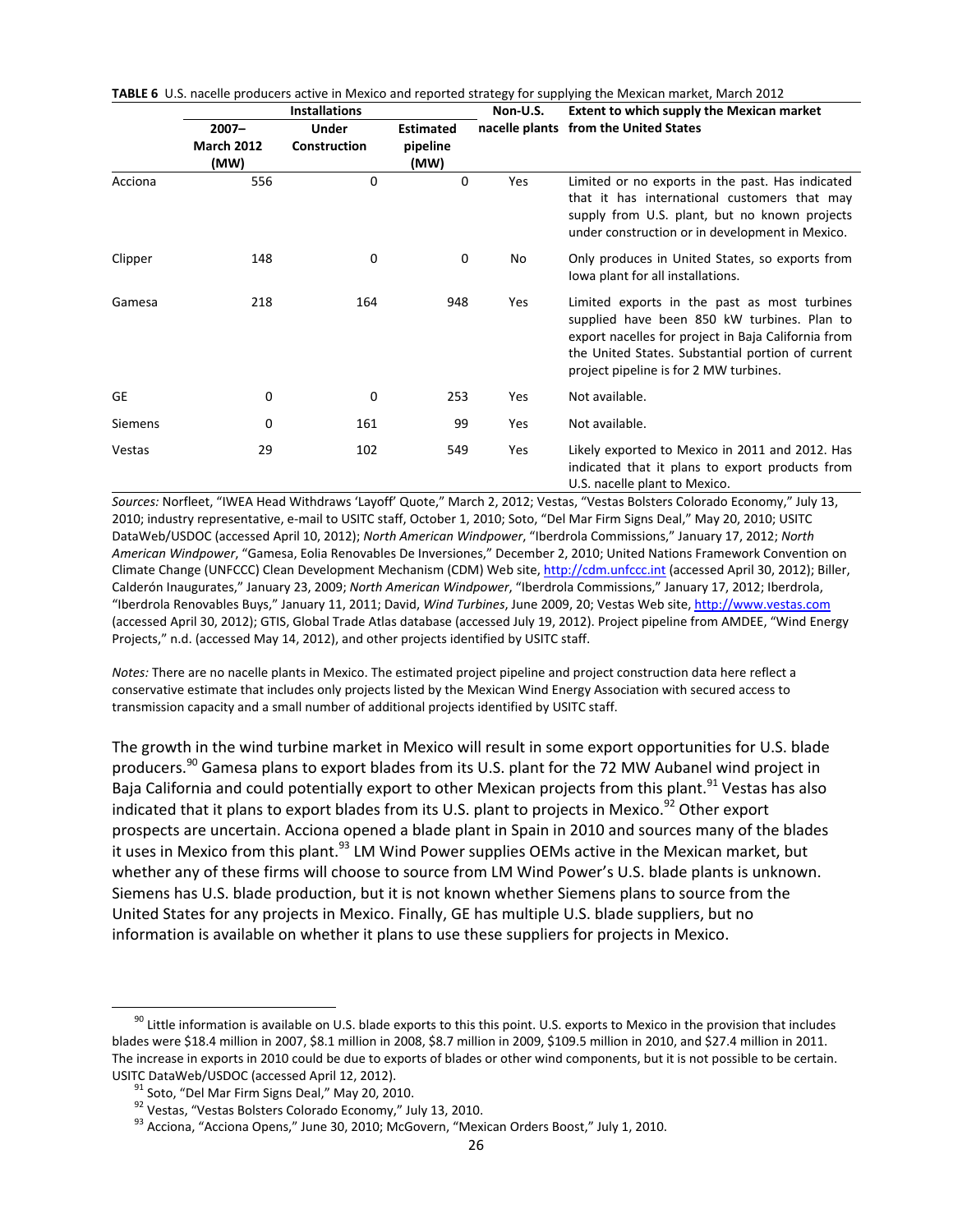# **Vibrant Brazilian Market Offers Inconsistent U.S. Export Opportunities**

### **Overview**

Brazil is by far the largest market for wind power in Latin America, and also has the largest potential for wind power in the region. Brazilian government policies favoring renewable energy and the country's eagerness to develop wind power, along with domestic content requirements, are leading most global wind turbine OEMs to locate production in the country. Some of these OEMs indicate that their Brazilian production facilities will become bases for exports to other Latin American countries. U.S. exports of wind turbines to Brazil are increasing at present, but as wind turbine OEMs increase their production operations in Brazil, future U.S. export potential may be limited.

### **Market**

Brazil has significant potential for wind power, with the best resources being the Northeast, the Southeast, and the Southern Regions. Brazil's cumulative installed wind power capacity rose from 247 MW in 2007 to 1.5 GW in 2011.<sup>94</sup> Since Brazil's potential wind energy is estimated at 305 GW, there is considerable scope for expansion.<sup>95</sup>

In recent years, the growth in Brazil's renewable energy market was principally driven by the PROINFA program (Programa de Incentivo às Fontes Alternativas de Energia Elétrica). Established in 2004 and terminated in 2011, PROINFA was designed to develop renewable energy sources for Brazil's electricity portfolio.<sup>96</sup> The program used a feed-in tariff (FIT) scheme requiring the state-owned electricity company Electrobrás to buy electricity from renewable energy producers under 20‐year power purchase agreements at rates higher than those of conventional power sources. At the end of 2011, the PROINFA program had developed 1,326 MW of wind power. $97$ 

To add further renewable energy production capacity, in 2008, the Brazilian government launched a policy whereby electricity generating companies must bid to sell their electricity into the national grid system. This is done through auctions that cover wind, hydro, biomass, and other power generation sources. Brazilian Electricity Regulatory Agency (ANEEL) establishes the regulations for the auctions, which are conducted by a nonprofit organization, the Chamber of Electrical Energy Commercialization. Those companies offering the lowest price per megawatt‐hour (MWh) win the bidding. Six auctions for wind power were held between December 2009 and December 2011, resulting in a total of 6,876 MW under contract.<sup>98</sup>

Brazil also has an increasing amount of wind power development in the non‐regulated market, called the Ambiente de Contratação Livre (ACL), or the Free Contract Environment, in which electricity prices are freely negotiated under power purchase agreements between wind power producers and electricity

<sup>&</sup>lt;sup>94</sup> GWEC, *Global Wind Report: Annual Market Update 2011*, March 2012, 24.<br><sup>95</sup> Windpower Monthly, "Interview with Brazilian Wind Industry," August 13, 2010.<br><sup>96</sup> Ministério de Minas e Energia Web site, http://www.mme.gov *Global Wind Report: Annual Market Update 2011*, March 2012, 24–25; Fiuza, "Updates on Brazilian Markets," June 4, 2012.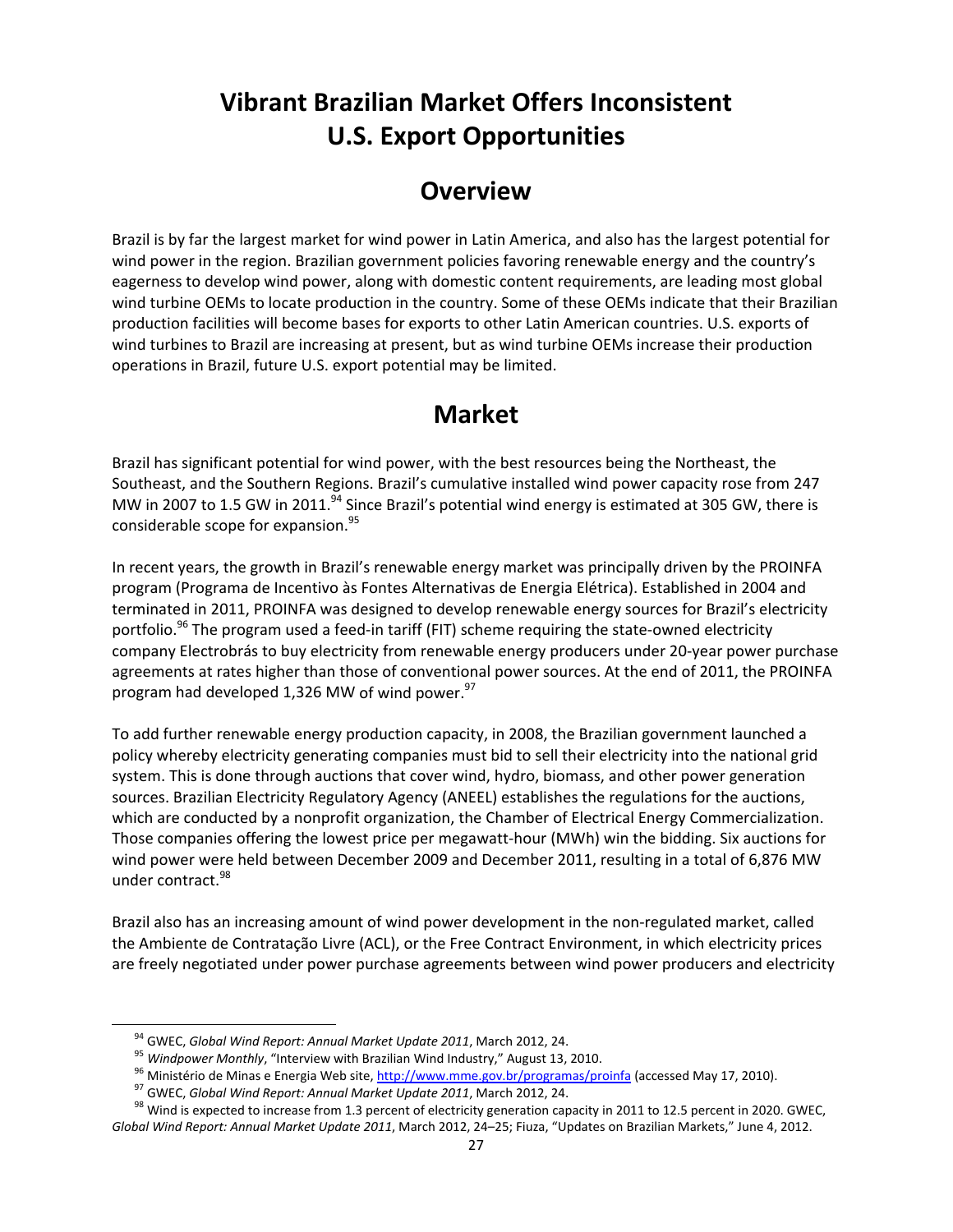consumers. Wind installations in this market segment totaled at least 14 MW in 2011, with another 546 MW under development.<sup>99</sup>

Many of Brazil's wind energy projects have obtained long-term project financing from the governmentowned National Economic and Social Development Bank (Banco Nacional de Desenvolvimentao Económico e Social, or BNDES).<sup>100</sup> Credit approvals for wind energy by BNDES totaled approximately \$140 million in 2008; \$601 million in 2009; \$682 million in 2010; and \$2,033 million in 2011.<sup>101</sup> Some of the projects financed by BNDES occurred under the Brazilian Growth Acceleration Program (PAC), begun in January 2007.<sup>102</sup> PAC is a major Brazilian economic stimulus initiative, which included approximately \$150 billion for energy infrastructure development.

In addition, since 1997, the wind energy industry in Brazil has benefited from exemptions from the *Imposto sobre Circulação de Mercadorias e Serviços* (ICMS), the merchandise and service circulation tax, which is a value-added tax on imports and domestically produced goods.<sup>103</sup> In December 2010, the exemption was expanded to include wind turbine blades; previously only nacelles and towers were covered.<sup>104</sup> Without the exemptions, the ICMS on wind turbine components would be approximately 17 percent of their value. ICMS exemptions are issued for a 2‐year period, and have been consistently renewed. The latest exemption agreement for the wind power industry was renewed in January 2010 and will expire in December 2012.

Another significant tax exemption affecting the Brazilian wind turbine market involves the *Imposto sobre Productos Industrializados* (IPI), which is a tax on imported and domestically produced manufactured goods. In December 2006, the Ministry of the Treasury exempted parts of wind turbines from the IPI. In June 2009, that exemption was eliminated, but in December 2009, the Ministry of the Treasury, as part of a national economic stimulus plan, again exempted parts of wind turbines from the tax, which was approximately 7.5 percent of the value of the equipment.<sup>105</sup>

## **Market Competition**

The Brazilian wind turbine and component manufacturing industry is rapidly expanding due to the recent influx of foreign investment in the sector. Before 2008, Brazil had two wind turbine producers, Wobben Windpower Ind. e Com. and IMPSA S.A.—both subsidiaries of foreign producers—as well as indigenous production of blades and castings (table 7). The vast majority of wind turbine OEMs opened production in 2011 or have openings planned for 2012 and 2013. These companies are establishing wind turbine assembly facilities in Brazil because of (1) the large size of the wind power market and the dramatic rise in wind power development in Brazil and other Latin American countries; (2) Brazilian domestic content requirements under the PROFINA program; (3) BNDES requirements for obtaining financing (discussed later); and (4) incentives from Brazilian states for foreign investment.

<sup>&</sup>lt;sup>99</sup> GWEC, *Global Wind Report: Annual Market Update 2011*, March 2012, 25.<br><sup>100</sup> BNDES offers low cost financing and can finance up to 70 percent of a wind project. Phillips, "Cheap as Chips," June

<sup>2012, 22. &</sup>lt;sup>101</sup> BNDES, "BNDES Approves," March 3, 2011.<br><sup>102</sup> BNDES, "BNDES Portfolio," May 7, 2010.<br><sup>103</sup> The exemption is granted by the issued by Brazilian Committee of the Treasury Policy (Conselho Nacional de Política Fazendária, or CONFAZ). *Diário Oficial*, "Portaria Interministerial No. 338," December 18, 1997, 30274–30275; USDOC, ITA,

Doing Business in Brazil, n.d., 52 (accessed July 20, 2012).<br><sup>104</sup> Diário Oficial, "Convénio ICMS 187," December 16, 2010, 48.<br><sup>105</sup> Diário Oficial, "Decreto No. 7.032," December 15, 2009, 64–65; USDOC, *Doing Business in* 20, 2012).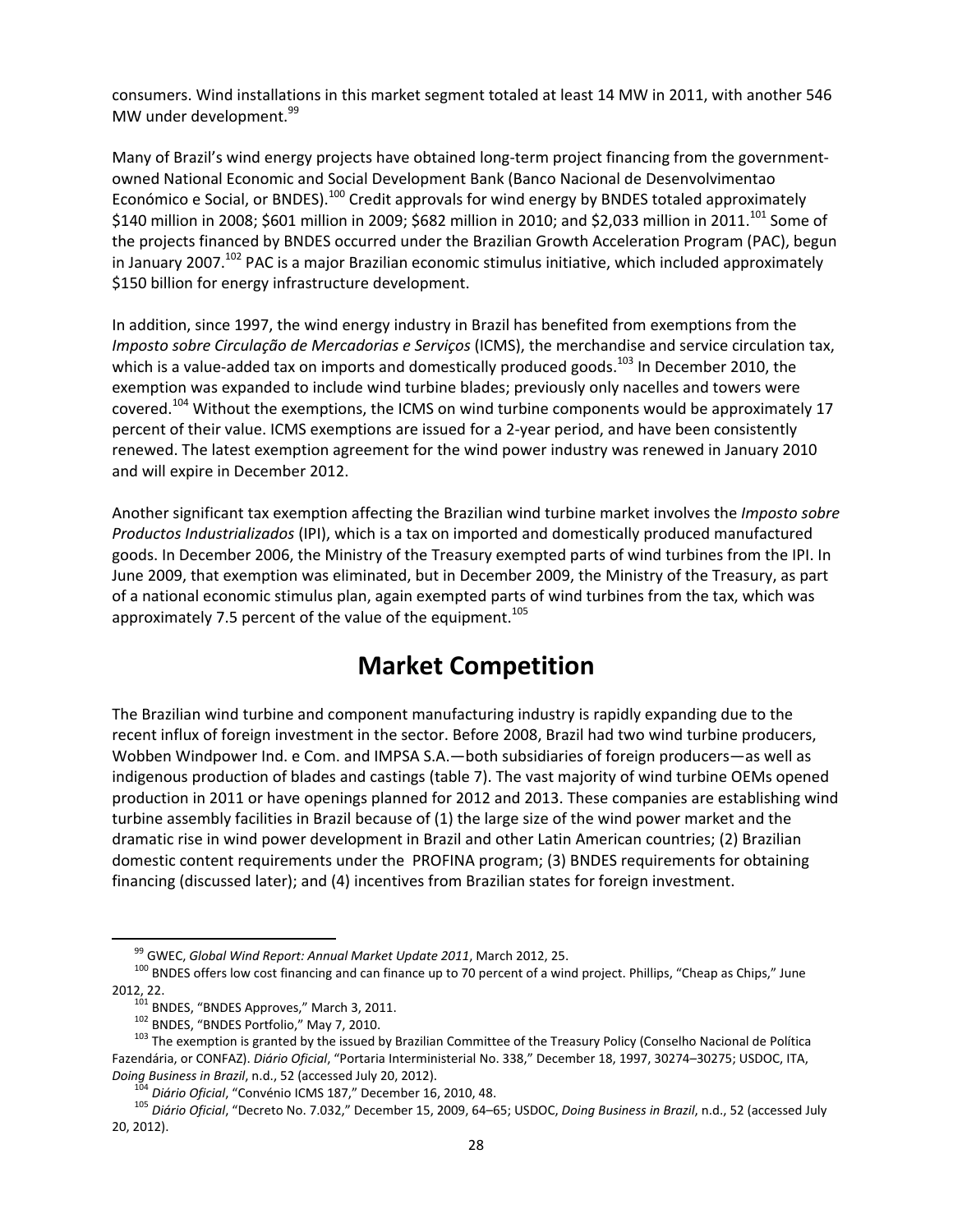| TABLE 7 Principal wind turbine and component manufacturing operations in Brazil, and their status, March 2012 |                              |                   |                        |                          |  |  |  |
|---------------------------------------------------------------------------------------------------------------|------------------------------|-------------------|------------------------|--------------------------|--|--|--|
| Manufacturer                                                                                                  | Location (city, state)       | Product           | Date announced         | Date operational         |  |  |  |
| Acciona (Spain)                                                                                               | Unknown                      | Hubs and nacelles | April 2012 (nacelles), | October 2012 (hubs),     |  |  |  |
|                                                                                                               |                              |                   | July 2012 (hubs)       | no date set for nacelles |  |  |  |
| Aeris Energy/Suzlon (India)                                                                                   | Pecém, Ceará                 | <b>Blades</b>     | February 2011          | August 2011              |  |  |  |
| Alstom Power (France)                                                                                         | Camaçari, Bahia              | <b>Nacelles</b>   | December 2009          | November 2011            |  |  |  |
| Fuhrländer AG (Germany)                                                                                       | Pecém, Ceará                 | <b>Nacelles</b>   | August 2009            | N/A                      |  |  |  |
| Gamesa (Spain)                                                                                                | Camaçari, Bahia              | <b>Nacelles</b>   | October 2010           | <b>July 2011</b>         |  |  |  |
| <b>GE Energy (United States)</b>                                                                              | Campinas, São Paulo          | Wind turbines     | November 2009          | December 2009            |  |  |  |
| <b>GE Energy (United States)</b>                                                                              | Bahia                        | Wind turbines     | September 2011         | Mid-2013                 |  |  |  |
| IMPSA (Argentina)                                                                                             | Suape, Pernambuco            | Wind turbines     | N/A                    | September 2008           |  |  |  |
| IMPSA (Argentina)                                                                                             | Rio Grande do Sul            | Wind turbines     | April 2012             | 2013                     |  |  |  |
| <b>LM Wind Power</b>                                                                                          | Suape, Pernambuco            | <b>Blades</b>     | December 2011          | June 2013                |  |  |  |
| Renobrax Energias Renováveis<br>(Brazil)                                                                      | Guaíba, Rio Grande do<br>Sul | Wind turbines     | October 2009           | October 2011             |  |  |  |
| Siemens (Germany)                                                                                             | Unknown                      | Unknown           | 2009                   | N/A                      |  |  |  |
| Sinovel (China)                                                                                               | Unknown                      | Wind turbines     | September 2011         | N/A                      |  |  |  |
| Tecsis (Brazil)                                                                                               | Sorocaba, São Paulo          | <b>Blades</b>     | N/A                    | 1995                     |  |  |  |
| Vestas (Denmark)                                                                                              | Maracanaú, Ceará             | <b>Nacelles</b>   | August 2011            | May 2012                 |  |  |  |
| Wobben Windpower (Enercon<br>GmbH-Germany)                                                                    | Sorocaba, São Paulo          | <b>Nacelles</b>   | N/A                    | 1995                     |  |  |  |
| Wobben Windpower (Enercon<br>GmbH-Germany)                                                                    | Pecém in Ceará               | <b>Blades</b>     | N/A                    | 2002                     |  |  |  |

*Source:* Compiled from news releases, media reports, company Web sites and documents, and Bloomberg New Energy Finance database (accessed April 16, 2012).

*Note:* N/A: not available. The term "wind turbine" is used where more specific information is not available, but in most cases these plants likely produce nacelles. Siemens has not made a firm decision on whether to proceed with building a plant in Brazil.

The Brazilian wind turbine industry is large enough to have begun exporting some wind‐powered generating sets (HS 8502.31). Exports rose from \$1 million in 2007 to \$25.9 million in 2010, but totaled only \$564,000 in 2011 as producers focused on fulfilling domestic orders.<sup>106</sup> During 2007–11, primary destinations for Brazilian exports of wind‐powered generating sets were Costa Rica (\$12.8 million in 2008 and \$10.9 million in 2009), the Netherlands Antilles (\$4.9 million in 2009), and Argentina (\$25.8 million in 2010). OEM wind turbine producers Gamesa and Alstom plan to export from their Brazilian factories, as does blade producer LM Wind Power.<sup>107</sup> Brazilian blade producer Tecsis was an early entrant to the U.S. and other markets and has been producing blades for over 10 years.<sup>108</sup>

<sup>&</sup>lt;sup>106</sup> GTIS, Global Trade Atlas database (accessed May 1, 2012).<br><sup>107</sup> Gamesa, "Gamesa Announces Industrial Project," December 1, 2010; Nielsen, "Alstom Brazil Plant," December 8, 2011;<br>LM Wind Power, "LM Wind Power Announ

<sup>&</sup>lt;sup>108</sup> Tecsis Web site, http://www.tecsis.com.br/site/Wind.html (accessed July 22, 2012).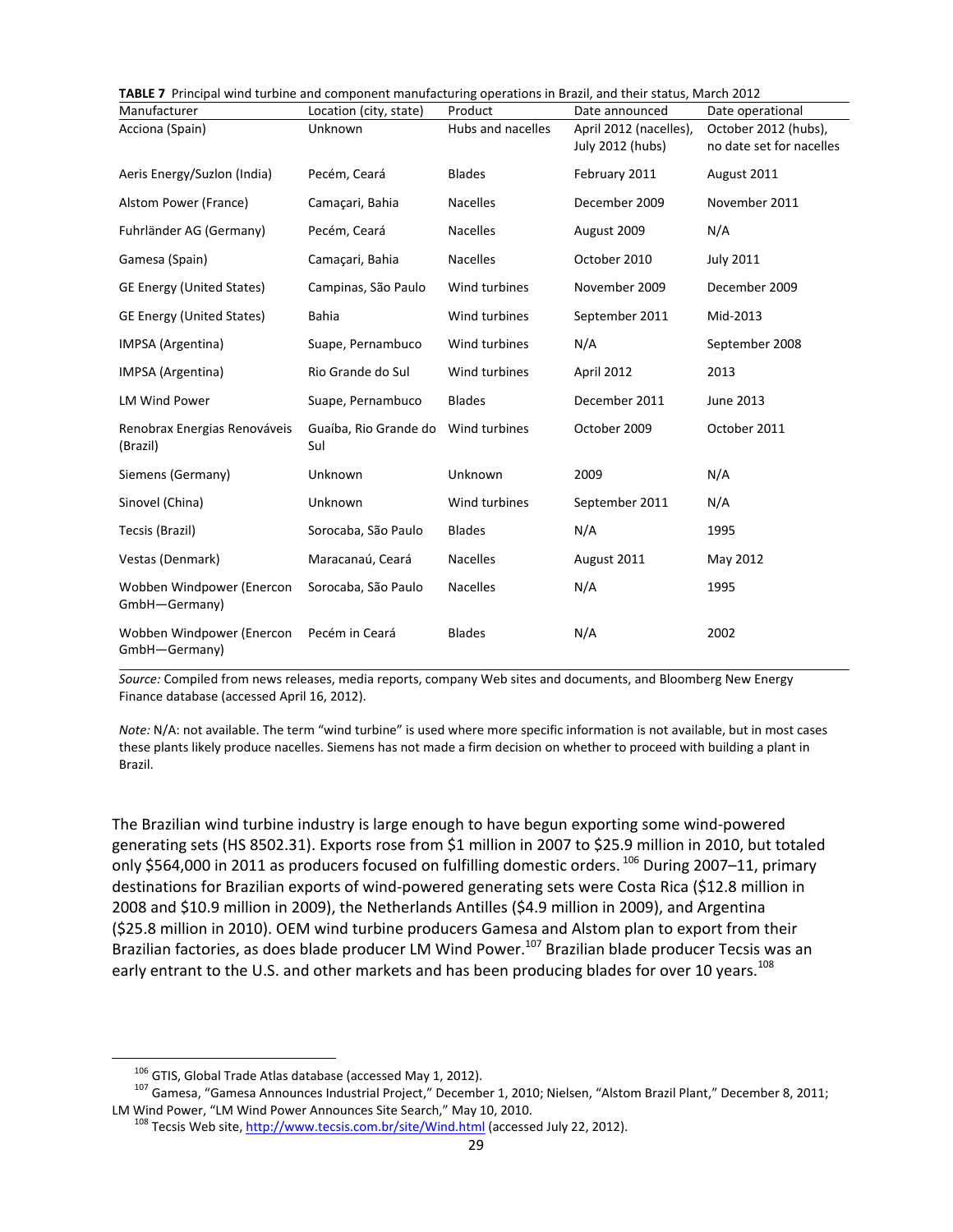# **U.S. Export Opportunities**

Brazilian imports of wind‐powered generating sets have risen steadily in tandem with the development of wind power in the country (table 8 and figure 11). In 2011, Germany became the leading supplier to Brazil, followed by the United States, Spain and India. The rise in imports since 2009 corresponds with the first government auctions for wind power. Chinese firms are increasing their presence in the market, with Sinovel scheduled to provide 23 wind turbines to a Brazilian wind energy project by July 2012. The wind energy project is receiving funding from the China Development Bank.<sup>109</sup>

|                      | 2007 | 2008  | 2009  | 2010  | 2011  |
|----------------------|------|-------|-------|-------|-------|
| Germany              | 0.4  | 0.4   | 0.0   | 40.7  | 133.2 |
| <b>United States</b> | 14.9 | 14.1  | 8.7   | 5.9   | 109.7 |
| Spain                | 0.0  | 0.0   | 0.0   | 84.2  | 93.0  |
| India                | 27.0 | 107.2 | 160.1 | 134.0 | 64.0  |
| <b>Denmark</b>       | 0.0  | 0.0   | 0.0   | 0.0   | 56.1  |
| China                | 0.0  | 0.0   | 48.5  | 9.2   | 0.1   |
| All others           | 0.0  | 0.1   | 3.8   | 0.0   | 0.1   |
| Total                | 42.3 | 121.7 | 221.1 | 274.0 | 456.3 |

**TABLE 8** Brazilian imports of wind‐powered generating sets, 2007–11, million \$

*Source:* GTIS, Global Trade Atlas database (accessed May 1, 2012).





*Source:* GTIS, Global Trade Atlas database (accessed May 1, 2012).

*Note:* Based on Brazilian import data, which may differ from U.S. export data.

 $109$  Sinovel, "Desenvix Taps Chinese Bank," February 1, 2012.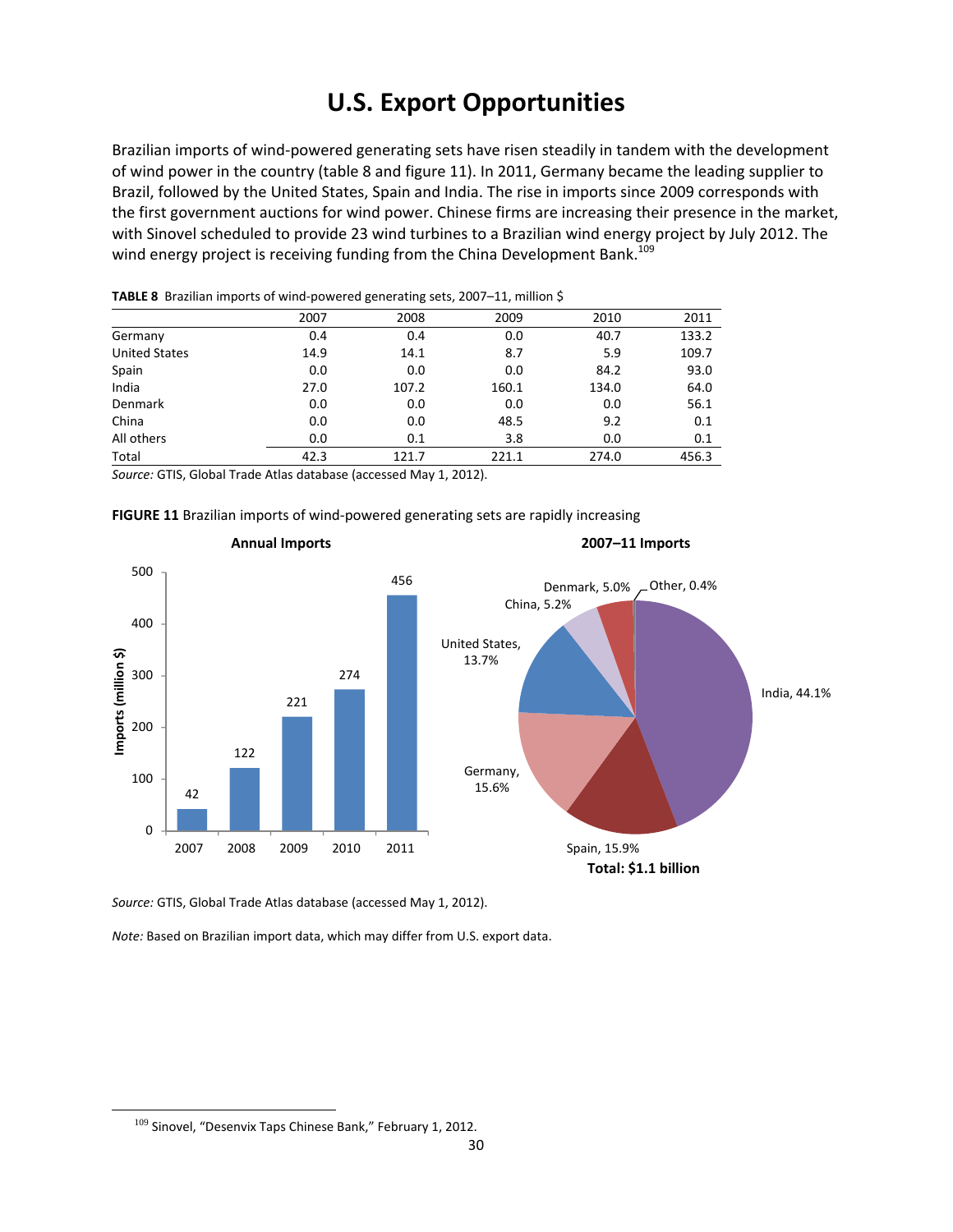U.S. producers have had some success in exporting to Brazil since the start of 2011. U.S. exports of wind‐ powered generating sets to Brazil, likely by GE, totaled \$152.3 million from 2010 through the first quarter of 2011.<sup>110</sup> In 2012, LM Wind exported 60 wind turbine blades from its plant in North Dakota to Brazil and secured Ex-Im Bank financing for the export of blades from its plant in Arkansas to Brazil.<sup>111</sup>

There are, however, trade barriers that may limit future U.S. exports to Brazil. Brazil has implemented domestic content and import tariff policies to develop the Brazilian wind energy equipment manufacturing and service industry. Under the PROINFA program, wind farms selected for the program were required to have a minimum domestic content of at least 60 percent of the value of equipment and services used in the project.<sup>112</sup> Also, BNDES has the same requirement for its wind energy loans.<sup>113</sup> As a significant number of the wind energy projects under PROINFA and the ANEEL auctions have obtained BNDES financing, there has been a de facto minimum 60 percent domestic content‐level in Brazilian wind energy projects. The relatively high levels of domestic content in wind energy projects are also required in financing provided for projects in Northeast Brazil by the Bank of Northeast Brazil (BNB) and the Development Agency of the Northeast (ADENE). The use of domestically produced wind turbines also shows up in the requirements for the auctions under ANEEL for electricity supplied to the national grid. The Ministry of Mines and Energy initially required that wind energy projects could only use imported wind turbines with a capacity of over 2MW, but that threshold was reduced to 1.5 MW.<sup>114</sup> Regulations for subsequent auctions did not specify requirements regarding imported wind turbines but if financing is from BNDES, then a 60 percent domestic content level is still needed.

BNDES conducted an audit in June 2012 of wind turbine suppliers, and reportedly suspended the distribution of loans to projects using turbines from several OEMs, including Acciona, Fuhrländer, Suzlon, and Vestas, because they did not meet local content requirements. This affects approximately 2 GW of projects for which these companies are suppliers.<sup>115</sup>

Brazil's import tariffs on wind turbines have fluctuated. The import tariff on wind turbines was lowered from 14 percent to zero in March 2007 to assist wind energy projects in meeting timely completion deadlines under the PROINFA program.<sup>116</sup> But in June 2009, the Council on Foreign Trade (Câmara de Comércio Exterior (CAMEX)) raised the import tariff on wind turbines with a capacity of 3.3 megavolt‐ amperes (MVA) and below from free to 14 percent. This change went into effect on January 1, 2010.<sup>117</sup>

U.S. export opportunities to Brazil exist for global OEM producers located in the United States, but these may be limited due to a significant number of wind turbine assembly facilities beginning operations in Brazil during 2011‐13. However, U.S. exports to Brazil may fill production constraints by these global OEM producers at their Brazilian factories, or supply demand from the non-regulated market for wind power.

<sup>&</sup>lt;sup>110</sup> USITC DataWeb/USDOC (accessed July 20, 2012).<br><sup>111</sup> LM also exported 54 blades from North Dakota to Brazil in 2008. Duluth Seaway Port Authority, "Exporting Blades," June<br>28, 2012; Ex-IM Bank, Summary of Minutes, May

<sup>&</sup>lt;sup>112</sup> Ministério de Minas e Energia, *PROINFA – EÓLICA: Guia de Habilitação Eólica*, n.d., 11, 36–37 (accessed April 1, 2011);<br><sup>113</sup> BNDES, "Circular Nº 195," July 28, 2006.<br><sup>114</sup> Ministério de Minas e Energia, Gabinete d

<sup>&</sup>lt;sup>116</sup> Ministério do Desenvolvimento, Indústria e Comércio Exterior, "Resolução N° 07," March 1, 2007.<br><sup>117</sup> This coincided with the action by the Ministry of Mines and Energy noted above. Ministério do Desenvolvimento, Indústria e Comércio Exterior, "Camex inclui três itens na Lista de Exceções à Tarifa Externa Comum," June 18, 2009.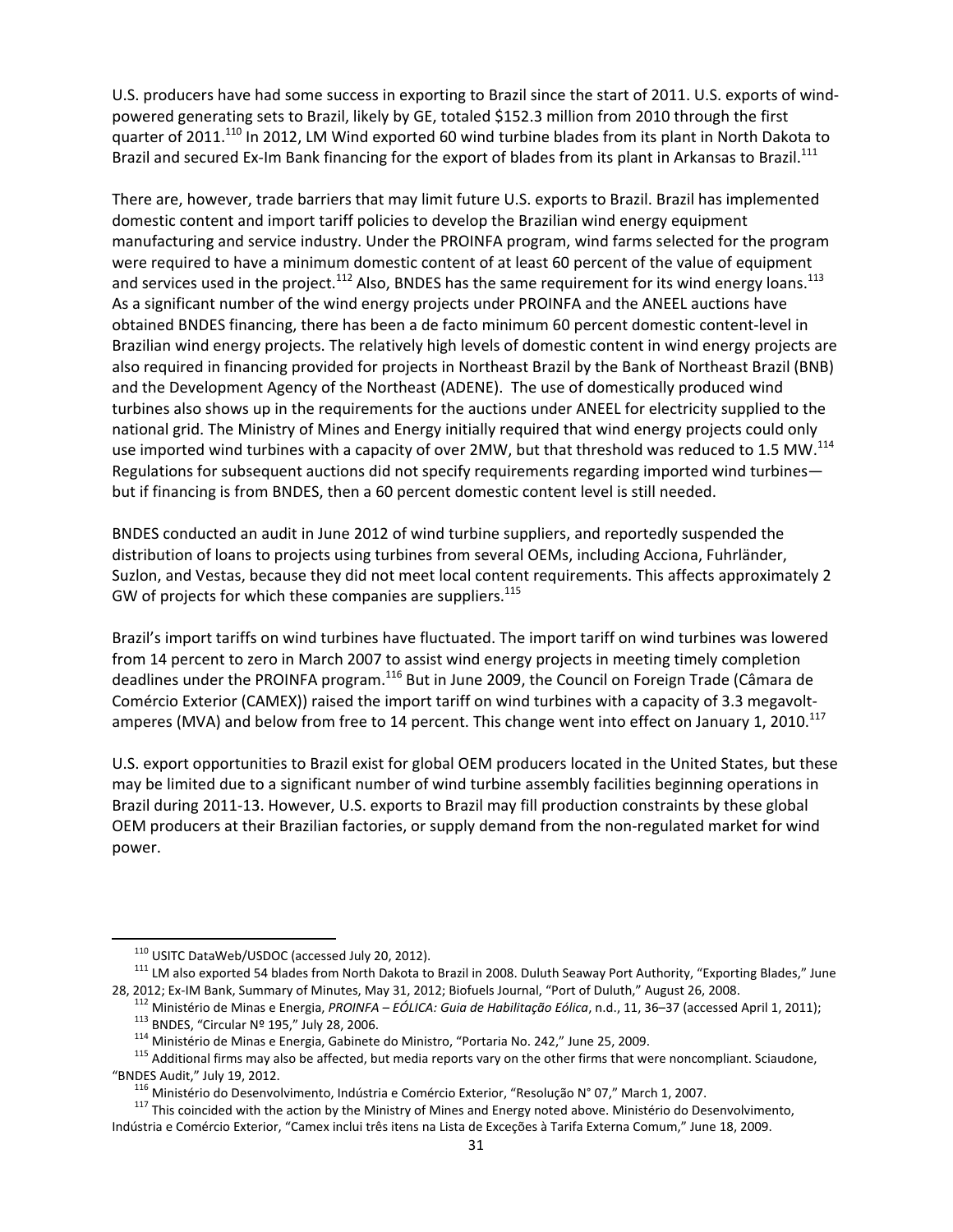# **As Other Latin American Markets Expand, Export Opportunities are Increasing**

### **Overview**

Other markets in Latin America are also expanding, and many markets could offer at least limited export opportunities, though these opportunities will vary by country. Firms with U.S. production have significant project pipelines in the region and may choose to supply some of these projects from their U.S. plants. U.S. producers are currently supplying the Central American market, planning to export to Uruguay, and have exported to Chile in the past. The extent of U.S. export opportunities will be affected by factors such as whether global OEMs export a significant share of nacelles for these projects from Brazil, how they choose to allocate production across their global manufacturing plants, and increasing competition from local and Chinese firms.

### **Market**

The market in Latin America (excluding Brazil and Mexico) is currently small compared to the global market, with less than 1 GW in cumulative installations (table 9). In 2011, only 270 MW was installed in Latin America (excluding Brazil and Mexico), accounting for less than 1 percent of 2011 global installations.<sup>118</sup> However, substantial wind development is taking place in the region and Navigant's BTM Consult projects that annual installations in Latin America (excluding Brazil and Mexico) will increase from 270 MW in 2011 to 750 MW in 2014 and 1,100 MW in 2016.<sup>119</sup>

| TABLE 9 Latin American annual installed wind energy capacity, MW, 2007–11 (excluding Brazil and Mexico) |      |      |       |      |      |
|---------------------------------------------------------------------------------------------------------|------|------|-------|------|------|
|                                                                                                         | 2007 | 2008 | 2009  | 2010 | 2011 |
| <b>Honduras</b>                                                                                         |      |      |       |      | 102  |
| Argentina                                                                                               | 2.0  |      |       | 25.3 | 79   |
| Chile                                                                                                   | 18.1 |      | 147.5 | 2.6  | 33   |
| Dominican Republic                                                                                      |      | 0.2  |       |      | 33   |
| Costa Rica                                                                                              |      |      | 49.0  |      | 13   |
| Nicaragua                                                                                               |      |      | 40.0  |      | N/A  |
| Uruguay                                                                                                 | 0.4  | 19.9 |       | 10.0 | N/A  |
| Jamaica                                                                                                 |      |      | 34.0  |      | 0    |
| <b>Netherlands Antilles</b>                                                                             | 0.3  |      | 12.0  |      | N/A  |
| Colombia                                                                                                |      |      | 0.5   |      | N/A  |
| Cuba                                                                                                    | 1.6  | 5.1  |       | 4.5  | 0    |
| Ecuador                                                                                                 | 3.1  | 0.9  |       |      | N/A  |
| Dominica                                                                                                |      | 0.2  |       |      | 0    |
| Other/not specified                                                                                     |      |      |       |      | 10   |
| Total                                                                                                   | 25.5 | 26.3 | 283.0 | 42.4 | 270  |

 $\blacksquare$ **TABLE 9** Latin American annual installed wind energy capacity, MW, 2007–11 (excluding Brazil and Mexico)

*Sources:* WWEA, *World Wind Energy Report 2010*, April 2011, 19–20; WWEA, *World Wind Energy Report 2009*, March 2010, 16–17; GWEC, *Global Wind Report: Annual Market Update 2011*, March 2012, 11.

*Note:* N/A: not available. Only includes countries with installations during 2007–11. Data from the Bahamas, the British Virgin Islands, El Salvador, French Guiana, Guatemala, Panama, Paraguay, Suriname, and Venezuela are not reported by the World Wind Energy Association. Data for 2011 come from GWEC. The "other" category in the 2011 data includes Colombia, Ecuador, Nicaragua, Peru, and Uruguay. GWEC data are rounded to the nearest MW.

<sup>118</sup> GWEC, *Global Wind Statistics <sup>2011</sup>*, February 7, 2012. <sup>119</sup> Navigant's BTM Consult, *World Market Update <sup>2011</sup>*, March 2012, 70.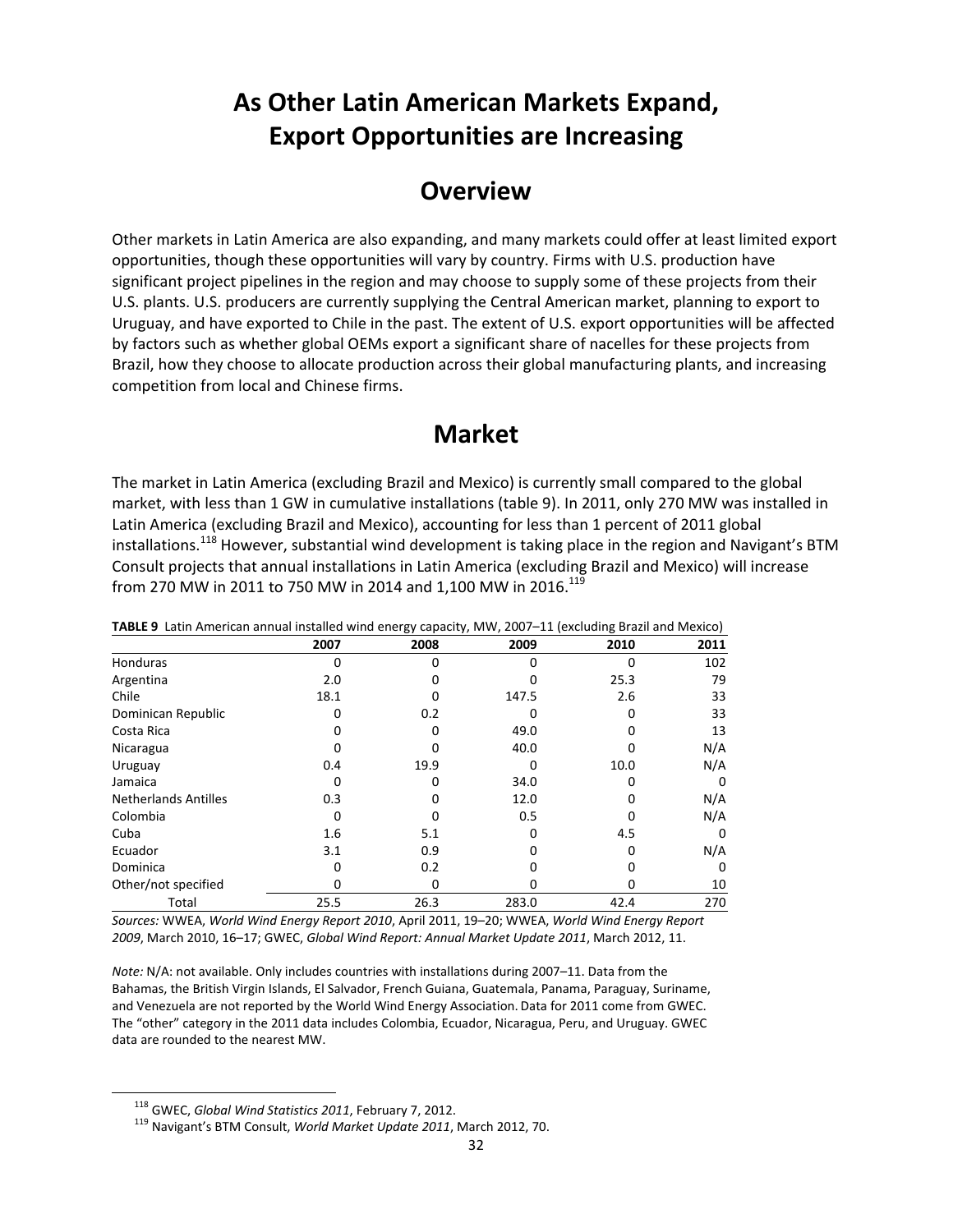The main drivers of the wind market in Latin America (excluding Brazil and Mexico), though they vary by country, are:

- New policies to encourage the development of wind power;
- Rising electricity demand;
- Declining wind turbines prices;
- Lower hydroelectric production in recent dry years and resulting higher electricity prices;
- The need to complement hydropower with another power generation source during the dry season, along with the fact that wind generation in some areas peaks when hydro generation is at its lowest;
- The cost-competitiveness of wind-generated electricity in some countries;
- Excellent wind resources;
- A need to reduce dependence on imported fossil fuels and mitigate the risk of fossil fuel price fluctuations; and
- A desire to install energy generation technologies with a low environmental impact and/or that are carbon free.<sup>120</sup>

Some countries also have an interest in developing wind projects to export electricity.<sup>121</sup>

Despite this increasingly favorable environment for wind, a number of significant barriers to wind development remain including:

- The poor electric grid infrastructure;
- A shortage of skilled personnel with renewable energy experience;
- Utilities' lack of familiarity with wind;
- Challenges financing projects; and
- Continuing insufficient policy support, despite recent improvements.<sup>122</sup>

## **Market Competition**

EU‐based companies were the dominant suppliers to Latin American projects (excluding Brazil and Mexico) during 2007–11 (figure 12). Vestas alone accounted for more than 40 percent of projects installed during 2007–11 and is widely present in the region, having supplied turbines to at least 10 countries during its history.<sup>123</sup> Gamesa was second in terms of MW installed, mostly due to a 102 MW project recently completed in Honduras.<sup>124</sup>

<sup>120</sup> GWEC, *World Market Update <sup>2010</sup>*, 2011, 28–29; Bennett, "Latin American Wind Takes Shape," January 19, 2011; Bloomberg New Energy Finance, "Chile Renewable Power Target," February 2, 2012; Sawyer, "Latin America–A Sleeping Giant," August 3, 2010; Castano, "Bolivia Plans Wind Power," January 5, 2011; Araluce, "Clean Energy," September 2011, 58; Weiss,

<sup>&</sup>quot;The Challenge and Potential for Renewable Energy," September 2011, 6–8.<br><sup>121</sup> Castano, "Bolivia Plans Wind Power," January 5, 2011.<br><sup>122</sup> GWEC, *World Market Update 2010*, 2011, 29; Bennett, "Latin American Wind Takes Sh Bloomberg New Energy Finance, "Chile Renewable Power Target," February 2, 2012; Sawyer, "Latin America–A Sleeping Giant,"

August 3, 2010; reNews Americas, "Approaching Escape Velocity," December 16, 2010.<br><sup>123</sup> Bloomberg New Energy Finance database (accessed March 22, 2010); Vestas, *Track Record as of 31 December 2011*, 2012, 4–5. <sup>124</sup> Bloomberg New Energy Finance database (accessed March 22, 2010).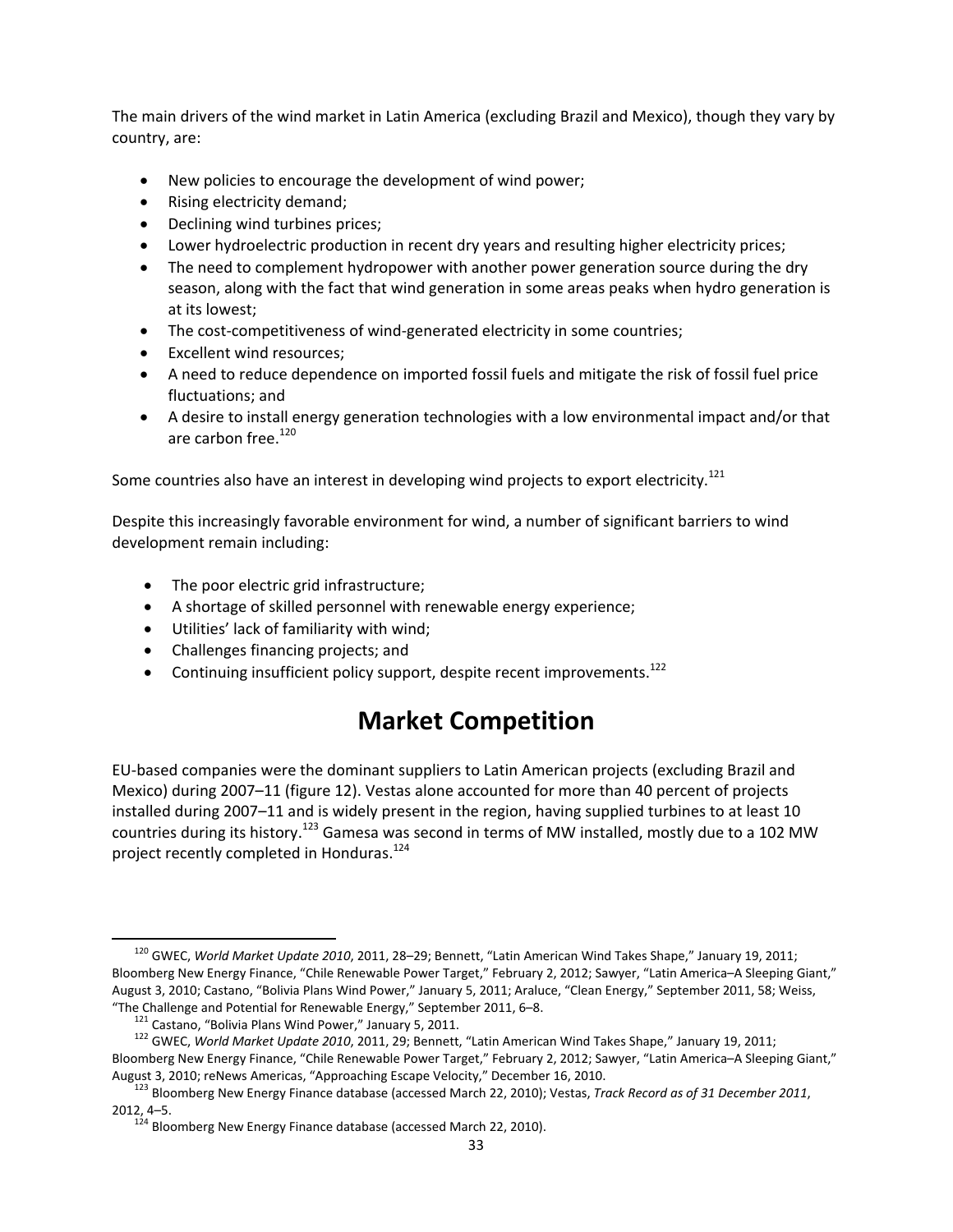There are several local wind turbine producers that are currently competing against foreign suppliers in these Latin American markets. Argentina has three wind turbine manufacturers, IMPSA, Patagonia NRG, and INVAP (table 10). IMPSA produces 1.5 MW, 1.8 MW, and 2.1 MW wind turbines and is also active in project development.<sup>125</sup> With 4 percent of installations during 2007-11 and a significant project pipeline, as discussed below, IMPSA is a major supplier in the region.<sup>126</sup> IMPSA recently indicated that it is increasing its focus on Latin American markets other than Brazil, including Venezuela, Argentina, and Uruguay, as a result of the intense competition in Brazil and consequent decline in prices and profits in the Brazilian market.<sup>127</sup> Patagonia NRG produces a 1.5 MW wind turbine and INVAP is developing a 1.5 MW turbine.<sup>128</sup>

**FIGURE 12** Vestas and other EU‐based firms were the leading suppliers to Latin American markets (excluding Brazil and Mexico) during 2007–11



*Source:* Bloomberg New Energy Finance database (accessed March 22, 2012).

*Note:* Total may differ slightly from GWEC and WWEA data.

**TABLE 10** Latin American nacelle producers, excluding Brazil and Mexico, March 2012

| Manufacturer                                                                                    | Product                                                        |  |  |  |  |
|-------------------------------------------------------------------------------------------------|----------------------------------------------------------------|--|--|--|--|
| Argentina                                                                                       |                                                                |  |  |  |  |
| IMPSA, SA                                                                                       | 1.5 MW, 1.8 MW, and 2.1 MW turbines                            |  |  |  |  |
| <b>INVAP</b>                                                                                    | Developing a 1.5 MW turbine                                    |  |  |  |  |
| NRG Patagonia                                                                                   | 1.5 MW turbine                                                 |  |  |  |  |
| Panama                                                                                          |                                                                |  |  |  |  |
| I.T.P./Turbowinds                                                                               | 600 kW, 1.6 MW was expected to be developed by the end of 2011 |  |  |  |  |
| Source: I.T.P. Web site, http://www.itp.com.pa/index.html (accessed April 17, 2012); Turbowinds |                                                                |  |  |  |  |
| Web site, http://www.turbowinds.com/index.php (accessed April 17, 2012); Patagonia NRG Web      |                                                                |  |  |  |  |
| site, http://www.nrgpatagonia.com/ (accessed April 17, 2012); INVAP Web site,                   |                                                                |  |  |  |  |
| http://www.invap.com.ar (accessed April 17, 2012); IMPSA Web site, http://www.impsa.com         |                                                                |  |  |  |  |

(accessed April 17, 2012).

*Note:* The Turbowinds and I.T.P Web sites both list 600 kW wind turbines, but for the other turbines produced by the company the two Web sites list different turbine sizes. This table relies on the more recently updated I.T.P. Web site.

<sup>125</sup> Impsa also has a wind turbine plant in Brazil and wind-related production in Malaysia. IMPSA Web site,

http://www.impsa.com (accessed April 17, 2012); industry representative, interview by USITC staff, Atlanta, GA, June 5, 2012.<br><sup>126</sup> Bloomberg New Energy Finance database (March 22, 2012).<br><sup>127</sup> Bloomberg New Energy Finance

<sup>(</sup>accessed April 17, 2012).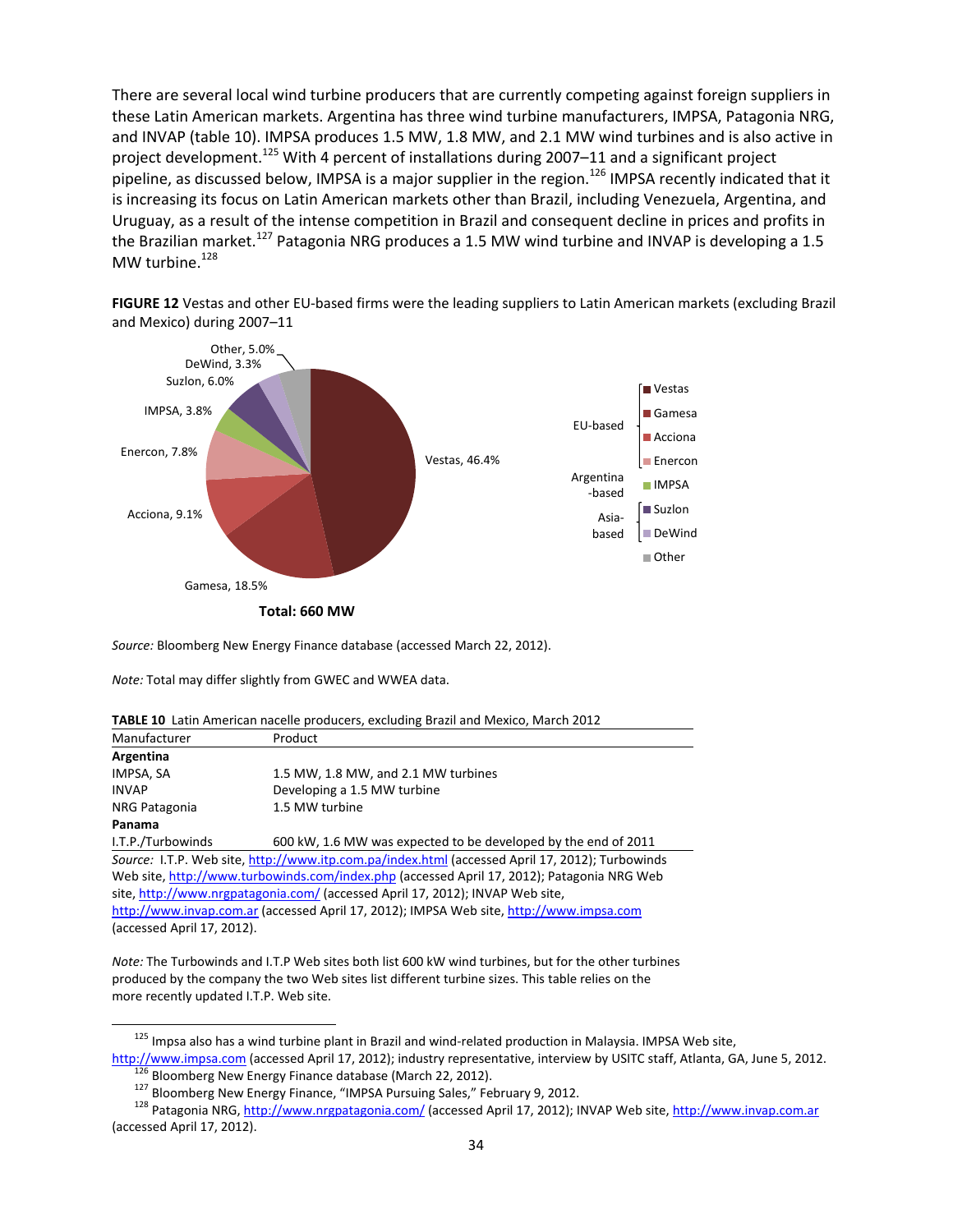Industria Tecnológica Panameña S.A (I.T.P) subsidiary Turbowinds produces utility‐scale wind turbines in Panama. Turbowinds currently produces a 600 kW wind turbine and, according to I.T.P., it expected to have a 1.6 MW turbine by the end of  $2011.<sup>129</sup>$ 

Chinese companies, facing overcapacity and a stagnant market at home, are also seeking sales in Latin America. Goldwind has already achieved a significant sales volume in the region. Goldwind's first nacelles shipped to Latin America were installed in a 4.5 MW project in Cuba in 2011 and it has contracts to supply another 121.5 MW to projects in Chile and Ecuador.<sup>130</sup> China also exported \$41 million in wind-powered generating sets to Argentina in 2011 and XEMC has an upcoming 100 MW project in Argentina that will use wind turbines from China. $131$ 

Other firms have not yet made major sales inroads into Latin America (excluding Brazil and Mexico). GE was selected to supply turbines for one upcoming 50 MW project, but otherwise U.S.‐based firms do not have many sales in the region.<sup>132</sup> India-based Suzlon and Korea-based DeWind—which only produces in the United States—and Unison have also had a small volume of sales in the region.<sup>133</sup>

Vestas and Gamesa have the strongest project pipelines in Latin America (excluding Mexico and Brazil), with the highest number of projects, the greatest geographical diversity, and the largest total MW in the project pipeline (figure 13). IMPSA, other EU‐based firms, and China‐based Goldwind have significant projects in development, but these firms are not supplying as many projects and are not present in as many markets.<sup>134</sup> When the pipelines of the other EU firms are taken together with the Gamesa and Vestas pipelines, however, it is apparent that EU‐based firms and Argentina‐based IMPSA currently account for the bulk of the market.

<sup>&</sup>lt;sup>129</sup> I.T.P. Web site, http://www.itp.com.pa/index.html (accessed April 17, 2012); Turbowinds Web site, http://www.turbowinds.com/index.php (accessed April 17, 2012).

<sup>&</sup>lt;sup>130</sup> Backwell, "Mainstream and Goldwind," February 2012; Patton, "China's Wind Manufacturers," October 14, 2011;<br>Windpower Intelligence, "Cuba: Gibara II," October 5, 2010.

<sup>&</sup>lt;sup>131</sup> GTIS, Global Trade Atlas database (accessed April 18, 2012); Argentine Wind Energy Association, "PE Reta: La Comitiva Realizó Diversas Actividades," [PE Reta: the group carried out various activities], September 5, 2011.<br><sup>132</sup> U.S.-based Nordic Windpower, which no longer has an operational plant, also installed three wind turbines in Uru

Nordic Windpower, "Nordic Windpower's First Utility Scale Wind Turbines," December 7, 2011; GTIS, Global Trade Atlas database (accessed April 18, 2012).<br><sup>133</sup> Unison, "Unison Co., Ltd. Celebrating Ceremony," October 18, 2010; United Nations Framework Convention on Climate

Change (UNFCCC) Clean Development Mechanism (CDM) Web site, http://cdm.unfccc.int (accessed April 17, 2012).<br><sup>134</sup> North American Windpower, "Pattern Energy Developing 115 MW," November 28, 2011; UNFCCC CDM Web site,

http://cdm.unfccc.int (accessed April 17, 2012); Bloomberg New Energy Finance database (accessed March 22, 2012); REVE, "La Rioja Signs Contract with IMPSA," November 2, 2010; IMPSA, "Uruguayan UTE Approves Contract," n.d.; IMPSA, Corporate Presentation, February 2012, 14.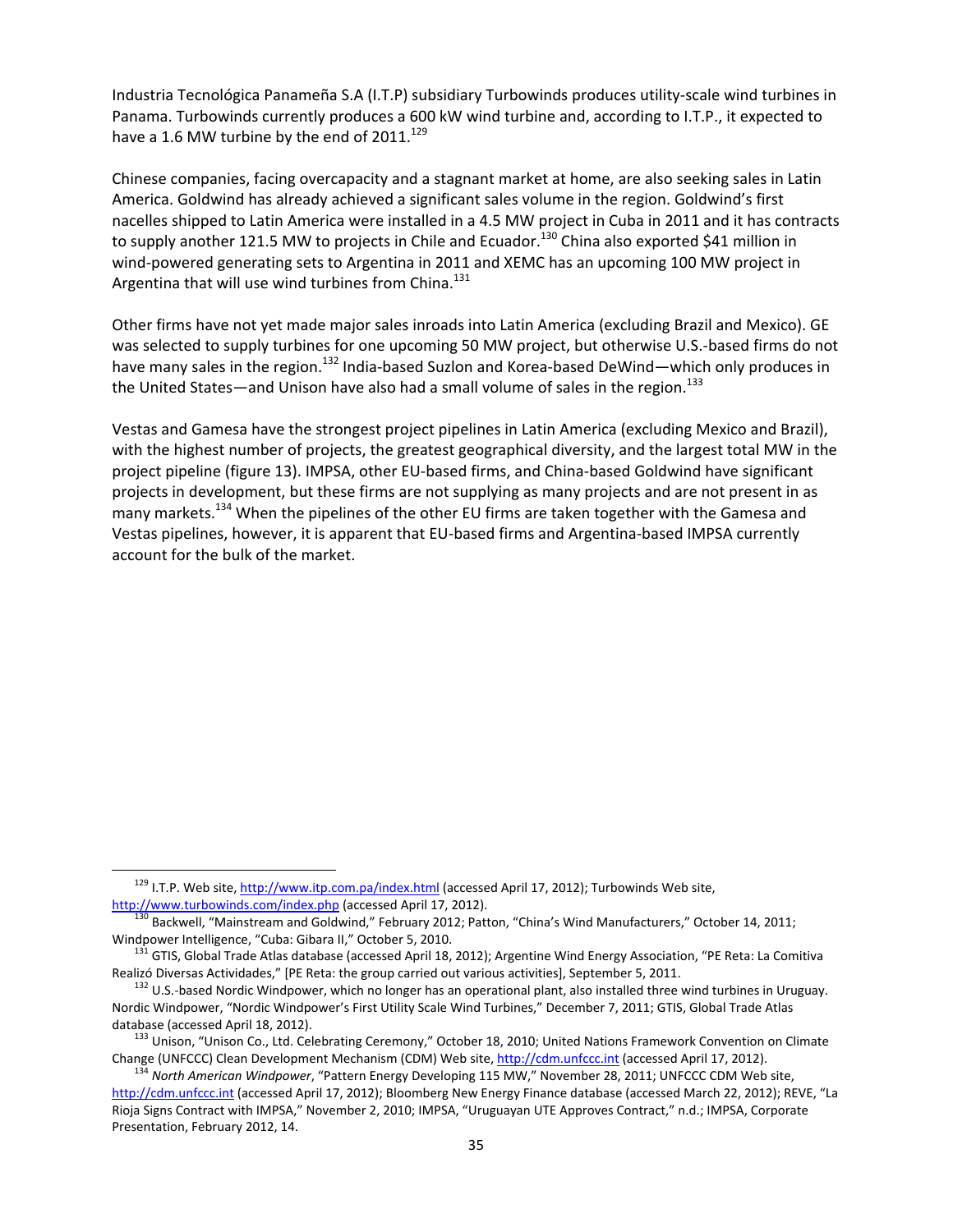



EU-based firms in shades of red, Argentina-based firms in green, and China-based firms in purple.

*Source: North American Windpower*, "Pattern Energy Developing 115 MW," November 28, 2011; United Nations Framework Convention on Climate Change (UNFCCC) Clean Development Mechanism (CDM) Web site, http://cdm.unfccc.int (accessed April 17, 2012); Bloomberg New Energy Finance database (accessed March 22, 2012); REVE, "La Rioja Signs Contract," November 2, 2010; IMPSA, "Uruguayan UTE Approves Contract," n.d.; IMPSA, Corporate Presentation, February 2012, 14.

*Notes:* Size of bubble represents number of MW in the project pipeline. Includes firms with either at least 150 MW or at least 3 projects.

#### **U.S. Export Opportunities**

The United States is a significant supplier to Latin America (excluding Brazil and Mexico), shipping nacelles for almost 20 percent of installed capacity during 2007–11 and accounting for 11 percent of global exports to Latin America (figure 14). However, the U.S. share of the market is small compared with that of the EU, and Brazil and China also account for a larger share of exports to the region than the United States. The largest projects supplied by U.S. producers during 2007–11 were a 102 MW Gamesa project in Honduras and a 20 MW project in Chile supplied by DeWind.<sup>135</sup>

<sup>&</sup>lt;sup>135</sup> Bloomberg New Energy Finance database (accessed March 22, 2012); GTIS, Global Trade Atlas database (accessed March 23, 2012); Ex‐Im Bank, "Export‐Import Bank Provides \$159 Million," August 20, 2010; Composite Technology Corp., "Composite Technology's DeWind," March 23, 2011.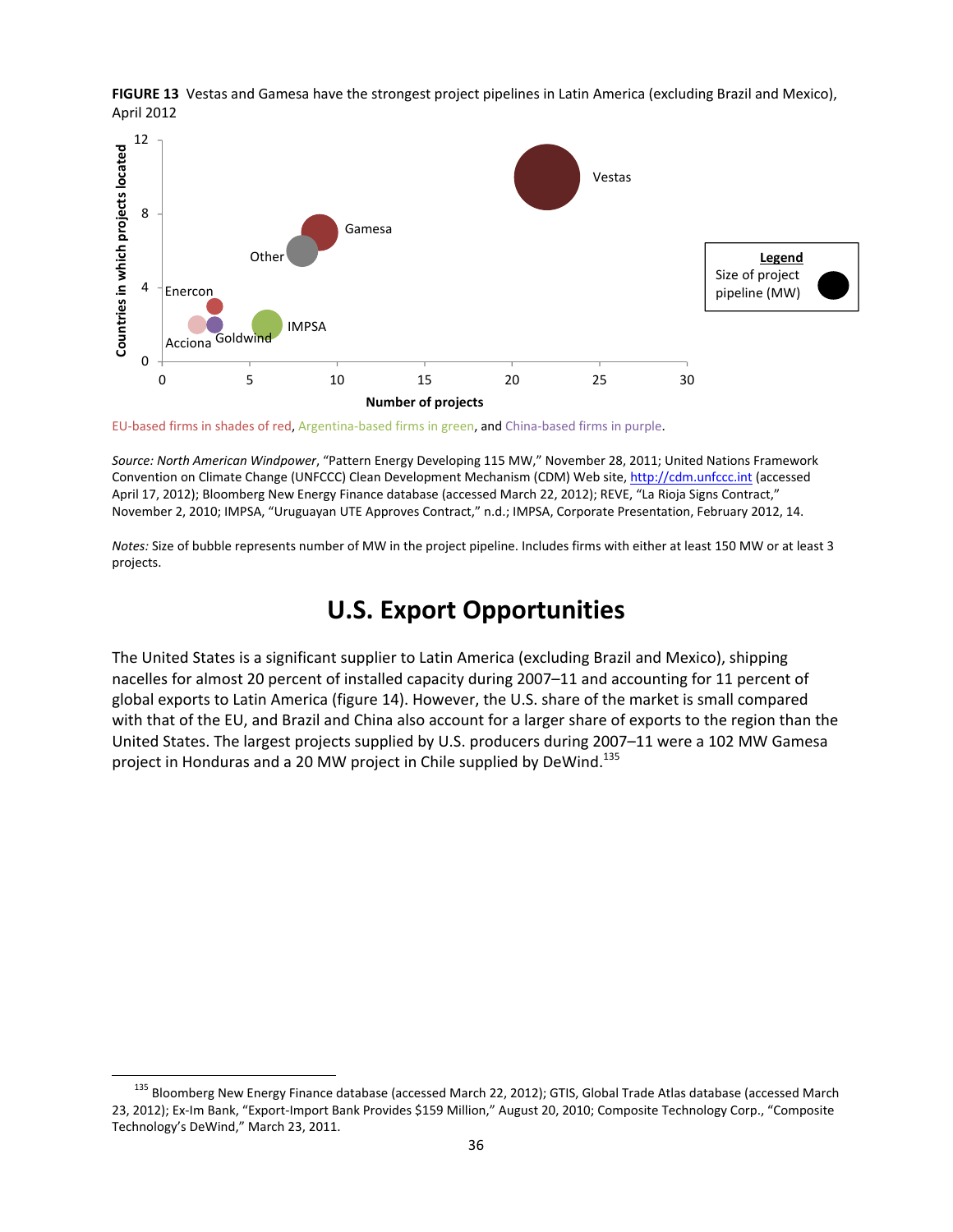**FIGURE 14** The EU was the leading exporter to Latin America (excluding Mexico and Brazil) during 2007–11



*Source:* GTIS, Global Trade Atlas database (accessed March 23, 2012).

*Notes:* Chart shows shares of global exports to Latin America, based on each country's exports under HS 8502.31. Data are from GTIS and may differ slightly from U.S. data found in DataWeb. Indian exports for 2011 are estimates based on partial‐year data.

Firms with U.S. nacelle production have a project pipeline in Latin America (excluding Mexico and Brazil) of more than 2.9 GW and could export from the United States for some of these projects (table 11). Of the seven companies with orders in these countries, at least three have exported to Latin America (excluding Brazil and Mexico) in the past and at least one other firm is considering future exports. The extent of U.S. export opportunities, however, is likely to vary by country.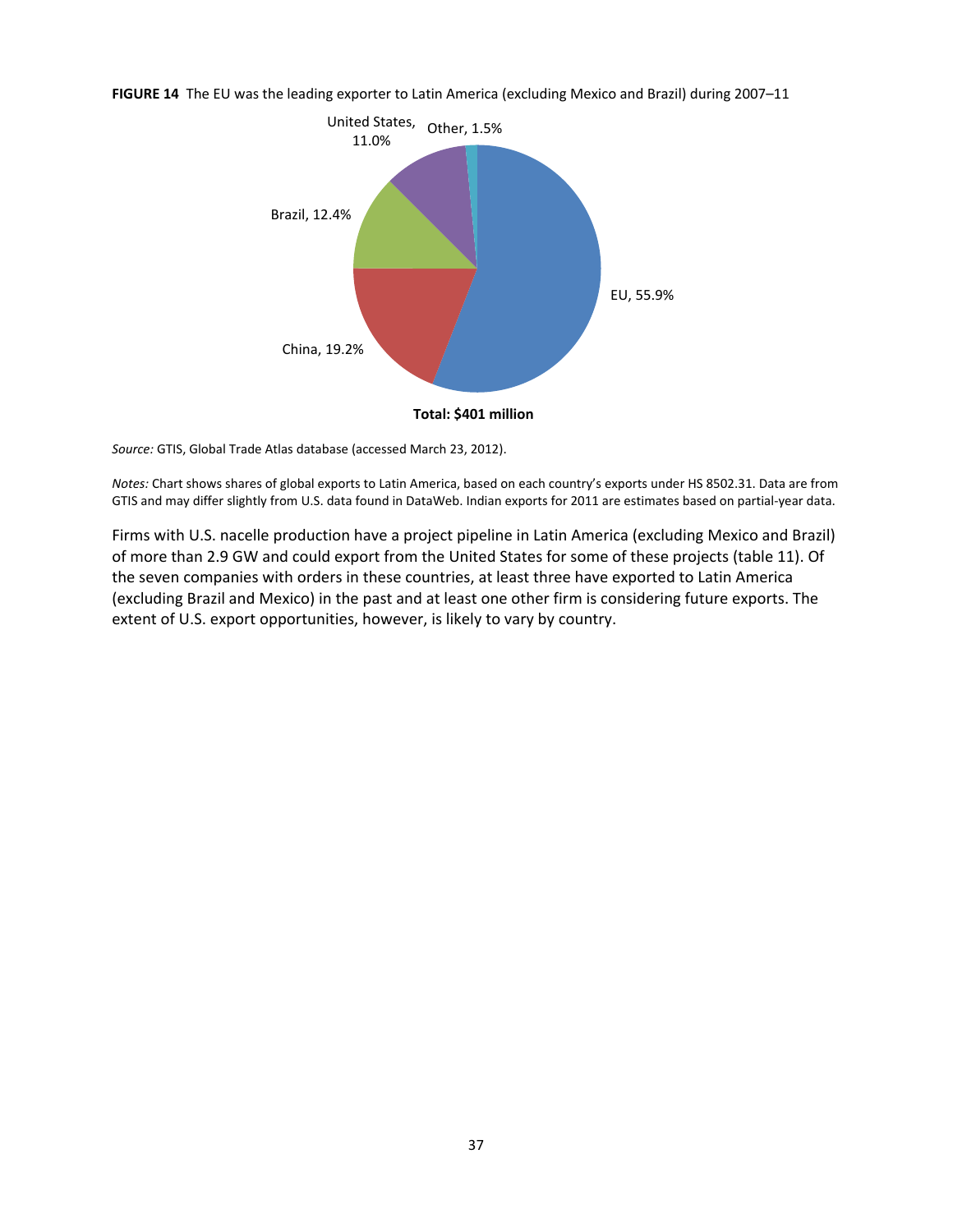| Company        | <b>Estimated project</b> | Non-U.S. nacelle plants |     | <b>Extent to which supply the Latin American market</b>                                                                                                                                                                                                                                       |  |  |
|----------------|--------------------------|-------------------------|-----|-----------------------------------------------------------------------------------------------------------------------------------------------------------------------------------------------------------------------------------------------------------------------------------------------|--|--|
|                | pipeline (MW)            | <b>Brazil</b><br>Other  |     | (excluding Brazil and Mexico) from the United States                                                                                                                                                                                                                                          |  |  |
| Acciona        | 153                      | Yes                     | Yes | No information on intent to supply from the United<br>States.                                                                                                                                                                                                                                 |  |  |
| DeWind         | 10                       | No                      | No  | Exported from the United States to Chile in the past.<br>Only produce nacelles in the United States.                                                                                                                                                                                          |  |  |
| Gamesa         | 586                      | Yes                     | Yes | Exported nacelles from the United States for 102 MW<br>project in Honduras that received Ex-Im Bank funding.<br>Plans to export from the United States for projects in<br>Nicaragua and Uruguay, though has also indicated that<br>may use new plant in Brazil to supply nearby<br>countries. |  |  |
| <b>GE</b>      | 50                       | Yes                     | Yes | No information on intent to supply from the United<br>States.                                                                                                                                                                                                                                 |  |  |
| Nordex         | 130                      | No                      | Yes | Is considering options for exporting from the United<br>States.                                                                                                                                                                                                                               |  |  |
| <b>Siemens</b> | 115                      | Yes                     | Yes | No information on intent to supply from the United<br>States.                                                                                                                                                                                                                                 |  |  |
| Vestas         | 1,880                    | Yes                     | Yes | Likely exported from the United States to South<br>America in the past and is producing in the United<br>States for at least one project in Central America.<br>Reportedly has cost advantages in supplying Latin<br>American projects from the United States rather than<br>from the EU.     |  |  |

**TABLE 11** U.S. nacelle producers active in Latin American markets (excluding Brazil and Mexico) and reported strategy for supplying these markets, April 2012

*Sources:* Ex‐Im Bank, "Export‐Import Bank Provides \$159 Million," August 20, 2010; Gamesa, "Gamesa Announces Industrial Project," December 1, 2010; Business News Americas, "In Brief: DeWind Shipping," December 31, 2008; *North American Windpower*, "Pattern Energy Developing 115 MW," November 28, 2011; UNFCCC CDM Web site, http://cdm.unfccc.int (accessed April 17, 2012); David, *Wind Turbines*, June 2009, 20, 41–42; DeWind Web site, http://www.dewindco.com (accessed April 17, 2012); GTIS, Global Trade Atlas database (accessed July 11, 2012); Bloomberg New Energy Finance database (March 22, 2012); Northern Colorado Business Report, "Vestas Colo. Shipping," December 16, 2011; Gamesa, "Gamesa Strengthens its Presence," May 28, 2012; industry representative, interview by USITC staff, May 1, 2012. See Brazil section for list of firms with manufacturing plants in Brazil.

*Notes:* Total in this table may differ from total in next table due to rounding. Includes planned manufacturing plants in Brazil.

In South America, the three countries outside Brazil with the largest near‐term markets are Argentina, Chile, and Uruguay. While Peru's market is small, both Gamesa and Vestas have been selected to supply turbines to upcoming projects, indicating at least some export potential.<sup>136</sup> Other South American countries also have only small wind markets, though there is discussion in some countries of increasing wind capacity. If there is significant wind development in Colombia, U.S. exports could benefit from the implementation of the U.S.‐Colombia free trade agreement (FTA), which eliminates Colombia's 5 percent duties on nacelles and blades.<sup>137</sup> The export prospects for Argentina, Chile, and Uruguay are described below:

<sup>&</sup>lt;sup>136</sup> Based on information compiled by USITC staff.<br><sup>137</sup> WTO Tariff Download Facility (accessed March 22, 2012 and April 17, 2012); text of U.S.-Columbia FTA.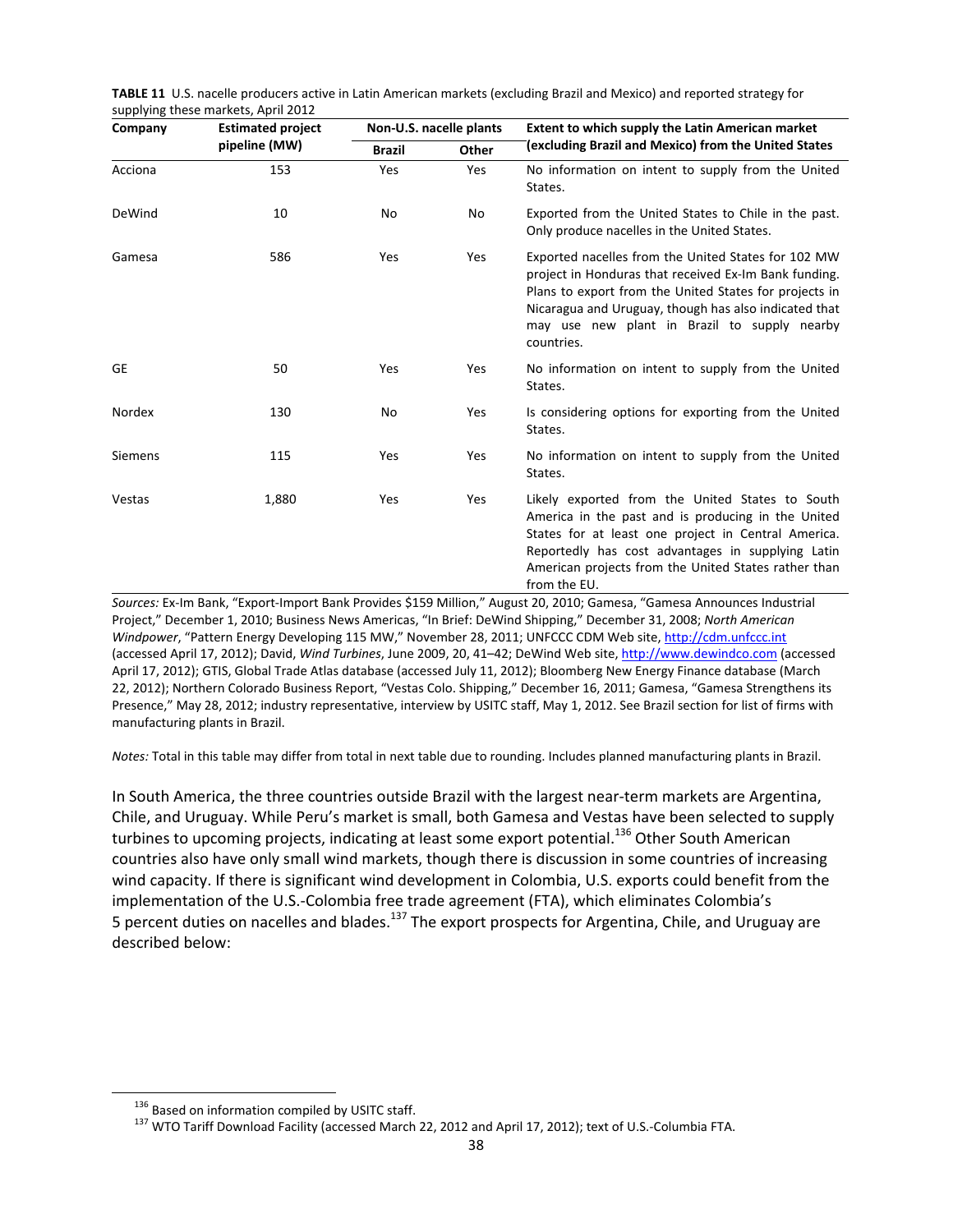**Argentina** Argentina has a growing wind market; 750 MW in projects were awarded in its first wind tender (Genren I) and almost 1.1 GW were expected to be awarded in a second tender (Genren II), though financing problems have slowed the development of the first round of wind projects.<sup>138</sup> Significant competition in Argentina's wind market may limit U.S. exports prospects. Several global OEMs are planning to supply Argentina's markets from Brazil and Argentina's domestic producers have significant market share. In addition, Chinese firms appear to be making significant inroads into the market. China accounted for 69 percent of Argentina's imports of wind‐powered generating sets in 2011, Chinese firm XEMC has a contract for 100 MW in Argentina, and the developer of a recently announced wind project of more than 1 GW is planning to use Chinese wind turbines. The availability of Chinese financing was a critical factor in the decision to source from China for this 1 GW wind project and is a competitive advantage of the Chinese industry in Argentina. $^{139}$  The only firm with U.S. nacelle production that was identified as having been selected for projects in Argentina was Vestas, which is providing turbines for more than 400 MW of projects (table 12).<sup>140</sup> Overall, only limited information is available on how global OEMs intend to supply this market, but there appear to be challenges for U.S. firms seeking to enter the market.<sup>141</sup>

**Uruguay** Uruguay has held several rounds of wind tenders and Brazil and Uruguay agreed to jointly develop a wind project near the Brazilian border.<sup>142</sup> At least three firms with U.S. nacelle production, Gamesa, Nordex, and Vestas, have been selected by project developers to provide equipment for winning bids in Uruguay's wind tenders.<sup>143</sup> U.S. producers appear to have significant interest in exporting to Uruguay and are actively exploring producing in the United States for projects in Uruguay. Gamesa is planning to export for one project in Uruguay from the United States and Nordex is reportedly considering doing the same.<sup>144</sup> Like Argentina, however, some OEMs are also planning to serve the market from Brazil. In announcing its plant in Brazil, Gamesa indicated that it would export to Uruguay from Brazil, but it is pursuing Ex‐Im Bank funding for exports to Uruguay and decided to supply its first project in Uruguay from the United States.<sup>145</sup> In Uruguay's first wind tender, one of the criteria for rating proposed projects was the share of domestic content, which benefited Argentina‐based IMPSA because its proposal included producing concrete towers on‐site, even though the turbines will be supplied

<sup>&</sup>lt;sup>138</sup> Wilkinson, "Future Uncertain for Genren II Renewables Round," April 12, 2012.<br><sup>139</sup> Bloomberg New Energy Finance database (March 22, 2012 and July 11, 2012); GTIS, Global Trade Atlas database (accessed April 18, 2012); Argentine Wind Energy Association, "PE Reta: La Comitiva Realizó Diversas Actividades en Tres Arroyos," [PE Reta: the group carried out various activities], September 5, 2011; Gamesa, "Gamesa Announces Industrial Project," December 1, 2010; Nielsen, "Alstom Brazil Plant," December 8, 2011; industry representative, interview by USITC staff, Atlanta, GA, June 5, 2012; Nielsen, "Argentina Plans," July 5, 2012; press releases, media reports, and company Web sites.<br><sup>140</sup> Information is not available on whether Vestas intends to supply this market from the United

Based on data compiled by USITC staff and from Bloomberg New Energy Finance database (accessed March 22, 2012). <sup>141</sup> While nacelles now enter Argentina duty free, the government is reportedly considering ways to promote t

development of a domestic industry. According to one report, options might include "increased import duties for the equipment, a minimum requirement of locally produced goods or… an incentive program for local manufacturers." Wilkinson,

<sup>&</sup>quot;Government Mulls Wind," March 7, 2012.<br><sup>142</sup> MercoPress, "Uruguay and Brazil Agree to Jointly Develop and Expand Wind Power," April 21, 2012.<br><sup>143</sup> Based on data compiled by USITC staff.<br><sup>144</sup> Uruguay also imported three representative, telephone interview by USITC staff, April 24, 2012; Gamesa, "Gamesa Debuts in a New Market," May 3, 2012; Nordic Windpower, "Nordic Windpower's First Utility Scale Wind Turbines," December 7, 2009; GTIS, Global Trade Atlas database (accessed April 18, 2012).<br><sup>145</sup> Gamesa, "Gamesa Announces Industrial Project," December 1, 2010; Nielsen, "Alstom Brazil Plant," December 8, 2011;

Buddelmeyer, "Addressing Competitiveness," June 5, 2012.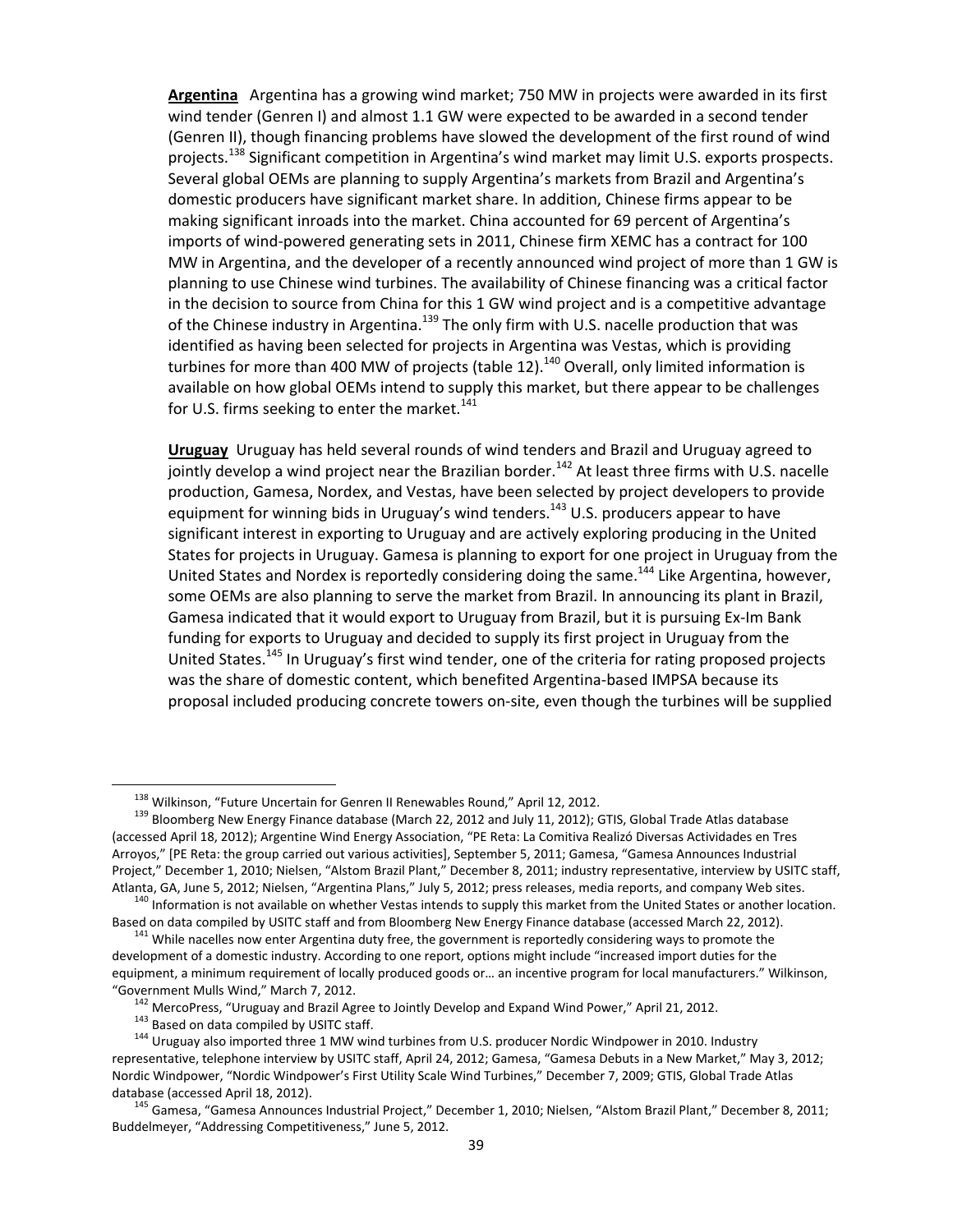|  | TABLE 12 Tariffs in select Latin American markets and pipeline for U.S. producers, March 2012 |  |  |  |  |  |  |
|--|-----------------------------------------------------------------------------------------------|--|--|--|--|--|--|
|--|-----------------------------------------------------------------------------------------------|--|--|--|--|--|--|

|                     |                            |               | Wind-powered generating sets | Parts of other engines and motors |                    |
|---------------------|----------------------------|---------------|------------------------------|-----------------------------------|--------------------|
|                     | Project pipeline for firms | MFN duty rate | Duty rate for U.S.           | MFN duty rate                     | Duty rate for U.S. |
|                     | with U.S. plants           | (%)           | goods                        | (%)                               | goods              |
|                     | (MW)                       |               | (%)                          |                                   | (%)                |
| Chile               | 903                        | 6             |                              | 6                                 |                    |
| Panama              | 594                        | 10            | በ"                           | 3.7                               | $0^a$              |
| Argentina           | 414                        | n             |                              | 14                                | 14                 |
| Peru                | 234                        |               |                              | 0                                 | $\Omega$           |
| Uruguay             | 199                        | O             | 0                            | 1.7                               | 1.7                |
| Dominican           |                            |               |                              |                                   |                    |
| Republic            | 175                        |               |                              | Ω                                 | 0                  |
| Nicaragua           | 126                        |               |                              |                                   | Ω                  |
| Costa Rica          | 100                        |               |                              |                                   | Ω                  |
| Venezuela           | 100                        | 10            | 10                           |                                   | 5                  |
| Curaçao             | 54                         | N/A           | N/A                          | N/A                               | N/A                |
| Guatemala           | 21                         |               |                              | O                                 | 0                  |
| St. Kitts and Nevis | 5                          |               |                              | 5                                 | 5                  |
| Colombia            |                            |               |                              |                                   | 0                  |
| Aruba               |                            | N/A           | N/A                          | N/A                               | N/A                |
| Ecuador             |                            |               |                              | 2.5                               | 2.5                |
| <b>Barbados</b>     | O                          | 5             | 5                            | 5                                 | 5                  |

*Source:* WTO Tariff Download Facility (accessed March 22, 2012 and April 17, 2012); text of U.S. FTAs; see project pipeline figure for project data sources.

*Note:* N/A: Not available. If there are multiple tariff lines, rate of duty is a simple average of the duties in those tariff lines. Total in this table may differ from total in prior table due to rounding. All tariff rates are for 2011 except Argentina (2010), the Dominican Republic (2008), Guatemala (2009), Nicaragua (2009), and Peru (2009).

<sup>a</sup> Upon implementation of the trade promotion agreement.

from Brazil.<sup>146</sup> Nevertheless, a significant number of EU-based OEMs are supplying projects in Uruguay and these firms are exploring the possibility of exporting from the United States.

**Chile** Chile has extensive project development underway and could offer some export opportunities for U.S. nacelle producers. Chile's market is competitive, with EU‐ and Asia‐based firms generating sales, though EU‐based firms account for most of the project pipeline. Four firms with U.S. production have pending projects, for a combined project pipeline in Chile of more than 900 MW.<sup>147</sup> DeWind's activity in the Chilean market (past and pending projects totaling 30 MW) leads directly to U.S. exports, as DeWind only produces in the United States.<sup>148</sup> The three other firms with U.S. production, Acciona, Siemens, and Vestas, have been selected to provide turbines to Chile. Vestas has likely supplied wind turbines to Chile from its U.S. plant in the past, but is opening a plant in Brazil and could choose to source either from Brazil or from another global production location for projects in Chile.<sup>149</sup> Acciona and Siemens have not moved as quickly to produce in Brazil, but would still have the option of sourcing from non‐U.S.

<sup>&</sup>lt;sup>146</sup> It is not clear if local content was a factor in later wind tenders. Sciaudone, "Uruguay Wind Power Tender Results," December 14, 2010; Sciaudone, "UTE Sticking to its Guns," March 18, 2011; Sciaudone, "Argentina's Impsa," February 7, 2012; Sciaudone, "IMPSA to Build," June 1, 2012, 11.<br><sup>147</sup> Bloomberg New Energy Finance database (accessed March 22, 2012); media reports, press releases, and company Web

sites.<br><sup>148</sup> Bloomberg New Energy Finance database (accessed March 22, 2012); Composite Technology Corp., "Composite Technology's DeWind," March 23, 2011.

<sup>&</sup>lt;sup>149</sup> Several producers, though none of the firms just mentioned, have indicated that they intend to supply the market in Chile from Brazil. Nielsen, "Alstom Brazil Plant," December 8, 2011; Gamesa, "Gamesa Announces Industrial Project," December 1, 2010; GTIS, Global Trade Atlas database (accessed July 11, 2012).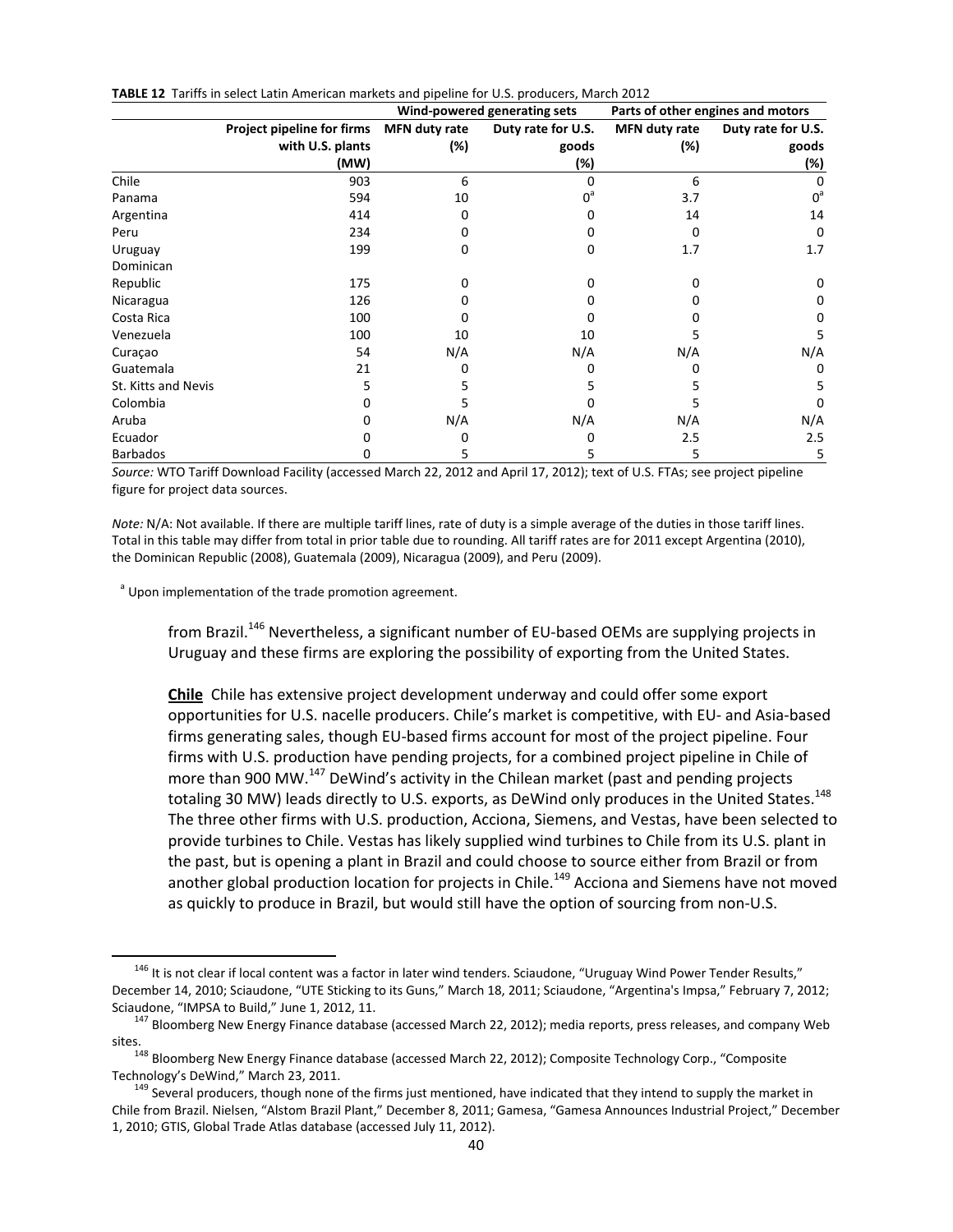production locations for these projects. While the U.S.‐Chile FTA eliminates the 6 percent tariff on wind-powered generating sets, other countries also benefit from FTAs with Chile.<sup>150</sup>

Central America has substantial wind resources and could be a significant U.S. export market if the pace of wind development picks up. U.S. producers could benefit from their proximity and, in Panama, from the elimination of the duty on wind‐powered generating sets upon implementation of the trade promotion agreement.<sup>151</sup> Gamesa exported wind turbines to Honduras in 2011, as noted earlier, and Acciona, Gamesa, and Vestas have been selected to supply wind turbines for projects in Costa Rica, Guatemala, Nicaragua, and/or Panama.<sup>152</sup> Firms with U.S. nacelle production have been selected to supply wind turbines for more than 800 MW of projects. While all of these nacelles may not necessarily be exported from the United States, Gamesa and Vestas plan to at least partially source from the United States for projects in Nicaragua.<sup>153</sup>

Markets in the Caribbean are close to the United States, likely providing transportation cost advantages for U.S. nacelle producers. These markets are likely to remain small, however. Also, at least one recent installation used turbines less than 1 MW in size, which are not as widely produced in the United States.<sup>154</sup> The largest potential market appears to be the Dominican Republic, where Gamesa, GE, Nordex, and Vestas—all of which have U.S. nacelle production—have been selected to provide wind turbines.<sup>155</sup> The Caribbean has excellent wind resources, but overall electricity demand is relatively low. Installed electric generating capacity in the Caribbean (excluding U.S. territories) is only about 17 GW, with about 63 percent of that generating capacity in Cuba and the Dominican Republic.<sup>156</sup> One compilation of estimates of wind potential in nine markets in the region (Antigua and Barbuda, Barbados, the Dominican Republic, Guadeloupe, Haiti, Jamaica, Saint Kitts and Nevis, Saint Vincent and the Grenadines, and Trinidad and Tobago) indicated that up to 3.8 GW of wind power could be installed, with 85 percent of that potential in the Dominican Republic and 11 percent in Antigua and Barbuda.<sup>157</sup> During 2007–11 there was one U.S. export to Saint Kitts and Nevis, and also one export of a turbine to the Bahamas by Northern Power Systems.<sup>158</sup>

In the past, U.S. producers have also exported blades to Latin American markets. For example, LM Wind Power in North Dakota produced blades for the Gamesa wind turbines that were installed in Honduras, and it is likely that blades for the DeWind turbines exported to Chile were also produced in the United States.<sup>159</sup> As with nacelles, competition from producers in Brazil and the potential for EU‐based firms to

<sup>&</sup>lt;sup>150</sup> WTO Tariff Download Facility (accessed March 22, 2012 and April 17, 2012); text of U.S.-Chile FTA.<br><sup>151</sup> Text of the U.S.-Panama trade promotion agreement.<br><sup>152</sup> Based on data compiled by USITC staff.<br><sup>152</sup> Vestas h sourced from the United States and Gamesa is planning to produce some of the turbines for a Nicaraguan project in the United States. It is not clear exactly which components these firms plan to source from the United States. Northern Colorado Business

Report, "Vestas Colo. Shipping," December 16, 2011; Gamesa, "Gamesa Strengthens its Presence," May 28, 2012.<br>
<sup>154</sup> Unison, "Unison Co., Ltd. Celebrating Ceremony," October 18, 2010.<br>
<sup>155</sup> Based on data compiled by USITC

Fleet," April 4, 2012.<br><sup>159</sup> Ex-Im Bank, "Export-Import Bank Provides \$159 Million," August 20, 2010; USITC DataWeb/USDOC (accessed April 17,

<sup>2012).</sup>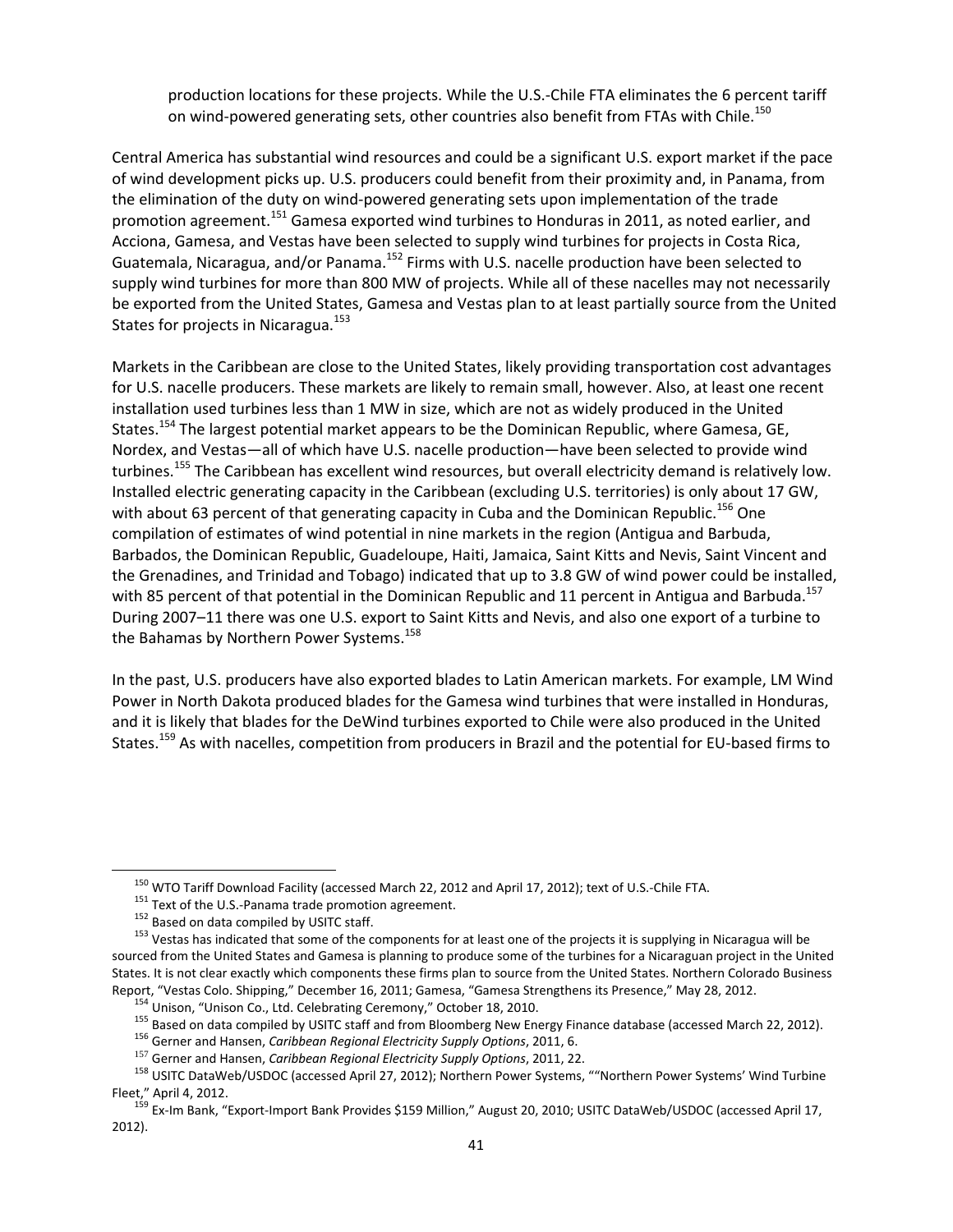supply blades from other production locations may limit U.S. exports.<sup>160</sup> Overall, the country-by-country trends for blades are likely to be similar to those for nacelles.

## **Conclusion**

U.S. exports of wind turbine nacelles and blades worldwide are limited, but are increasing and appear poised for further growth in the next few years. Many of the leading global OEMs, and their blade suppliers, now produce in the United States, and the nearby Canadian and Latin American markets are rapidly increasing in size. Markets in Ontario, Western Canada, and Mexico, in particular, appear to offer significant near-term export possibilities as they are dominated by U.S.- and EU-based firms, many of which have U.S. plants from which they intend to supply a share of the turbines sold in these markets. Many of the other markets in Latin America are highly competitive, but Central America, the Caribbean, and certain South American markets like Chile and Uruguay could offer export opportunities, depending on how firms choose to allocate production across their global manufacturing plants.

Some growing markets, however, will provide only limited export opportunities. The wind market in Quebec is substantial, but offers no export opportunities due to local‐content requirements and the fact that the two producers that won contracts in recent wind tenders do not produce nacelles or blades in the United States. Brazil offers some export opportunities for U.S. producers, but these may be limited due to local-content requirements and a significant number of wind turbine assembly facilities beginning operations during 2011–13 in Brazil. Once these plants are open, U.S. exports to Brazil will likely occur only when Brazilian plants are operating near capacity or firms receive orders for the non‐regulated wind market.

Overall, the U.S. industry benefits from its proximity to markets in Canada and Latin America, and resulting lower transportation costs for nacelles and blades. This will likely lead to further exports in the next few years, but expectations should remain modest as these markets, though growing, remain small in global context. In addition, nontariff barriers may impact trade, and it remains unclear how OEMs will allocate production across their global supply chains.

<sup>&</sup>lt;sup>160</sup> LM Wind Power has indicated that when it completes its plant in Brazil, it intends to export from Brazil to other countries in South America. While no information is available on exports by Tecsis to other markets in Latin America, this firm is a supplier to multiple OEMs and has supplied the European and North American markets. Tecsis Web site, http://www.tecsis.com.br/site/Wind.html (accessed April 18, 2012); LM Wind Power, "LM Wind Power Announces Site Search," October 5, 2010.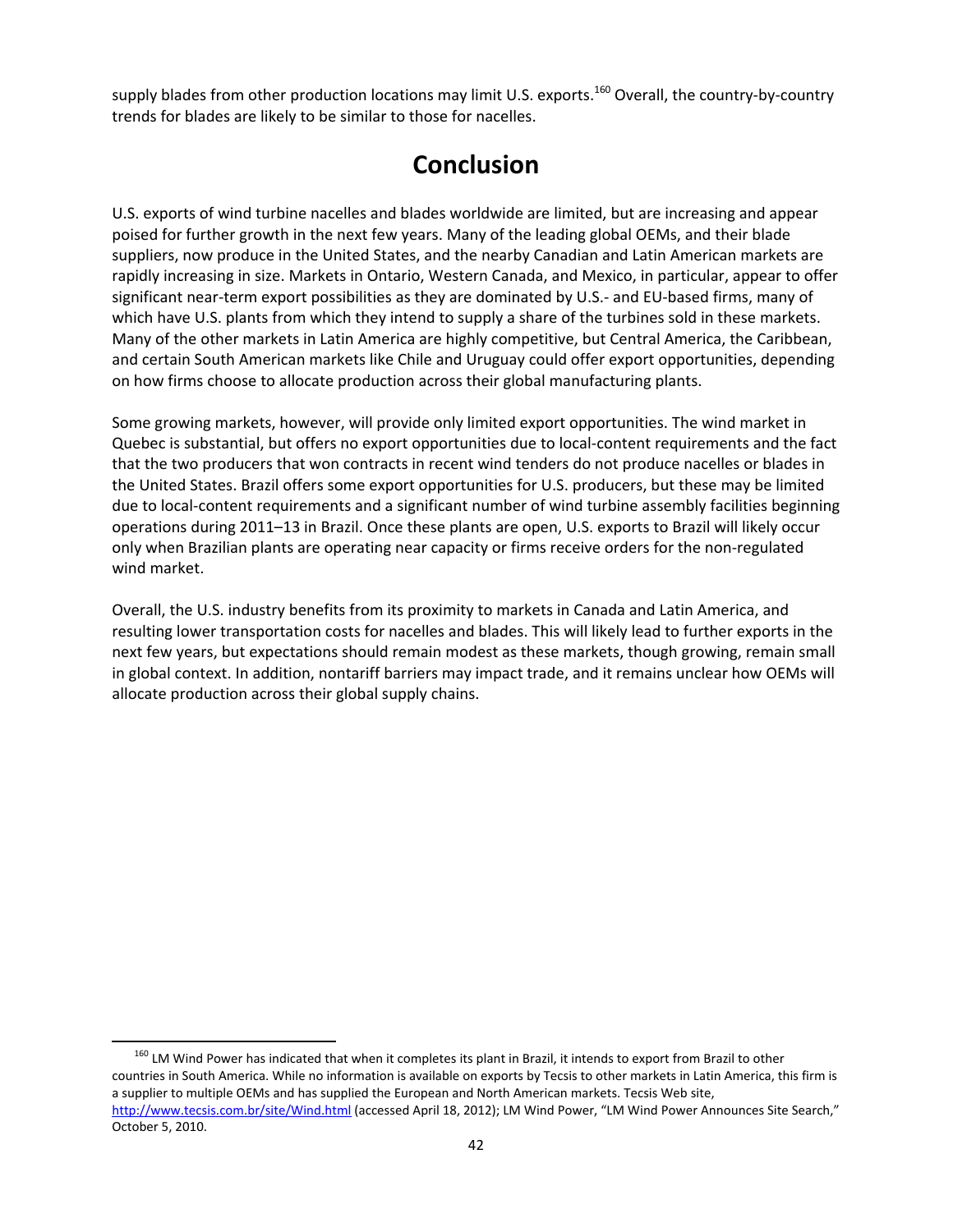# **Bibliography**

- Acciona. "Acciona Opens 25m Euro Wind Turbine Blade Manufacturing Plant at Lumbier (Navarre, Spain)." News release, June 30, 2010. http://www.acciona.com/news/acciona-opens-25m-eurowind-turbine-blade-manufacturing-facility-at-lumbier-%28navarre,-spain%29-.
- American Wind Energy Association (AWEA). *Annual Wind Industry Report: Year Ending 2008*. 2009. http://www.awea.org/learnabout/publications/upload/AWEA‐Annual‐Wind‐Report‐2009.pdf.
- ———. *U.S. Wind Industry Fourth Quarter 2011 Market Report*. January 2012. http://www.awea.org/learnabout/publications/reports/upload/4Q-2011-AWEA-Public-Market-Report\_1-31.pdf
- ———. *U.S. Wind Industry Year‐End 2010 Market Report*. January 2011. http://www.awea.org/learnabout/publications/upload/4Q10-market-outlook-public.pdf.
- ———. *Year‐End 2009 Market Report*. January 2010. http://www.awea.org/learnabout/publications/upload/4Q09.pdf.
	- ———. "Gamesa Turbines from Pa. Plant Headed for Canada." Blog, February 23, 2012. http://www.awea.org/blog/index.cfm?customel\_dataPageID\_1699=14323.
- Araluce y Martinez de Avagra, Juan. "Clean Energy to Keep Latin America Competitive." *World Energy Insight*. World Energy Council, September 2011, 58–59. http://www.worldenergy.org/documents/wec\_wei2011.pdf.
- Argentine Wind Energy Association. "PE Reta: La comitiva realizó diversas actividades en Tres Arroyos" [PE Reta: the group carried out various activities in Tres Arroyos], September 5, 2011. http://www.argentinaeolica.org.ar/portal/index.php?option=com\_content&task=view&id=2837 &Itemid=3.
- Asociación Mexicana de Energía Eólica (AMDEE). "Wind Energy Projects in Mexico 2011," n.d. http://amdee.org/Proyectos/Wind%20Projects%20in%20Mexico%202011‐English.pdf (accessed May 14, 2012).
- Automodular Corp. "Annual Information Form." March 9, 2012. http://www.sedar.com/homepage\_en.htm.
- Backwell, Ben. "Mainstream and Goldwind Join for 70 MW Chile Wind Farm." *Recharge*, February 2012. http://www.rechargenews.com/energy/wind/article304206.ece.
- Banco Nacional De Desenvolvimento Econômico E Social (BNDES). "BNDES Approves Credit of R \$358 Million for Four Wind Farms in Ceará." May 10, 2012. http://www.bndes.gov.br/SiteBNDES/bndes/bndes\_en/Institucional/Press/Noticias/2012/20120 510\_eolicas\_CE.html.
- ———. "BNDES Portfolio in PAC Totals R \$123 Billion in Financing," May 7, 2010. http://www.bndes.gov.br/SiteBNDES/bndes/bndes\_pt/Institucional/Sala\_de\_Imprensa/Noticias /2010/financas/20100507\_pac.html.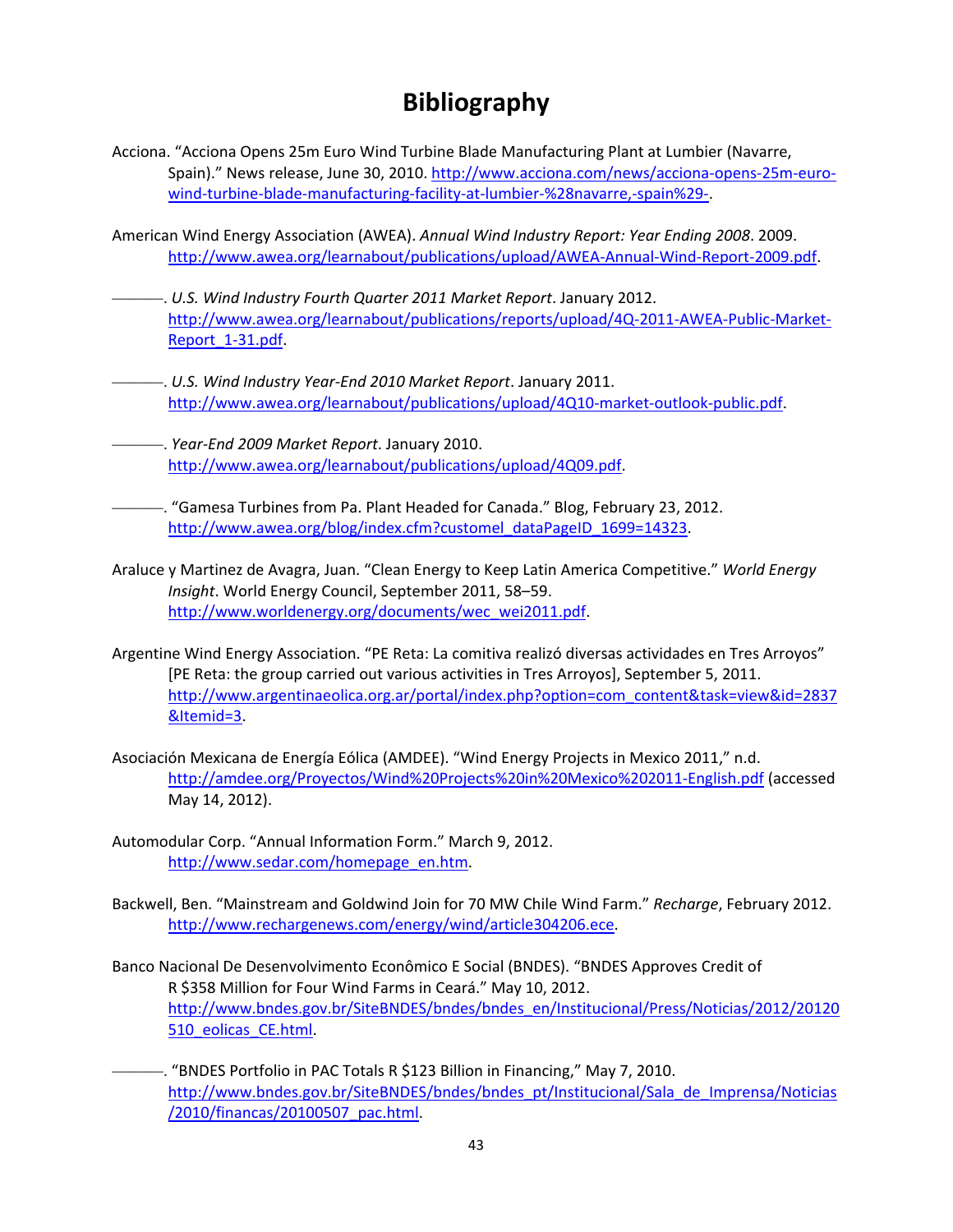———. "Circular Nº 195, de 28 de Julho de 2006: Normas Reguladoras do Produto BNDES Finame," July 28, 2006.

http://www.bndes.gov.br/SiteBNDES/export/sites/default/bndes\_pt/Galerias/Arquivos/produto s/download/Circ195.pdf.

- Bennett, Colin. "Latin American Wind Takes Shape." *Renewable Energy Focus*, January 19, 2011. http://www.renewableenergyfocus.com/view/15239/latin-american-wind-takes-shape/.
- Biller, David. "Calderón Inaugurates Iberdrola's 80MW Ventosa Wind Park." *Business News Americas*, January 23, 2009. http://www.bnamericas.com/news/electricpower/Calderon\_inaugurates\_Iberdrola%27s\_80M W Ventosa wind park.
- Biofuels Journal. "Port of Duluth Handles Wind Turbine Blade Shipment to Brazil," August 26, 2008. http://www.biofuelsjournal.com/info/articles\_print.html?ID=62297.
- Bloomberg New Energy Finance. "Chile Renewable Power Target to Spur \$10 Billion in Investment." February 2, 2012.

———. Database. http://www.newenergyfinance.com (accessed various dates).

———. "IMPSA Pursuing Sales Outside Brazil as Glut Lowers Prices." February 9, 2012.

- Buddelmeyer, James. "Addressing Competitiveness in the U.S. Wind Industry to Allow for Long‐term Growth." Presentation at Windpower 2012, Atlanta, GA, June 5, 2012.
- Business News Americas. "In Brief: DeWind Shipping Final 5 of 10 Wind Turbines Chile," December 31, 2008.

http://www.bnamericas.com/news/electricpower/DeWind shipping final 5 of 10 wind turbi nes.

Canadian Wind Energy Association (CANWEA). "Federal Budget Fails to Extend Support for New Wind Energy Development: Canada's Ability to Compete with the U.S. for New Investment and Jobs Reduced." News release, March 4, 2010. http://www.canwea.ca/media/release/release\_e.php?newsId=76.

———. *Powering Canada's Future*. December 2011 and March 2012. http://www.canwea.ca/pdf/Canada%20Current%20Installed%20Capacity\_e.pdf.

Castano, Ivan. "Bolivia Plans Wind Power, Other Renewable Energy Build‐out." *RenewableEnergyWorld.com*, January 5, 2011. http://www.renewableenergyworld.com/rea/news/article/2011/01/bolivia‐plans‐wind‐power‐ other‐renewable‐energy‐build‐out.

Center for Clean Air Policy. "Mexico's Renewable Energy Programs," October 11, 2011.

Composite Technology Corp. "Composite Technology's DeWind Completes Turbines for Chile." News release, March 23, 2011. http://www.bloomberg.com/apps/news?pid=newsarchive&sid=acKJXTYZ1IIY.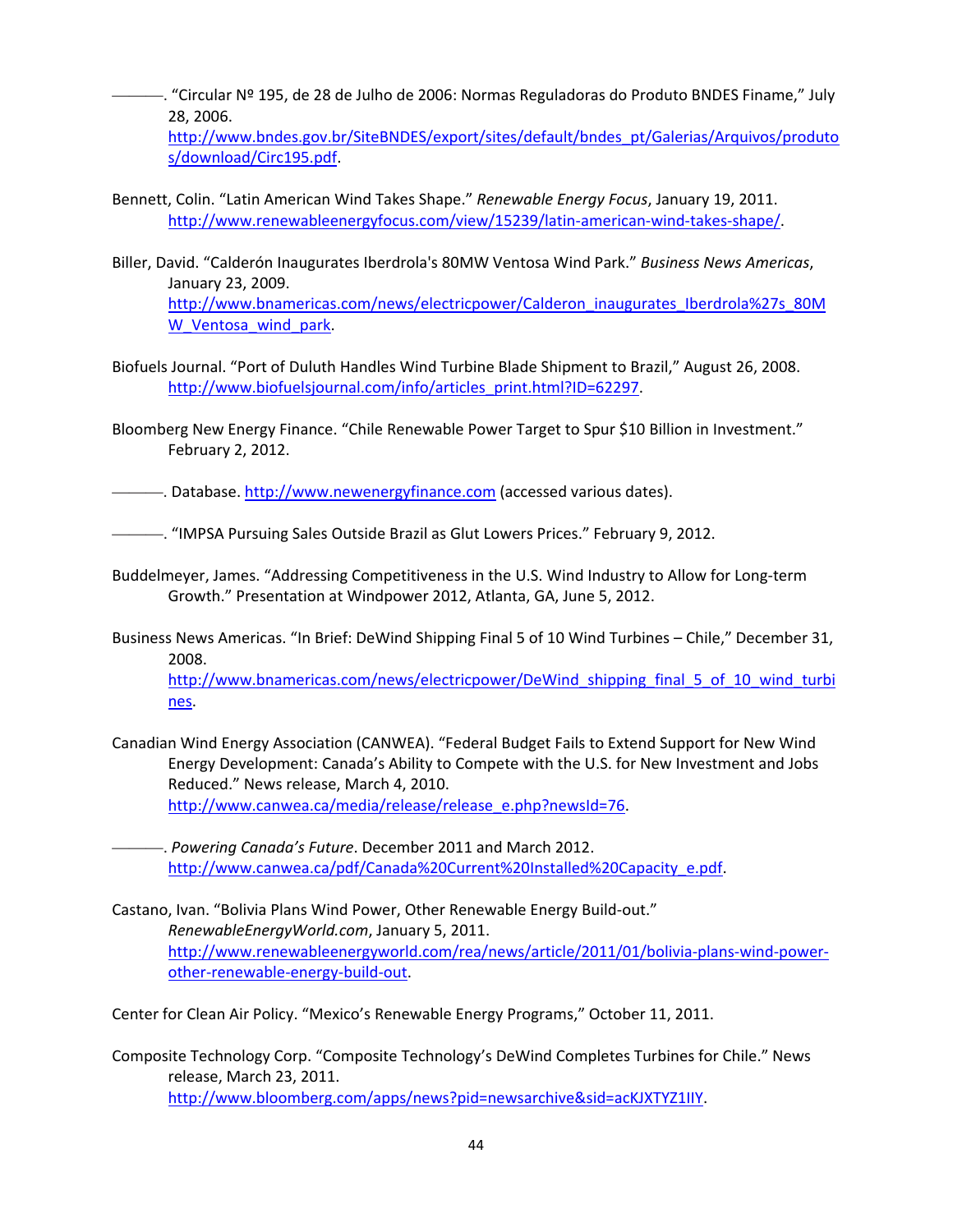- David, Andrew S. *Shifts in U.S. Wind Turbine Equipment Trade in 2010*. U.S. International Trade Commission (USITC) Executive Briefings on Trade. Washington, DC: USITC, June 2011. http://www.usitc.gov/publications/332/executive\_briefings/wind\_EBOT\_commission\_review\_fi nal2.pdf.
	- ———. *Wind Turbines: Industry and Trade Summary*. USITC, ITS‐09, June 2009. http://www.usitc.gov/publications/332/ITS‐2.pdf.
- *Diário Oficial*. "Convénio ICMS 187, de 10 Dezembro de 2010" [ICMS Agreement 187], December 16, 2010. http://portal.in.gov.br/.
- -. "Decreto No. 7.032, de 14 Dezembro de 2009" [Decree no. 7.032], December 15, 2009. http://portal.in.gov.br/.
- ———. "Portaria Interministerial No. 338, de 17 Dezembro de 1997" [Interministerial decree no. 338], December 18, 1997, 30274–30275. http://portal.in.gov.br/.
- Department of Justice Canada. "Income Tax Regulations, (C.R.C., c. 945), Part XI, Capital Cost Allowance." http://laws-lois.justice.gc.ca/eng/regulations/C.R.C., c. 945/page-44.html#h-104 (accessed April 13, 2012).
- European Investment Bank (EIB). "EIB Finances Wind Farm in Mexico." News release, May 5, 2010. http://www.eib.org/projects/press/2010/2010-070-eib-finances-wind-farm-in-mexico.htm.
- Export-Import Bank of the United States (Ex-Im Bank). "American Windpower Firm Grows Through Exports to Mexico as Ex‐Im Back Provides First Project Financing For Wind Power." News release, November 24, 2009. http://www.exim.gov/pressrelease.cfm/2B9914C5‐DF76‐9BA9‐ 5180F9EE0A80DBCE/.
	- ———. "Ex‐Im Bank Provides \$159 Million in Trade Finance for Pennsylvania Manufacturer To Export Turbines to Wind Farm in Honduras." News release, August 20, 2010. http://www.exim.gov/pressrelease.cfm/9F2BD5AC‐FAFC‐EE31‐C412F9A785BF9C1E/.
- -. Summary of Minutes of the Meeting of Board of Directors, May 31, 2012. http://www.exim.gov/article.cfm/D5E0D61A‐EF48‐9520‐20CD7F283467A293/.
- -. "Vermont Manufacturer Makes Largest U.S. Export Of Distributed Wind Turbines, Ex-Im Bank Guarantees Financing." News release, May 26, 2011. http://www.exim.gov/pressrelease.cfm/31A72C89‐950C‐DB0B‐5EC045872CD3F282/.
- Farrell, John. *Maximizing Jobs from Clean Energy: Ontario's "Buy Local" Energy Policy*. The New Rules Project, January 2011. http://www.ilsr.org/american-states-can-learn-much-ontarios-buy-localclean‐energy‐strategy/.
- Fiuza, Lauro Jr. "Updates on Brazilian Markets." Presentation at Windpower 2012, Atlanta, GA, June 5, 2012.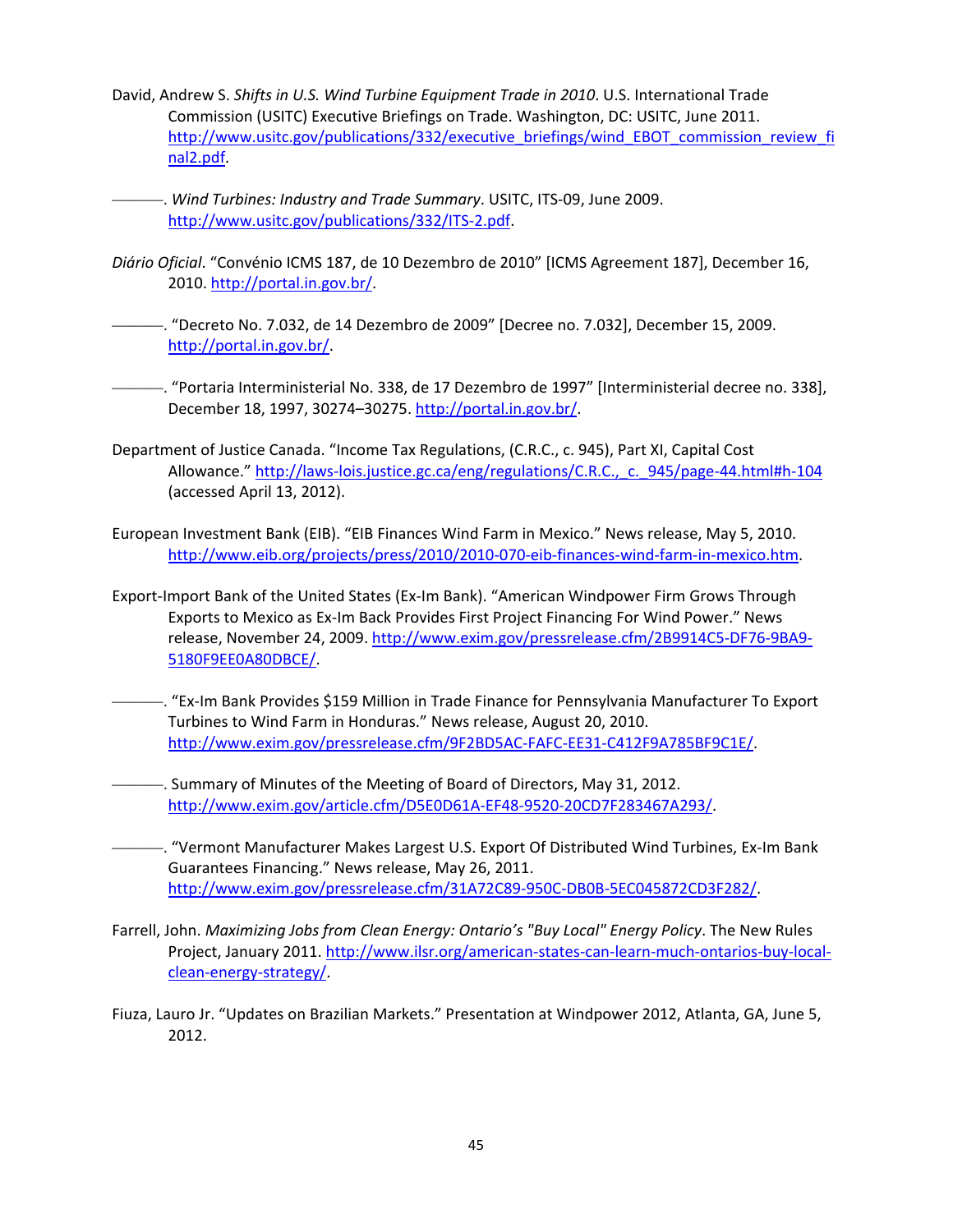- Gamesa. "Gamesa Announces Industrial Project in Bahia and Plans to Make Brazil One of its Core Growth Markets in the Medium Term." News release, December 1, 2010. http://www.gamesacorp.com/en/communication/news/gamesa-announces-industrial-projectin‐bahia‐and‐plans‐to‐make‐brazil‐one‐of‐its‐core‐growth‐markets‐in‐the‐medium‐ term.html?idCategoria=0&fechaDesde=&especifica=0&texto=&fechaHasta.
- -. "Gamesa Debuts in a New Market." News release, May 3, 2012. http://www.gamesacorp.com/en/communication/news/gamesa-debuts-in-a-new-marketuruguay‐with‐a‐deal‐to‐supply‐50‐mw‐of‐turbines‐to‐ abengoa.html?idCategoria=0&fechaDesde=&especifica=0&texto=&fechaHasta.
- ———. "Gamesa Strengthens its Presence in Latin America with its First Contract in Nicaragua: To Install a Turnkey Wind Farm with Capacity of 44 MW." News release, May 28, 2012. http://www.gamesacorp.com/en/communication/news/gamesa-strengthens-its-presence-inlatin‐america‐with‐its‐first‐contract‐in‐nicaragua‐to‐install‐a‐turnkey‐wind‐farm‐with‐capacity‐ of‐44‐mw.html?idCategoria=0&fechaDesde=&especifica=0&texto=&fechaHasta.
- Gerner, Franz and Megan Hansen. *Caribbean Regional Electricity Supply Options: Toward Greater Security, Renewables and Resilience*. World Bank, 2011. https://openknowledge.worldbank.org/handle/10986/2738.

Global Trade Information Service Inc. (GTIS). Global Trade Atlas database (accessed various dates).

- Global Wind Energy Council. *Global Wind Report: Annual Market Update 2011*. March 2012. http://www.gwec.net/fileadmin/documents/NewsDocuments/Annual\_report\_2011\_lowres.pdf.
- ———. *Global Wind Report: Annual Market Update 2010*. April 2011. http://www.gwec.net/fileadmin/images/Publications/GWEC\_annual\_market\_update\_2010\_-\_2nd\_edition\_April\_2011.pdf .
- ———. *Global Wind Statistics 2011*. February 7, 2012. http://www.gwec.net/fileadmin/images/News/Press/GWEC -\_Global\_Wind\_Statistics\_2011.pdf.
- High-Performance Composites. "GE Energy Announces Two New U.S. Wind Turbine Blade Facilities." *High‐Performance Composites*, January 1, 2008. http://www.compositesworld.com/news/ge‐ energy-announces-two-new-us-wind-turbine-blade-facilities.
- Hydro‐Québec Distribution. "Call for Tenders A/O 2009‐02, Consolidated Document Integrating Addendum 1, 2, 3, 4, 5 and 6 Issued on April 30, 2010." April 30, 2010. http://www.hydroquebec.com/distribution/en/marchequebecois/ao‐200902/pdf/consolidated‐ document.pdf.
- ———. *Wind Power Ensuring Québec's Electricity Supply*. 3rd Quarter 2008. http://www.hydroquebec.com/publications/en/others/pdf/depliant\_eolienne\_distribution.pdf.
- Iberdrola. "Iberdrola Renovables Buys Bii Nee Stipa Wind Farm (Mexico) From Gamesa," News release, January 11, 2011. http://www.iberdrola.es/webibd/corporativa/iberdrola?IDPAG=ENMODPRENNAC11&URLPAG=/ gc/prod/en/comunicacion/notasprensa/110111\_NP\_01\_BiiNeeStipa.html.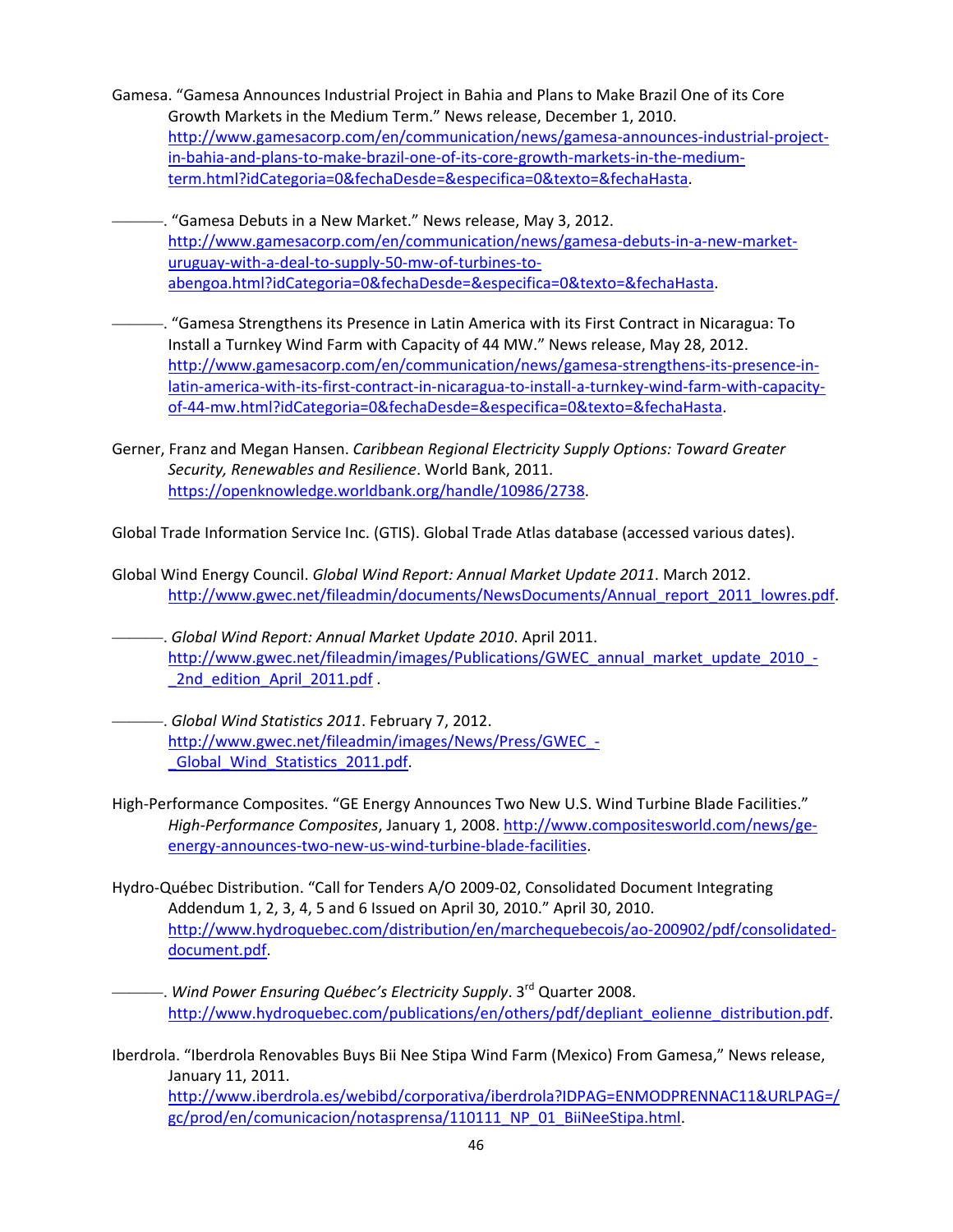IMPSA. Corporate Presentation. February 2012.

http://www.impsa.com/es/ipo/Corporate%20Presentation/Corporate%20Presentation.pdf.

- ———. "Uruguayan UTE Approves Contract for a 50 MW Wind Project with an IMPSA Subsidiary." News release, n.d. http://www.impsa.com/en/news/SitePages/10‐04‐12.aspx (accessed May 14, 2012).
- International Energy Agency (IEA). *Wind: 2010 Annual Report*. 2011. http://www.ieawind.org/index\_page\_postings/IEA%20Wind%202010%20AR\_cover.pdf.

Kalinoski, Gail. "Mexico's Wind Market Comes of Age." *North American Windpower*, March 2011, 42–44.

- Kaplan, Matthew. "United States Wind Market Approaches Policy‐Induced Cliff." North America Wind Energy Advisory, November 2, 2011. http://www.emerging-energy.com/Content/Document-Details/Wind/United‐States‐Wind‐Market‐Approaches‐PolicyInduced‐Cliff/1151.aspx.
- Kessler, Richard A. "Siemens Sees Americas Turbine Sales." *Recharge*, June 6, 2012. http://www.rechargenews.com/energy/wind/article314826.ece.
- LM Wind Power. "Announcement of Financial Results for 2010." Financial announcement, April 26, 2011. http://www.lmwindpower.com/News/Archive/View%20News.aspx?id=%7B3B65B3C3‐ C489‐4738‐BE37‐1039824C3ADD%7D&y=2011.
- -. "LM Wind Power Announces Site Search for Expansion in Brazil." News release, October 5, 2010. http://www.lmwindpower.com/News/Archive/View%20News.aspx?id=%7B9AE14519‐ D567‐4A10‐8AC5‐CA71CD2B75AF%7D&y=2010.
- Macquarie Group. "Macquarie Mexican Infrastructure Fund Announces Completion of Financing for 396 MW Wind Energy Project in Oaxaca, Mexico." News release, February 24, 2012. http://www.macquarie.com/mgl/com/us/about/news/2012/20120224.
- McGovern, Michael. "Mexican Orders Boost Acciona's Blade Production Start‐up." *Windpower Monthly*, July 1, 2010. http://www.windpowermonthly.com/news/1013724/Mexican-orders-boost-Accionas‐blade‐production‐start‐up/.
- McKenna, John. "Broader Global Role Replaces Rapid Growth." *Windpower Monthly*, May 1, 2012. http://www.windpowermonthly.com/news/1129074/Broader-global-role-replaces-rapidgrowth/.
- *MercoPress.* "Uruguay and Brazil Agree to Jointly Develop and Expand Wind Power," April 21, 2012. http://en.mercopress.com/2012/04/21/uruguay‐and‐brazil‐agree‐to‐jointly‐develop‐and‐ expand‐wind‐power.
- Ministério do Desenvolvimento, Indústria e Comércio Exterior. "Camex inclui três itens na Lista de Exceções à Tarifa Externa Comum" [Camex includes three items on the List of Exceptions to the Common External Tariff], June 18, 2009. http://www.mdic.gov.br/portalmdic/sitio/interna/noticia.php?area=1&noticia=9129.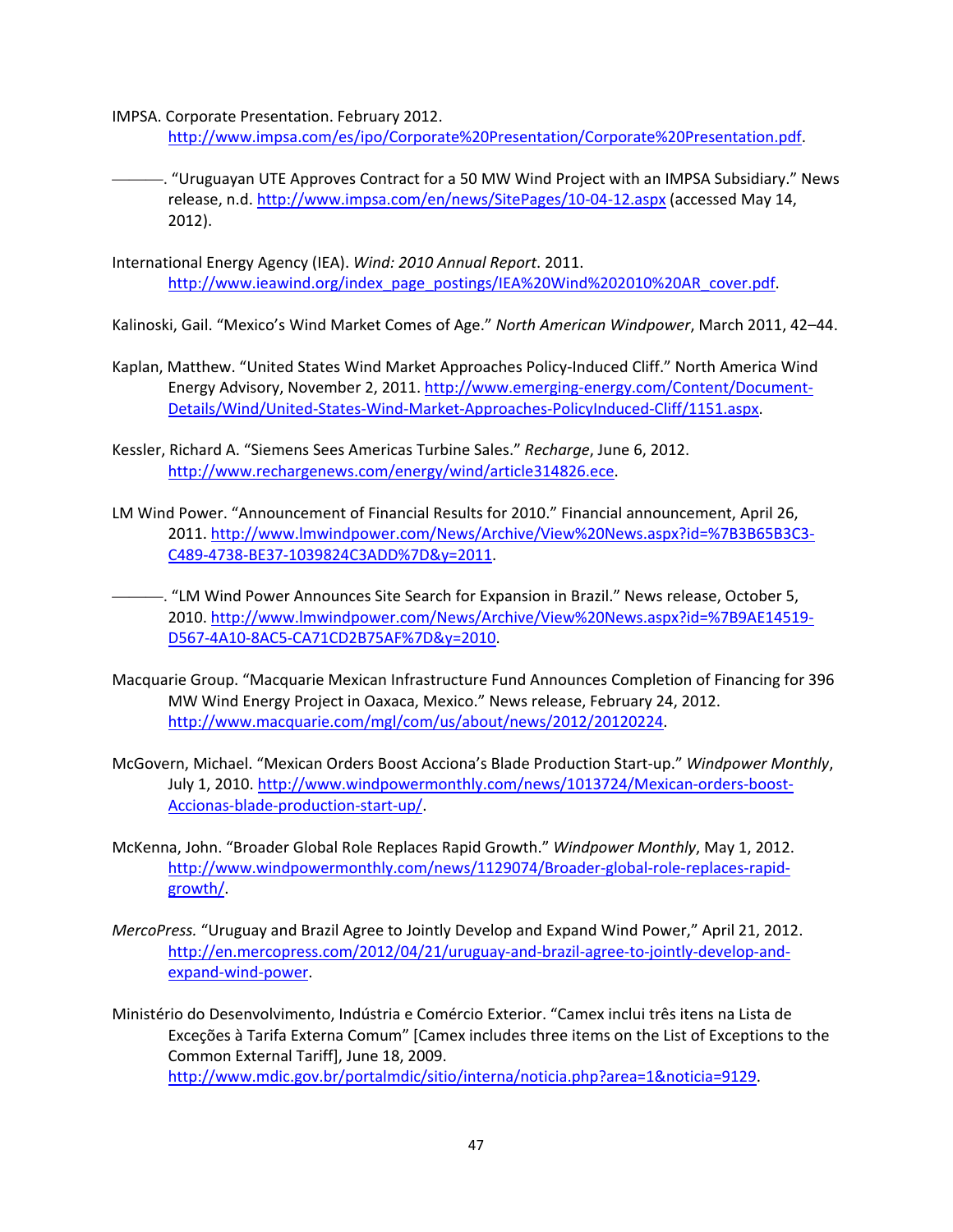———. "Resolução No. 07, de 1 de Março de 2007" [Resolution no. 7], March 1, 2007. http://www.mdic.gov.br//arquivo/legislacao/rescamex/2007/rescamex007‐07.pdf.

Ministério de Minas e Energia. *PROINFA—EÓLICA: Guia de Habilitação Eólica* [Guide to qualifying wind energy projects], n.d. http://www.eletrobras.com/elb/data/Pages/LUMISABB61D26PTBRIE.htm (accessed April 1, 2011).

———. "Portaria No. 242, de 25 de Junho de 2009" [Decree no. 242], June 25, 2009. http://www.mme.gov.br/mme/galerias/arquivos/legislacao/portaria/Port\_242\_2009.pdf.

Monteith, Laura, Ash Gupta, and Thomas J. Timmins. Gowling Lafleur Henderson LLP. "The Wind North of the 49th Parallel: U.S. Investment Opportunities through Canadian Wind Energy Tax Incentives." American Bar Association, *Energy Committees Newsletter* 8, no. 2, March 2011, 15– 17. http://www.americanbar.org/content/dam/aba/publications/nr\_newsletters/energy/201103\_e

nergy.authcheckdam.pdf.

- Municipal District of Pincher Creek No. 9. Public Meeting Notice. 2012. http://www.mdpinchercreek.ab.ca.
- Navigant Consulting. *Impact of the Production Tax Credit on the U.S. Wind Market*. Prepared for the American Wind Energy Association, December 12, 2011. http://www.awea.org/learnabout/publications/reports/upload/AWEA‐PTC‐study‐121211‐ 2pm.pdf.

Navigant's BTM Consult. *World Market Update 2011: Forecast 2012–2016*. March 2012.

- Nielsen, Stephan. "Alstom Brazil Plant to Export Wind Turbines Across Latin America." *Bloomberg*, December 8, 2011. http://www.bloomberg.com/news/2011-12-08/alstom-brazil-plant-toexport‐wind‐turbines‐across‐latin‐america.html.
- ———. "Argentina Plans Biggest Wind Project with Loan from China." *Bloomberg*, July 5, 2012. http://www.bloomberg.com/news/2012‐07‐05/argentina‐plans‐biggest‐wind‐project‐with‐loan‐ from‐china.html.
- Nordic Windpower. "Nordic Windpower's First Utility Scale Wind Turbines Headed for Uruguay." News release, December 7, 2009. http://www.nordicwindpower.com/pressrelease/firstshipments.pdf.
- Norfleet, Gregory R. "IWEA Head Withdraws 'Layoff' Quote." *West Branch Times*, March 2, 2012. http://www.westbranchtimes.com/article.php?viewID=7925.
- *North American Windpower.* "DeWind to Supply Turbines to Research Site," May 26, 2011. http://www.nawindpower.com/e107\_plugins/content/content.php?content.7956.
	- ———. "First Suzlon S97 Turbines Arrive In Nova Scotia," September 29, 2011. http://www.nawindpower.com/e107\_plugins/content/content.php?content.8658.
	- -. "Gamesa, Eolia Renovables De Inversiones to Develop Wind Farms In Mexico," December 2, 2010. http://www.nawindpower.com/e107\_plugins/content/content.php?content.6965.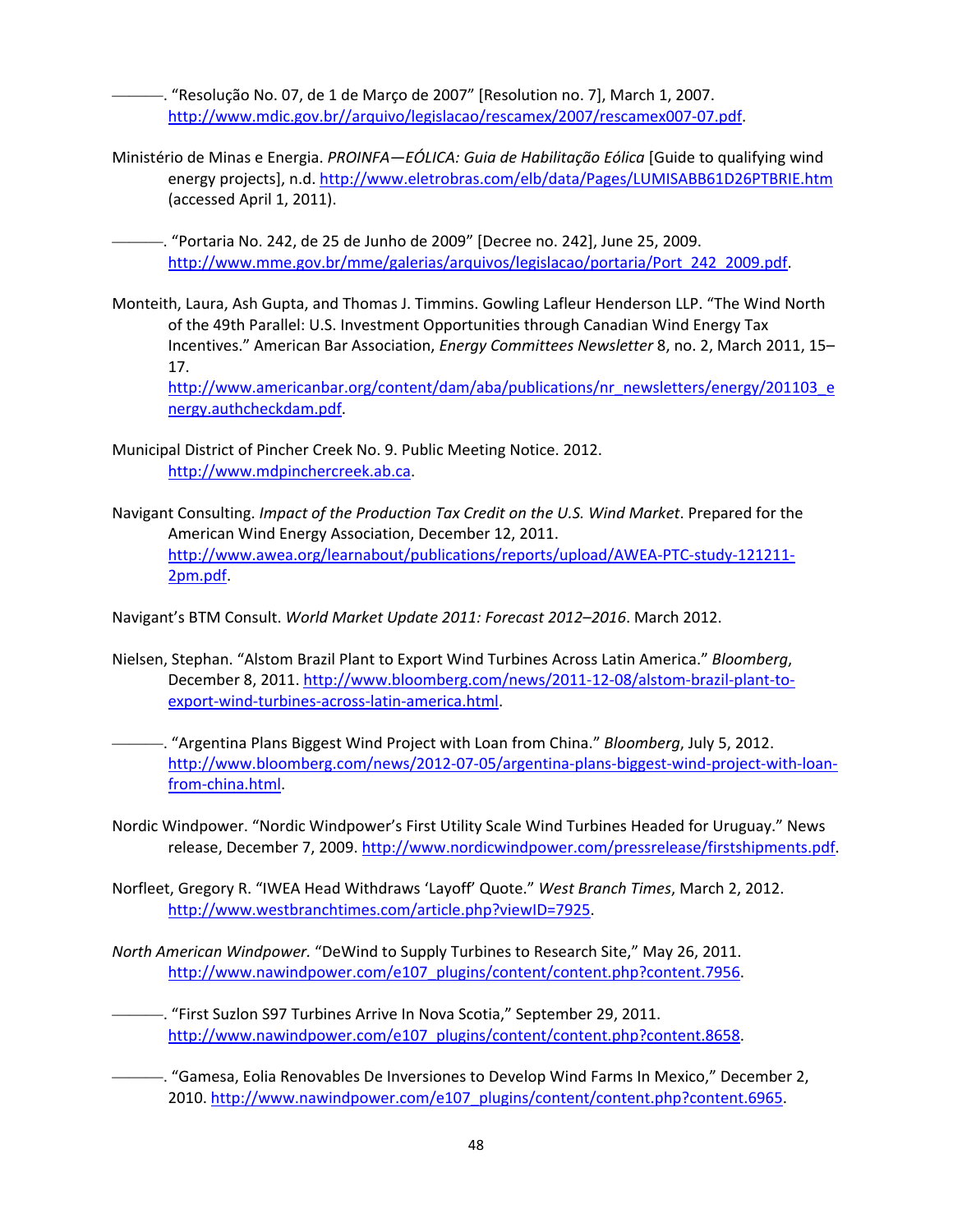-. "Goldwind USA Hires Rao-Aourpally for Canada Office," June 7, 2011. http://www.nawindpower.com/e107\_plugins/content/content.php?content.8018.

- ———. "Iberdrola Commissions 102 MW Wind Farm in Mexico," January 17, 2012. http://www.nawindpower.com/e107\_plugins/content/content.php?content.9228.
- ———. "Pattern Energy Developing 115 MW Wind Farm In Chile," November 28, 2011. http://www.nawindpower.com/e107\_plugins/content/content.php?content.8957.
- ———. "Report Reveals Top 10 Wind Turbine Manufacturers for 2011," March 26, 2012. http://www.nawindpower.com/e107\_plugins/content/content.php?content.9581/
- ———. "Vestas Nacelles Signs Deal to Meet Ontario's Local‐Content Requirements," January 6, 2012. http://www.nawindpower.com/e107\_plugins/content/content.php?content.9170.
	- ———. "Vestas Receives Order for Wind Project in Mexico," July 5, 2011. http://www.nawindpower.com/naw/e107\_plugins/content/content.php?content.8183.
		- -. "Vestas to Supply Wind Turbines for 396 MW Project in Mexico," March 12, 2012. http://www.nawindpower.com/e107\_plugins/content/content.php?content.9517.
- Northern Colorado Business Report. "Vestas Colo. Shipping to Latin America Markets." Northern Colorado Business Report, December 16, 2011. http://www.ncbr.com/article/20111216/EDITION07/111219947.
- Northern Power Systems. "Northern Power Systems Launches Canadian Wind Business." News release, September 9, 2009. http://www.northernpower.com/news/PressRelease9.9.09.php.
	- ———. "Northern Power Systems' Wind Turbine Fleet Exceeds One Million Hours of Operation. News release, April 4, 2012. http://www.northernpower.com/news/documents/Northern‐Power‐ Systems‐Wind‐Turbines‐Exceeds‐1‐Million‐Run‐Hours.pdf.
- Ontario Power Authority. "Feed‐in Tariff Contract." Version 1.5.1, July 15, 2011. http://fit.powerauthority.on.ca/sites/default/files/FIT%20Contract%20Version%201.5.1\_%20Pr ogram%20Review\_0.pdf,
- -. Feed-in Tariff Contract Exhibits. http://fit.powerauthority.on.ca/Storage/99/10879\_FIT\_Contract\_Version\_1\_3\_Exhibits.pdf (accessed May 4, 2010).
	- -. "Feed-in Tariff Program: FIT Rules." Version 1.5.1, July 15, 2011. http://fit.powerauthority.on.ca/sites/default/files/FIT%20Rules%20Version%201%205%201\_Pro gram%20Review.pdf.
- ———. *Feed‐In Tariff Program: Program Overview*. Version 1.1, September 30, 2009. http://fit.powerauthority.on.ca/Storage/97/10759\_FIT-Program-Overview\_v1.1.pdf.
- ———. *Ontario's Feed‐in Tariff Program—Backgrounder*. April 8, 2010. http://fit.powerauthority.on.ca/Storage/100/10985\_Apr\_8\_Backgrounder\_FINAL.pdf.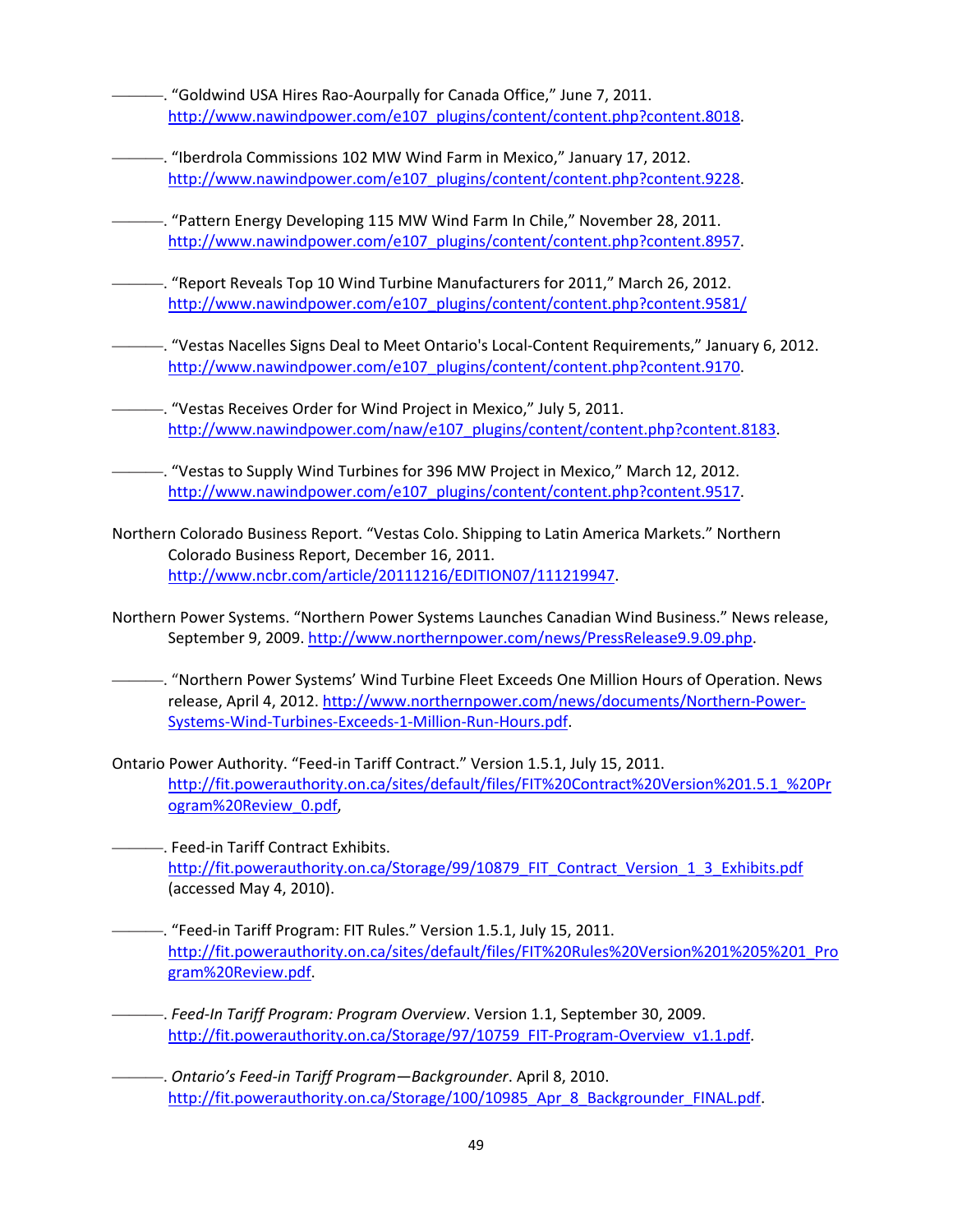- Patton, Dominique. "China's Wind Manufacturers Plant Seeds of Global Growth." *Recharge*, October 14, 2011. http://www.rechargenews.com/energy/wind/article283563.ece.
- Pearson, Natalie Obiko. "Suzlon Shifts Nacelle Production from Germany's Repower to Southern India." *Bloomberg*, May 20, 2011. http://www.bloomberg.com/news/2011‐05‐20/suzlon‐shifts‐nacelle‐ production‐from‐germany‐s‐repower‐to‐southern‐india.html.
- Phillips, Dom. "Cheap as Chips: Brazilian Wind." *Energy Economist*, no. 368 (June 2012): 20–23. http://www.gwec.net/fileadmin/images/News/Press/Energy\_Economist\_magazineinterview\_Ramon.pdf.
- Platzer, Michaela D. *U.S. Wind Turbine Manufacturing: Federal Support for an Emerging Industry*. Congressional Research Service, R42023, September 23, 2011. http://www.fas.org/sgp/crs/misc/R42023.pdf.
- Quilter, James. "Gamesa Wins First Canadian Order." *Windpower Monthly*, February 20, 2012. http://www.windpowermonthly.com/news/1118076/Gamesa-wins-first-Canadian-order.
- ———. "Mexico Hands Acciona \$600 Million Deal for Three Wind Projects." *Windpower Monthly*, March 9, 2010. http://www.windpowermonthly.com/news/988963/Mexico-hands-Acciona-600million‐deal‐three‐wind‐projects/.
- RenewableEnergyWorld.com. "Gamesa Reaches 10‐MW Mexican Wind Supply Deal." July 8, 2009. http://www.renewableenergyworld.com/rea/news/article/2009/07/gamesa-in-10-mwmexican‐wind‐supply‐deal.
- REpower Systems. "REpower Turbines." n.d. http://www.repower.de/fileadmin/download/unternehmen/REpower\_Systems\_Inc\_Canada\_ac tivities.pdf (accessed May 17, 2012).
- reNews Americas. "Approaching Escape Velocity." *Latin America Focus*, December 16, 2010. http://renewsamericas.com/images/pdfs/reNewsAmericas\_LatinAmerica2010.pdf.
- REVE. "La Rioja Signs Contract with IMPSA to Expand the Arauco Wind Farm." November 2, 2010. http://www.evwind.es/noticias.php?id\_not=8148.
- Richards, Timothy J. General Electric Co. Written statement to the House Committee on Energy and Commerce, Subcommittee on Commerce, Trade & Consumer Protection. Growing U.S. Trade in Green Technology. Hearing, October 7, 2009. http://democrats.energycommerce.house.gov/Press\_111/20091007/richards\_testimony.pdf.
- Rodriguez, Leopoldo. "Mexico Wind Industry Update." Presentation at Windpower 2012, Atlanta, GA, June 5, 2012.
- -. "Wind Projects in Mexico and Financing." Presentation at Windpower 2011, Anaheim, CA, May 25, 2011.
- Romano, Benjamin. "GE and Vestas Slam Canadian Provinces Over Local Content." *Recharge*, October 20, 2011. http://www.rechargenews.com/energy/wind/article284605.ece.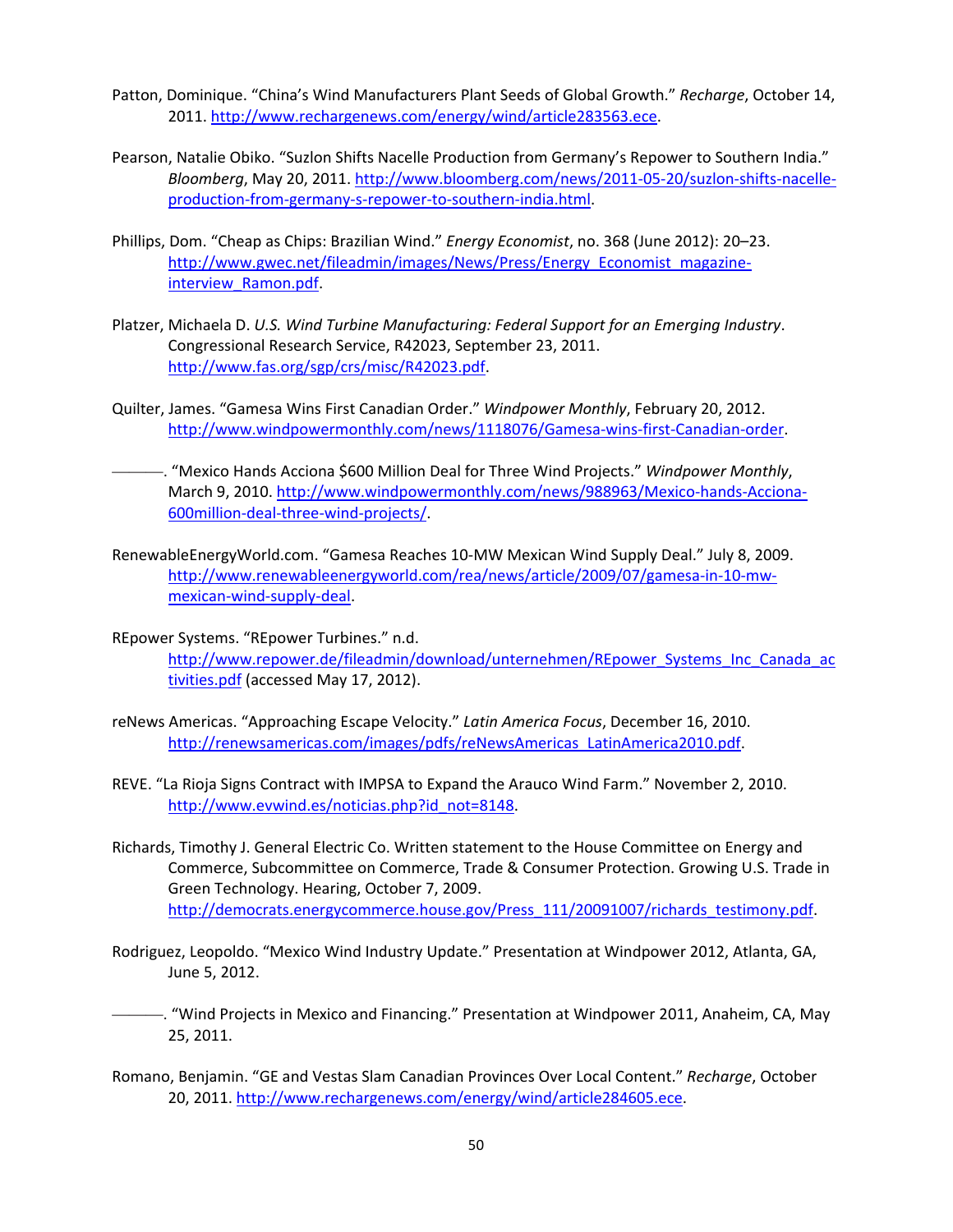———. "GE Boss Sees the Positives in US Wind." *Recharge*, June 1, 2012, 24–25.

———. "Local Rules Decisive in Siemens' Plant Pick." *Recharge*, December 10, 2010. http://www.rechargenews.com/hardcopy/article239010.ece.

- Sawyer, Steve. "Latin America–A Sleeping Giant Begins to Stir." *Windpower Monthly*, August 3, 2010. http://www.windpowermonthly.com/news/1020130/Latin-America---sleeping-giant-beginsstir/.
- Sciaudone, Christiana. "Argentina's Impsa Close to Deal on Uruguay Wind Farm Trio." *Recharge*, February 7, 2012. http://www.rechargenews.com/energy/wind/article301244.ece.

———. "BNDES Audit Leaves 2 GW of Brazilian Wind Projects on Hold." *Recharge*, July 19, 2012. http://www.rechargenews.com/business\_area/finance/article318333.ece.

- ———. "IMPSA to Build Concrete Tower Plant in Uruguay." *Recharge*, June 1, 2012, 11
- ———. "Suzlon Puts \$3bn Wind Proposal to Mexicans." *Recharge*, June 1, 2012, 5.
- ———. "Uruguay Wind Power Tender Results Delayed to January." *Recharge*, December 14, 2010. http://www.rechargenews.com/energy/wind/article301244.ece.
- ———. "UTE Sticking to its Guns over Tender Contracts." *Recharge*, March 18, 2011. http://www.rechargenews.com/hardcopy/article249094.ece.
- Shannon, Greg. "Canadian Renewable & Conservation Expense ('CRCE') 'Green' Energy Tax Incentives." Miller Thomson LLP, January 2006. http://canambar.michaelvacirca.com/wpcontent/uploads/2011/05/AB\_GPS\_Canadian\_Renewable\_Conservation\_Expense\_20January\_2 02.pdf.
- Siemens. "Hutchinson Nacelle Assembly Facility." 2011. http://www.kansascommerce.com/DocumentView.aspx?DID=814.
- -. "Siemens selects Tillsonburg, Ontario, as New Home for Canadian Wind Turbine Blade Manufacturing Facility." News release, December 2, 2010. http://www.siemens.ca/web/portal/en/press/Pages/Tillsonburg-Ontario-new-home-Canadianwind-turbine-blade-manufacturing-facility.aspx.
- Simpson, Scott. "Wind Power Sector Eager to Deliver on B.C. Power Promise." *Vancouver Sun*, February 3, 2012. http://www.vancouversun.com/story\_print.html?id=6100551&sponsor.
- Sinovel. "Desenvix Taps Chinese Bank for \$55m to Fund Brazil Wind Farm." News release, February 1, 2012. http://www.sinovel.com/en/newscontent.aspx?ID=382.
	- ———. "Sinovel Led Chinese Companies for Debut on American International Wind Energy Exhibition." News release, May 25, 2011. http://www.sinovel.com/en/newscontent.aspx?ID=270.
- Soto, Onell R. "Del Mar Firm Signs Deal for Mexican Wind Farm." *San Diego Union‐Tribune*, May 20, 2010. http://www.utsandiego.com/news/2010/may/20/del-mar-firm-signs-deal-for-mexicanwind-farm.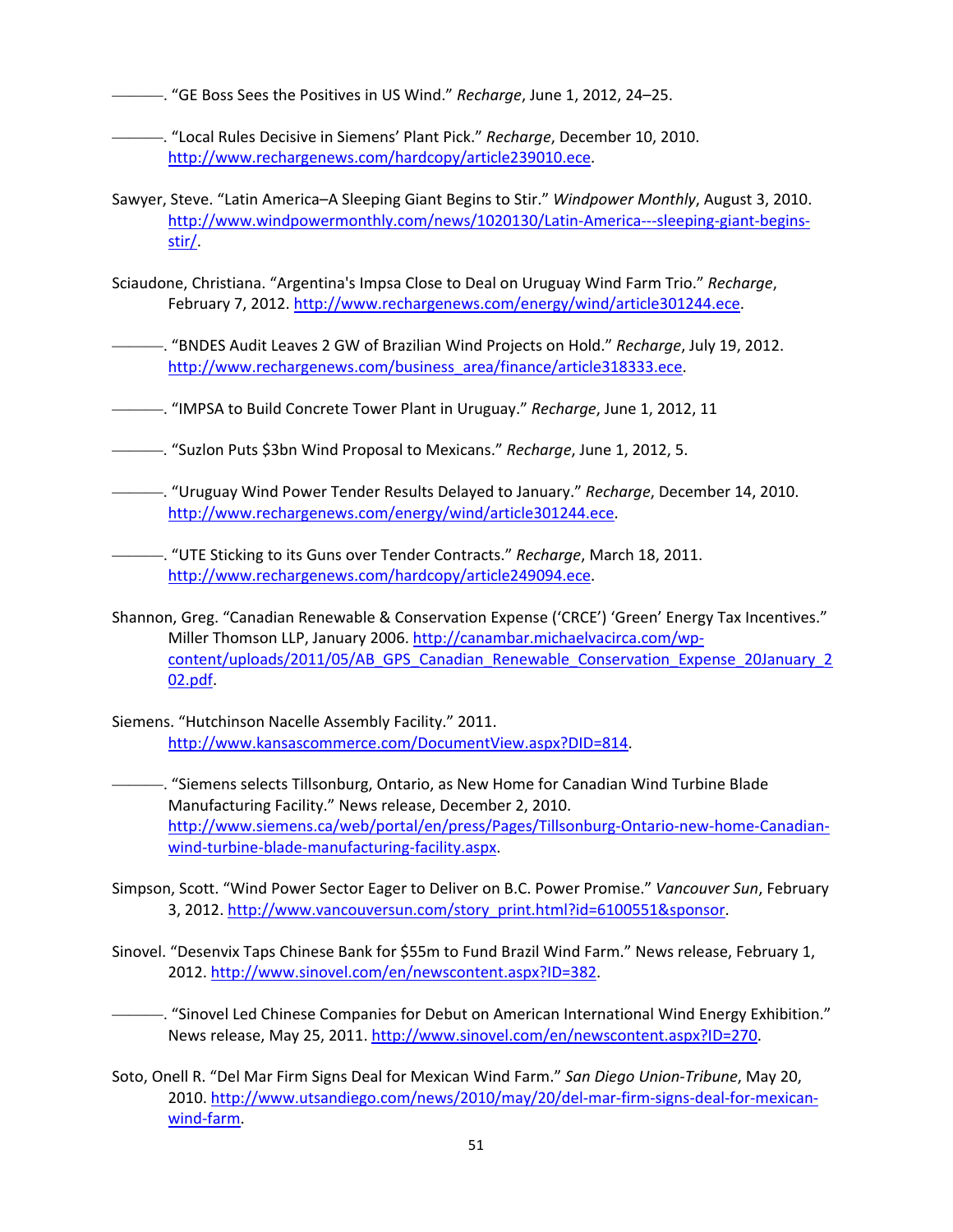- Suzlon. "First Suzlon S97 Turbines Arrive in North America for Installation." News release, September 28, 2011. http://webfarm.bloomberg.com/apps/news?pid=conewsstory&tkr=6YS:GR&sid=alf7mXv3eF60.
- Stephens, Ken and John Green. "Hutch Can Soar with Siemens Plant." *Hutchinson News*, December 4, 2010. http://www.hutchnews.com/Print/kensiemensstory120610.
- Unison. "Unison Co., Ltd. Celebrating Ceremony for the 1st Wind Farm in Jamaica." News release, October 18, 2010. http://www.unison.co.kr/Eng/Cyber/Unis\_news/Board\_View.aspx?idx=110&page=1&keyfield= &keyword=&TBL\_NM=UNISON\_NOT\_BRD\_ENG&Category.
- U.S. Department of Commerce (USDOC), International Trade Administration (ITA). *Doing Business in Brazil: 2011 Country Commercial Guide for U.S. Companies*. n.d. http://export.gov/brazil/static/CC\_BR\_CCG\_FullDocument\_Latest\_eg\_br\_034878.pdf (accessed July 20, 2012).
- U.S. Government Accountability Office (GAO). *Export‐Import Bank: Reaching New Targets for Environmentally Beneficial Exports Presents Major Challenges for Bank*. GAO‐10‐682, July 2010. http://www.gao.gov/new.items/d10682.pdf.
- U.S. International Trade Commission (USITC). Interactive Tariff and Trade DataWeb (DataWeb). http://dataweb.usitc.gov (accessed various dates).

Vestas. *Annual Report 2011*. 2012. http://www.vestas.com/en/annual‐report‐2011.aspx.

———. *Track Record as of 31 December 2011*. 2012. http://www.vestas.com/en/investor/financial‐ reports/financial‐reports‐2011.aspx.

- ———. "Vestas Bolsters Colorado Economy: 1,000 Jobs Created, Hiring More Local Workers." News release, July 13, 2010. http://www.vestas.com/files//Filer/EN/Press\_releases/Local/ 2010/AM\_100713\_LPR\_UK\_05.pdf.
- ———. "Vestas Receives 99 MW Order in British Columbia, Canada." News release, December 21, 2010. http://www.vestas.com/files//Filer/EN/Press\_releases/Local/2010/AM\_101221\_NR\_UK.pdf.
	- ———. "Vestas Receives 104 MW Order in Canada." News release, April 20, 2011. http://www.vestas.com/en/media/news/news-display.aspx?action=3&NewsID=2646.
- Voorhis, Dan. "Energy Industry Fears U.S. Tax Credit Won't be Renewed." *The Columbus Dispatch*, April 5, 2012. http://www.dispatch.com/content/stories/business/2012/04/05/no‐wind‐break.html.
- Waggoner, Tom. "Achieving Supply Chain Success in an Unpredictable Wind Industry." Presentation at Windpower 2012, Atlanta, GA, June 5, 2012.
- Weiss, Pedro. "The Challenge and Potential for Renewable Energy in Peru." Presentation, September 2011. http://www.iamericas.org/presentations/energy/2011-Lima\_RT/Pedro\_Weiss.pdf.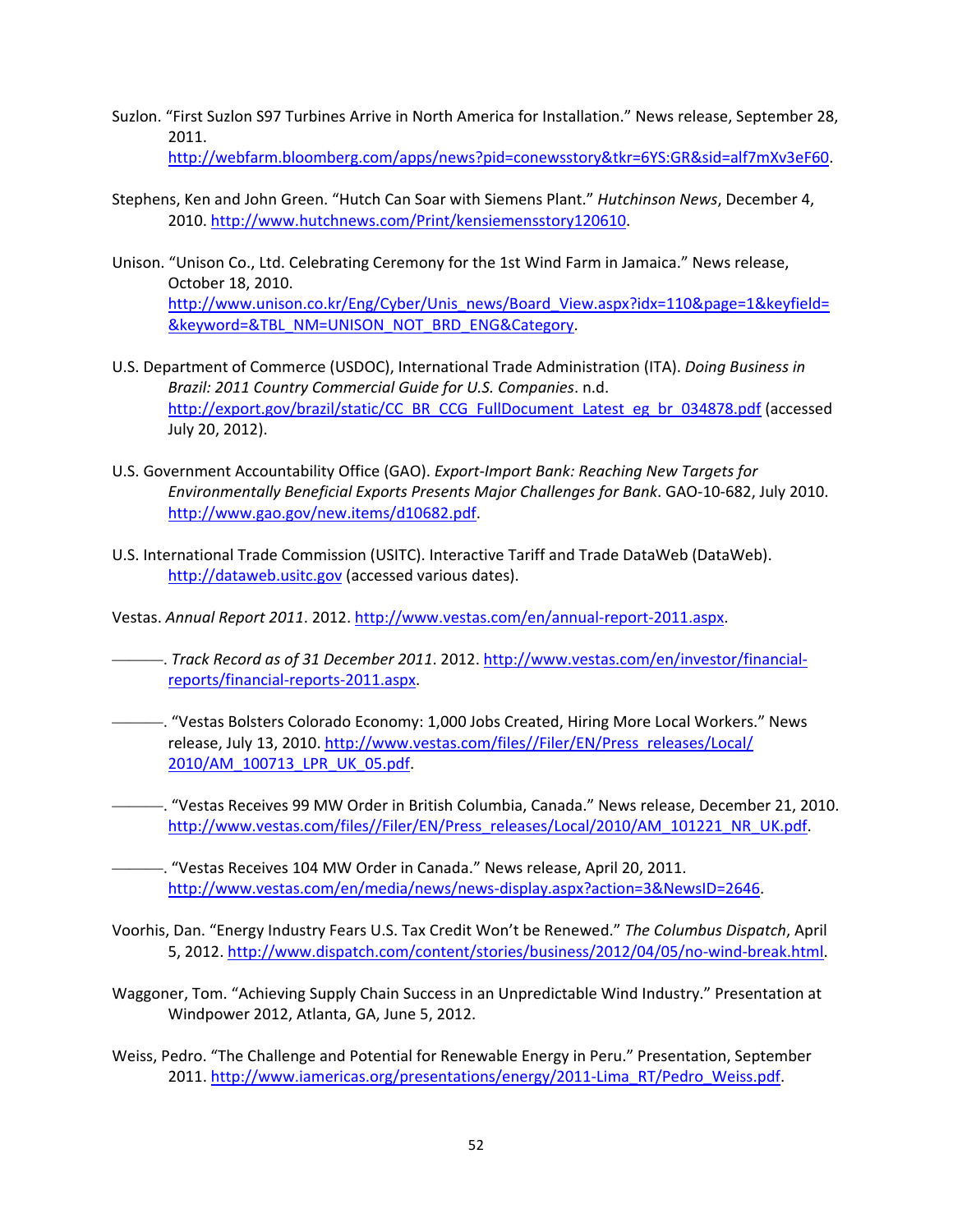- Wilkinson, Abigail. "Future Uncertain for Genren II Renewables Round." Business News Americas, April 12, 2012. http://www.bnamericas.com/news/electricpower/future-uncertain-for-genren-iirenewables‐round.
- ———. "Government Mulls Wind Equipment Manufacturing Measures‐Impsa." Business News Americas, March 7, 2012. http://www.bnamericas.com/news/electricpower/government-mullswind‐equipment‐manufacturing‐measures‐impsa.
- Windpower Intelligence. "Cuba: Gibara II Wind Farm Goes Online," October 5, 2010. http://www.windpowerintelligence.com/article/HWNVFcBkNw/2010/10/05/cuba\_gibara\_ii\_win d\_farm\_goes\_online/.
	- ———. "Last Clipper Windpower Turbine Installed at 80 MW Oaxaca Complex," March 9, 2012. http://www.windpowerintelligence.com/article/nzQyypp0cA/2012/03/09/mexico\_last\_clipper\_ windpower\_turbine\_installed\_at\_80mw\_oaxa.
- -. "Mexico: Acciona Commissions Latin America's Largest Wind Complex," March 8, 2012. http://www.windpowerintelligence.com/article/RJBWMQmytb/2012/03/08/mexico\_acciona\_co mmissions\_latin\_americas\_largest\_wind\_compl/.

*Windpower Monthly.* "Create Opportunities When the Market Dips." Special Report, May 2012, 21–25.

- ———. "Interview with Brazilian Wind Industry Vice President Lauro Fiuza," August 13, 2010. http://www.windpowermonthly.com/news/1022252/Interview-Brazilian-wind-industry-vicepresident‐Lauro‐Fiuza/.
	- -. "Vestas Breaks New Ground in Mexico," March 15, 2012. http://www.windpowermonthly.com/go/northamerica/news/1122534/Vestas-breaks-newground‐Mexico/.
- Wiser, Ryan and Mark Bolinger. *2010 Wind Technologies Market Report*. U.S. Department of Energy, Office of Energy Efficiency and Renewable Energy, June 2011. http://www1.eere.energy.gov/wind/pdfs/51783.pdf.
- Wong, Cynthia and Anthony Zlahtic. "Insight into the Current Status of the Supply Chain." Presentation at the Ontario Feed‐in Tariff Supply Chain Forum, Allstream Centre, Toronto, October 5, 2010. http://borealsolar.com/pdfs/FIT/Capital%20Power%20‐%20Anthony%20Zhlatic.pdf.
- World Trade Organization (WTO). "Dispute Settlement: Dispute DS412, Canada—Certain Measures Affecting the Renewable Energy Generation Sector." September 13, 2010. http://www.wto.org/english/tratop\_e/dispu\_e/cases\_e/ds412\_e.htm (accessed July 19, 2012).
	- ———. "Dispute Settlement: Dispute DS426, Canada—Measures Relating to the Feed‐in Tariff Program." August 11, 2011. http://www.wto.org/english/tratop\_e/dispu\_e/cases\_e/ds426\_e.htm (accessed July 19, 2012).
- ———. Tariff Download Facility. http://tariffdata.wto.org (accessed various dates).
- World Wind Energy Association (WWEA). *World Wind Energy Report 2010*. April 2011. http://www.wwindea.org/home/images/stories/pdfs/worldwindenergyreport2010\_s.pdf.